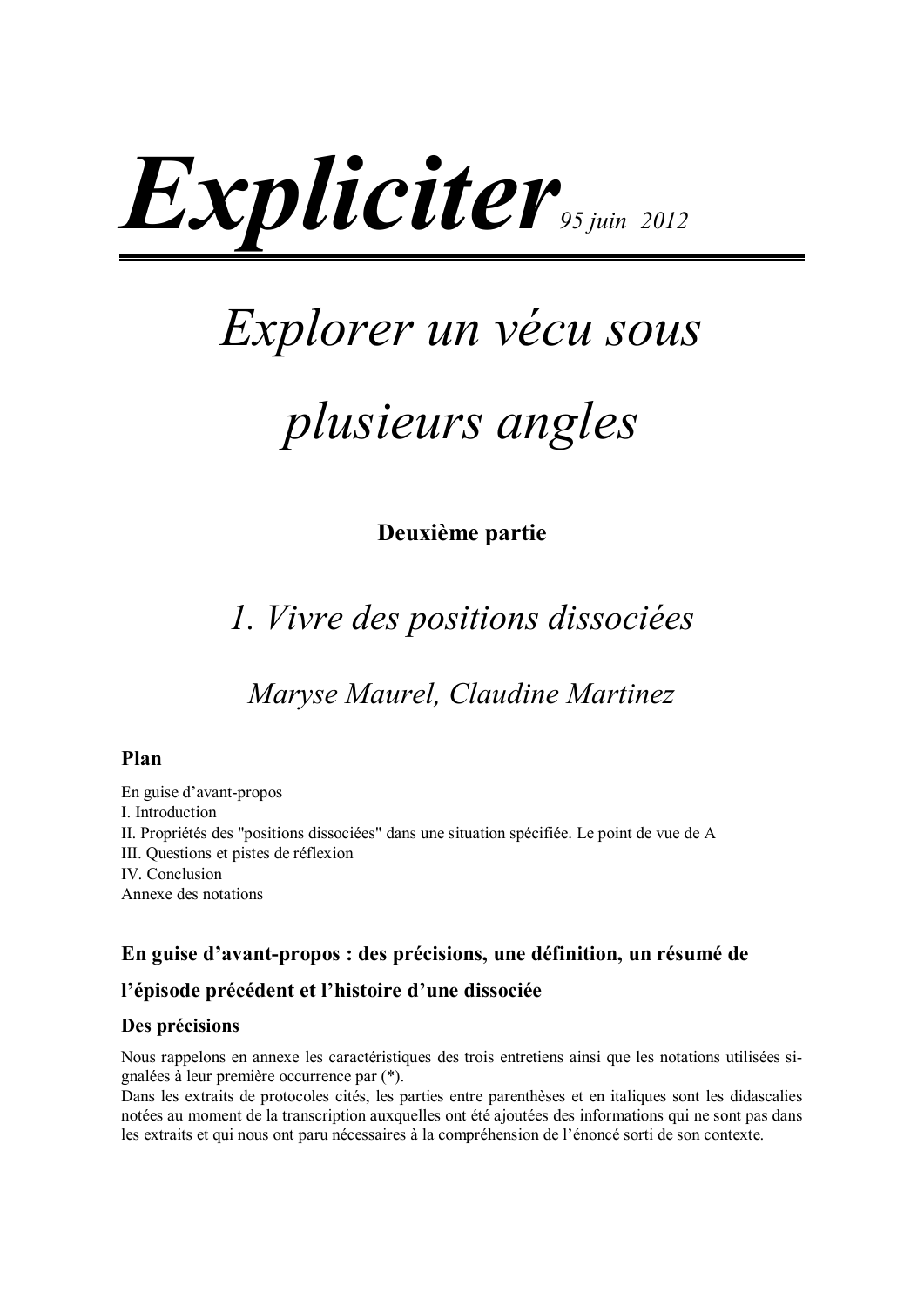#### Une définition

#### (Donnée par Pierre dans Expliciter  $93^1$ )

Une dissociée ou un dissocié (pour « position dissociée ») désigne une « entité », se reconnaissant comme émanation de moi (il peut y avoir discussion sur ce point pour couvrir tous les cas de figure, où j'attribue au dissocié une externalité totale), sollicitée intentionnellement pour l'occasion, et disparaissant après usage et mobilisation. Demande à être rassemblée à l'identité principale après sa sollicitation

#### Un résumé très succinct de l'épisode précédent

Au cours du séminaire du 2 décembre 2011, Maryse a fait une intervention qui l'a surprise. C'est le vécu exploré V1 (\*). Dans un premier entretien E0 (\*), le lendemain matin en atelier, Maryse commence la description de V1 dans lequel elle identifie un grain temporel dense et compact où elle ne peut pas entrer. Deux entretiens avec Claudine, E1 (\*) l'après-midi à l'atelier, et E2 (\*), via Skype au mois de décembre, vont permettre, grâce à la mise en place et à l'utilisation d'une position dissociée<sup>2</sup> M2 (\*), de déplier ce vécu et de le décrire finement. Un dernier entretien E3 (\*), en janvier 2012 nous renseigne sur le V3 (\*) de Maryse, c'est-à-dire sur l'activité noétique de l'utilisation de cette position dissociée pour A (\*), pendant les entretiens sur V1. Pour ce dernier entretien E3, nous avons utilisé deux autres positions dissociées M4 (\*) et M5 (\*). L'activité noétique de A (par rapport à la première dissociée, pendant E1 et E2) est donc bien documentée. Mais nous n'avons pas fait d'entretien sur l'activité noétique de B (\*) (ce serait un autre V3 centré sur B), Claudine doit donc se mettre en auto explicitation pour récupérer les informations dont nous avons besoin. Cela s'est fait au fur et à mesure de l'avancée des travaux et un article est en gestation.

Nous avons publié la description de V1 et la méthodologie de travail dans Expliciter 94.

Pour faciliter la lecture, en guise de mise en bouche, nous insérons ici l'histoire de la dissociée M2, l'une des trois dissociées mises en place dans les entretiens, telle que Claudine l'a reconstituée à partir du verbatim

#### L'histoire d'une dissociée (M2)

#### Sa naissance

À l'atelier de décembre, Maryse cherche à explorer un moment, qu'elle a vécu la veille en séminaire et qu'elle juge inatteignable. Un de ces moments où ce que l'on fait nous dépasse mais recèle une expérience et une expertise accumulées et où l'on agit d'une façon étonnante dans une situation que l'on juge critique. Son attention était captée par la situation extérieure, donc, même en évocation Maryse ne peut accéder à ce qui s'est passé pour elle dans ce moment.

#### Où a t-elle été installée ?

Il n'était pas question pour Maryse d'installer sa dissociée dans la salle du séminaire, elle l'installera à l'extérieur. Maryse a cherché et testé le meilleur endroit en regardant dehors par la fenêtre. Le clocher trop pointu et froid est inconfortable. De là, elle ne pourrait pas voir la salle. La petite terrasse un peu plus bas, est étroite. Il y fait froid et humide et puis c'est dur et « moche » donc ce n'est pas bien. Par contre, légèrement sur la gauche, se présente un grand arbre bien aéré, souple. C'est léger, ça bouge. Maryse place la dissociée sur le point le plus haut.

M2 (\*) est la dissociée, M1 (\*) est Maryse, nommée M1s (\*) dans son V1 du séminaire, voir explications plus loin.

<sup>&</sup>lt;sup>1</sup> Vermersch P. (2012), Notes sur la compréhension des dissociés, *Expliciter 93*, pp 35 – 38.

<sup>&</sup>lt;sup>2</sup> Balas A., Martinez C. (2011) Retour(s) de travail d'un trio. Saint Eble 2011, Expliciter 91, pp. 27-36.

Maurel M. (2011) Saint Eble 2011. Tous à égalité au pied du mur, *Expliciter 91*, pp. 37-48.

Vermersch P. (2011). Notes sur les propriétés des dissociés dans la pratique de l'entretien d'explicitation, Expliciter 92, pp. 52-58.

Van-Quynh A. (2012) Expérience intuitive – expérience dissociative, *Expliciter* 93, pp. 28-34.

Vermersch P. (2011), Notes sur les propriétés des dissociés dans la pratique de l'entretien d'explicitation, Expliciter 92, pp. 52-58.

Vermersch P. (2012), Notes sur la compréhension des dissociés. P. Vermersch. Expliciter 93, pp. 35-38.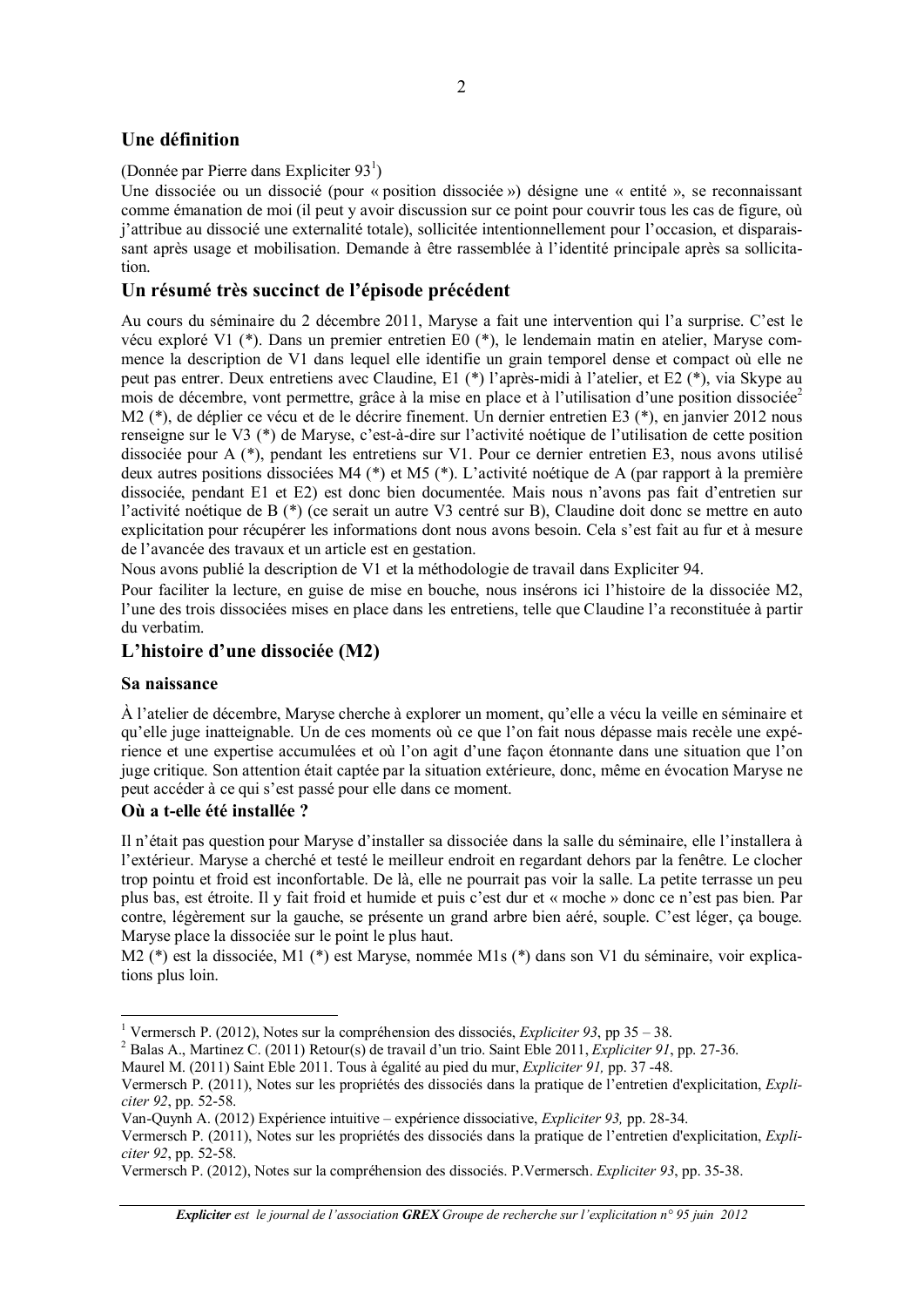#### Sa posture et sa constitution

M2 est à plat ventre sur le sommet de son arbre, la tête sur ses mains et ses jambes repliées derrière. « C'est une enveloppe » dit Maryse, son intérieur est vide. Cette distinction « enveloppe » et « intérieur vide » a son importance pour la suite.

#### **Ses perceptions**

M2 regarde dans la salle de séminaire, elle peut voir tout ce qui se passe. Et quand elle s'informe auprès de M1s, elle ne la voit pas de l'extérieur mais de l'intérieur de M1s. Elle ressent alors ce qui se passe pour M1s au moment où ça se passe comme ça se passe.

#### Son fonctionnement

M2 ressent les choses comme M1s, elle est à l'intérieur tout en restant là-haut en train d'être attentive à ce qui se passe au séminaire. Elle sait que M1s n'a pas la conscience de ce qui se passe en elle avant de s'entendre intervenir. Elle est associée à la scène de V1. Elle opère le réfléchissement de ce que vit M1s mais ne peut le mettre en mots. Il y a réfléchissement de V1 mais pas de verbalisation. Nous verrons plus loin comment elle communique avec M1, la Maryse de l'entretien. Si elle peut refaire le film de ce qui s'est passé, alors que M1s ne le peut pas, c'est sans mots, elle ne peut le dire et délègue la mise en mots à M1.

#### Les relations entre M2 et M1s, M2 et M1, M1s et M1

Maryse qualifie leurs rapports de bizarres. C'est Maryse qui monte dans l'arbre dans l'enveloppe de M2, l'autre, celle de l'entretien, elle la laisse dans son obscurité. Quant à M1s (celle du V1), elle lui est devenue complètement extérieure, c'est un objet d'observation. Maryse, dans l'entretien, n'arrête pas de faire des « aller et retour ». Elle est face à Claudine et pfffiit, son intérieur part en M2 (qui est une enveloppe) comme dans les dessins animés. M2 se tourne vers le bâtiment. Il n'a plus de mur de façade, comme les maisons de poupées. Elle ne voit que l'intérieur, que la salle du séminaire, les gens et elle se voit là (M1s) et Pierre en face. En fait l'expression d'aller et retour ne convient pas à Maryse. C'est plutôt quelque chose d'inqualifiable qui va de la Maryse de l'entretien à M2, de M2 à M1s et vice-versa, et qui fonctionne comme une sorte de flux de sensations ou perceptions. Car si M2 vit ce que vit M1s, c'est la Maryse de l'entretien qui met en mots ce que M2 vit ainsi. M1s, elle, ne sait pas ce qu'elle vit intérieurement. Elle est complètement dans la situation du séminaire. Cela a fonctionné de la même façon dans les deux entretiens V2, y compris sur Skype.

#### **I.** Introduction

Voici donc le deuxième épisode de l'exploration du vécu décrit dans Expliciter 94<sup>3</sup>. C'est la description du vécu d'une position dissociée du point de vue de A<sup>4</sup>.

Ce texte sera le support d'une discussion au séminaire de juin. Avant que vous n'en fassiez, ou refassiez, l'expérience vous-mêmes, à Saint Eble, ou ailleurs. Le but de cet article est donc de vous proposer de vous mettre en projet de vivre et d'accompagner des mises en place de positions dissociées dans de futurs entretiens, en attirant votre attention sur les catégories descriptives à questionner. Difficile de questionner et de bien choisir les relances sans ces catégories.

Dans cet article, nous allons étudier les propriétés des "positions dissociées" dans la pratique de l'entretien d'explicitation ; l'étude en est faite sur la situation spécifiée choisie, à partir des trois entretiens déjà été utilisés pour le travail présenté dans le numéro précédent. Pour ce faire, nous documenterons, du point de vue de A (Maryse), les catégories descriptives définies par Pierre dans Expliciter 92 ; puis nous proposerons quelques questions et quelques pistes de réflexion qui émergent de ce travail d'organisation des données pour orienter vos futurs entretiens et les pistes de la recherche en cours.

Il restera à regarder le vécu de B et les techniques mises en œuvre par Claudine pour installer et utiliser les dissociées. Ce travail est en cours.

Le travail sur les informations extraites des trois entretiens précités et du vécu subjectif de A interroge nécessairement la façon dont les informations ont été obtenues dans les entretiens, et donc les relances

<sup>&</sup>lt;sup>3</sup> Maurel M. (2012), Explorer un vécu sous plusieurs angles. Première partie, Expliciter 94, pp 1-28.

<sup>&</sup>lt;sup>4</sup> Ce deuxième épisode n'est pas complet, il y manque le paragraphe Accompagner une position dissociée du point de vue de B.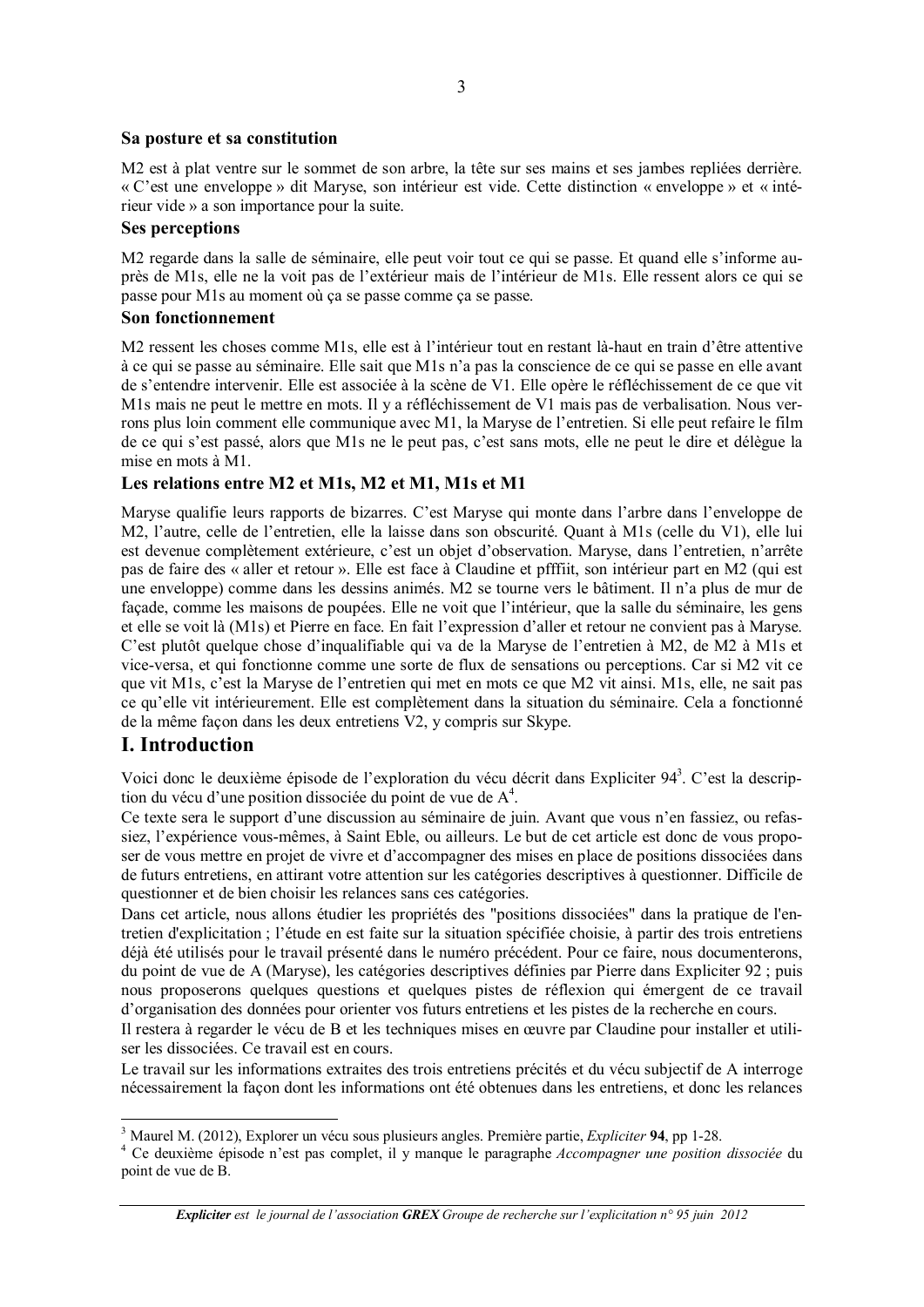de B et leurs effets perlocutoires sur A. Il nous interroge aussi sur la spécificité des techniques d'entretien avec des dissociés et sur la comparaison avec celles de l'entretien d'explicitation « classique » (ou « normal » si vous voulez vous mettre dans l'air du temps électoral français en ce joli mois de mai 2012).

Nous voulons aussi inviter d'autres membres du GREX à faire des travaux analogues pour faire apparaître les variations et les invariants d'un A à l'autre, d'une situation à l'autre.

Nous reprenons le modèle de la sémiose pour traiter les données des entretiens : nous repartons des transcriptions numérotées RP4 (\*), les mêmes que pour l'article précédent<sup>5</sup>. Nous sélectionnons dans RP4 les énoncés descriptifs RP5 (\*) qui sont réordonnés en RP6 (\*) pour documenter les rubriques définies par Pierre dans Expliciter 92. Une reformulation plus lisible, augmentée parfois de compléments subjectifs de A, constituera une nouvelle description reprise dans le langage naturel grexien<sup>6</sup> soit RP7 (\*). C'est le texte du paragraphe II qui est écrit en caractères Times. Ce qui n'est pas écrit en Times constitue des fragments de RP6 (ensemble des énoncés descriptifs).

L'histoire d'une dissociée, insérée dans l'avant-propos (un autre RP7), a été obtenue en suivant le fil de l'intelligibilité de l'installation et de l'utilisation de la dissociée M2.

Cette facon de travailler, en suivant des buts différents selon le thème des paragraphes nous conduit inévitablement à des redites. Il est toujours difficile de linéariser<sup>7</sup> dans un texte écrit de gauche à droite et de haut en bas une pelote d'informations riches, foisonnantes et désordonnées ; nous ne savons pas comment faire pour tirer un seul fil à la fois. Toutefois, n'est-il pas amusant de jouer à tirer plusieurs fils pour tricoter des ouvrages de couleur différente ? Nous pensons, nous espérons, que les redites ne sont qu'apparentes. Selon le modèle de la sémiose<sup>8</sup>, la constitution de RP5 et RP6 (choix et mise en ordre des énoncés descriptifs), ne peut se faire que selon un but choisi à l'avance. Pour des buts différents, les représentations RP6 et éventuellement RP7 font émerger pour le chercheur et le lecteur des sens différents.

#### II. Propriétés des "positions dissociées" dans une situation spécifiée : Le

#### point de vue de A

Dans cette partie, « je » désigne Maryse.

Je me propose de renseigner les rubriques proposées par Pierre dans Expliciter 92 et d'enrichir les informations extraites des entretiens par des compléments subjectifs sur mon vécu de A. J'ai conservé les titres des paragraphes tels qu'ils sont dans Expliciter 92 ainsi que certains commentaires de Pierre (en italique) dans la partie D.

Dans les rubriques, je donne, le plus souvent, les parties informatives correspondantes des protocoles, qui pourraient constituer RP6 si elles étaient toutes reportées ici et mises bout à bout comme je l'ai fait dans l'article précédent. Pour ne pas rallonger inutilement cet article, puisque j'ai maintenant compris le processus méthodologique (et vous aussi j'espère), je laisse filer les données et le texte pour vous donner les informations sur les dissociées, reformulées avec mes propres mots. Les énoncés descriptifs extraits des entretiens E1, E2 et E3 sont écrits dans des caractères différents. Les entretiens de référence sont repérés par les deux premiers signes de chaque début de réplique (les répliques telles qu'elles sont écrites et numérotées dans le verbatim). Dans un premier temps, vous pouvez donc sauter ces extraits de protocoles<sup>9</sup>.

Le texte de la partie II écrit en Times constitue le récit (RP7) correspondant au thème des propriétés des dissociés dans la pratique de l'entretien d'explicitation.

<sup>&</sup>lt;sup>5</sup> Ces transcriptions sont disponibles et téléchargeables sur le site http://sites.google.com/site/marysemaurel/ dans la page Documents de travail GREX.

 $6$  Oxymore ?

<sup>7</sup> Ce mot n'est pas dans le dictionnaire, je l'utilise au sens mathématique ; linéariser, c'est transformer une écriture à plusieurs dimensions en une écriture à une seule dimension (une ligne ou une droite dans le plan).

<sup>&</sup>lt;sup>8</sup> Vermersch P. (2009), Méthodologie d'analyse des verbalisations relatives à des vécus (1). Première partie : organiser les données de verbalisation en suivant le « modèle de la sémiose », *Expliciter* 81, pp.1-21.

<sup>&</sup>lt;sup>9</sup> Pour le faire plus facilement, vous trouverez sur mon site dans la page *Documents de travail GREX* le récit RP7 sans les extraits d'entretien.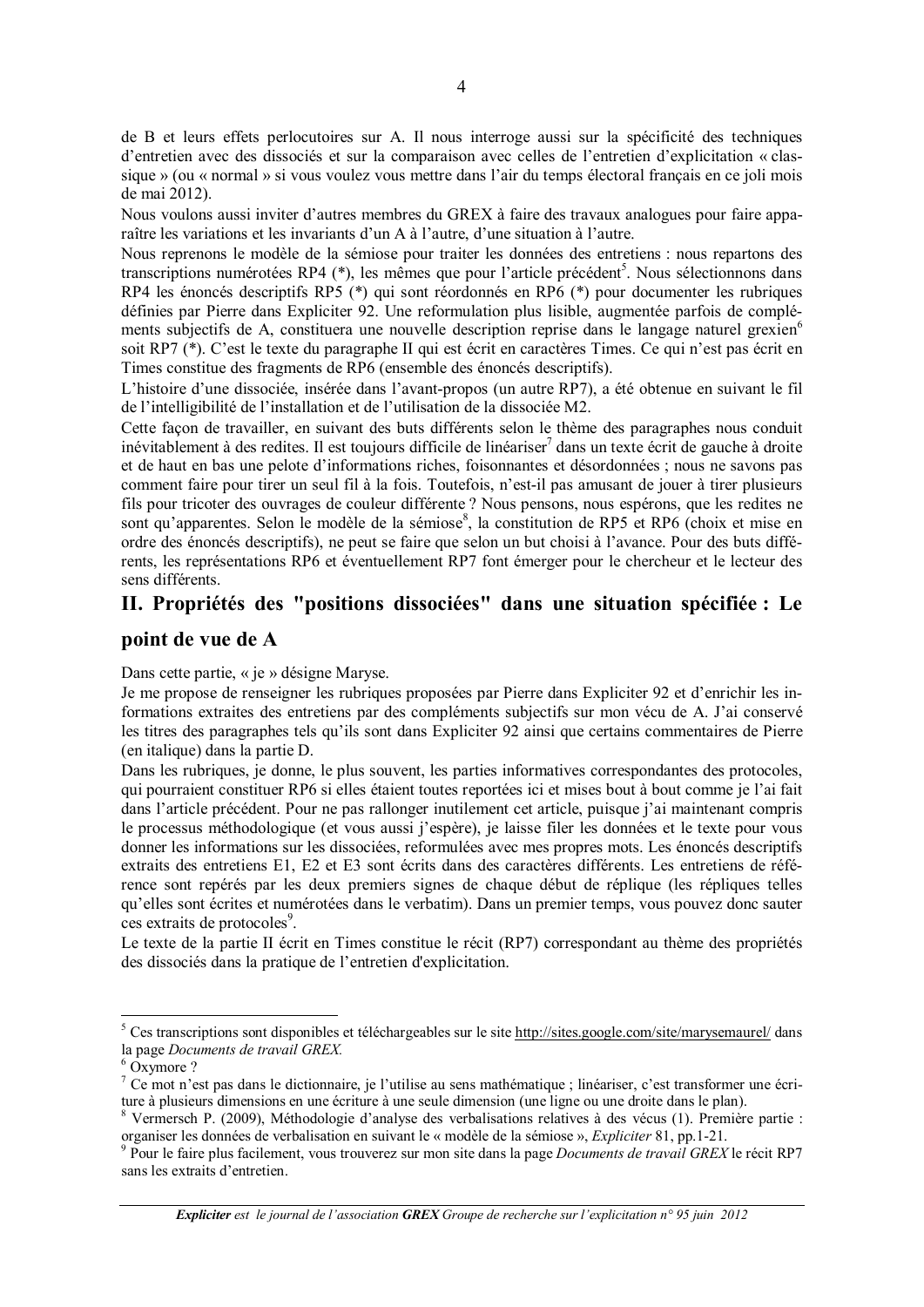#### A. Critères de mise en place du Ai

#### 1. Les critères d'appel à la création de positions dissociée.

Extrait de Expliciter 92, article de Pierre Vermersch :

... dès que A ne sait plus dire, qu'il est bloqué dans la confusion, dans l'indistinction, dans des difficultés de mises en mots, alors proposition de passage à une position dissociée. Parce que la ressource que nous cherchons se trouve dans le fait que la personne quitte la place où elle est bloquée, pour rejoindre une place où elle est plus libre, elle voit autrement (changement de point de vue lié à la métaphore spatiale efficiente), et soit elle peut exprimer ce qu'elle ne savait pas se dire, soit elle peut dire ce qui se passe pour Al quand il essaie de dire, qu'est-ce qui le bloque (soit on vise l'explicitation du vécu de référence passé VI, soit l'explicitation du vécu actuel de l'entretien V2).

Dans tous les cas, ou presque, un supplément d'information, une nouvelle vision est donnée.

Dans une perspective de recherche, au-delà du fait que la personne soit bloquée ou non dans son dire, il est possible aussi de lui proposer une dissociation pour qu'elle voit sous un nouvel angle ce dont elle est en train de parler, et apporte à elle-même et au chercheur des informations inédites.

E3 M.12/14 Si tu veux, ce qu'il y avait c'était comme, je me voyais dans la salle de séminaire, Armelle, et puis je parlais et puis entre les deux, ça faisait un truc noir comme si j'arrivais pas à y aller / Non, c'est, en fait y avait rien quoi, y avait rien, enfin y avait rien qui revenait

J'ai vécu le blocage et le sentiment que le vécu V1 était « inatteignable » dans l'entretien E0 le matin de l'atelier avec Chu Yin. D'où ma demande à Claudine. Cette demande est renégociée au début de E1 et adoptée. Puisque la mise en place de cette dissociée était dans notre contrat au début de E1, Claudine s'autorise à intervenir pour me proposer une position dissociée sans attendre le blocage. La première dissociée est nommée M2 (Maryse 2 dans les entretiens). C'est celle qui est dans l'arbre.

Une situation de blocage se présente dans E3, dans une réplique où je manifeste mon impossibilité à saisir ce qui se passe dans la salle de l'atelier en E1.

```
E3 M.150 Oui, j'ai le séminaire et j'ai l'atelier, l'atelier, il
me va pas, en fait l'image, elle persiste pas, elle pfffitt,
elle s'en va tout de suite
```
Claudine me propose d'installer M4.

Claudine me proposera ensuite d'installer M5 après le constat partagé, hors entretien, que M4 est mal installée et qu'elle me conduit à une situation de confusion. Il est très intéressant pour nous de regarder pourquoi M4 est inopérante. C'est l'objet d'une contribution de Pierre dans ce même numéro. Je donnerai plus loin mon point de vue de A (dans C. Critères d'évaluation de la production de Ai. 1.c).

#### 2. Critères de consentement de A1.

Je suis évidemment, pleinement consentante puisque c'est moi qui ai demandé à Claudine d'expérimenter la mise en place de dissociées pour décrire ce V1.

- parce que je suis très curieuse de ce qui s'est passé en V1 et de ce qui pourra être produit par cette technique pour aller au delà de ma première impression d'impossibilité à entrer dans ce grain temporel.

- parce que nous avons Claudine et moi, comme beaucoup d'autres actuellement au GREX, l'intention de participer à la recherche sur le thème des positions dissociées,

- parce que je suis aussi très curieuse de faire l'expérience de la mise en place d'une dissociée dans ce nouveau cadre de recherche qui se dessine au GREX depuis août 2011.

Il est à noter que je demande plusieurs fois à Claudine de me remettre dans l'arbre et que je souligne parfois que c'est de là que je parle. Le même phénomène se reproduit avec celle de la pleine lune, accoudée à au rebord de sa terrasse.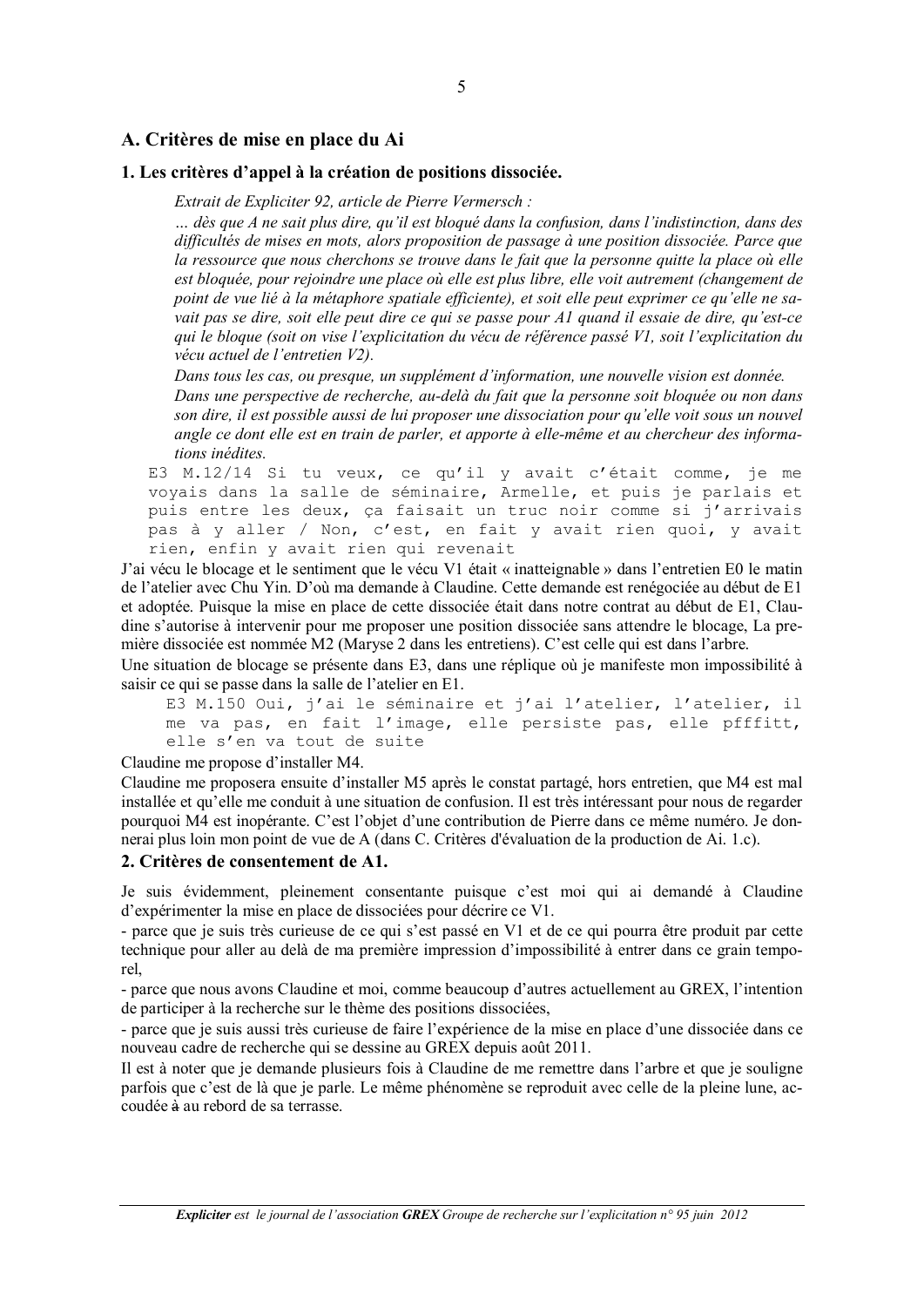#### 3. Critères de détermination de la localisation en trois dimensions du Ai, distance, posi-

#### tion dans l'espace (en haut, devant, à côté, derrière etc.).

#### Première dissociée M2

Je n'ai pas suivi la suggestion de Claudine de placer la première dissociée M2 dans la pièce où se déroulait E1, le jour de cet entretien; je savais, par le travail de Saint Eble 2011 et par les premières discussions que nous avions eues sur le sujet que, pour être efficace, ma dissociée M2 devait me donner un vrai changement de point de vue, avoir une vue d'ensemble et une vue distanciée de la situation du V1. Donc pour moi, elle était nécessairement à l'extérieur de la pièce, suffisamment haut et suffisamment loin pour pouvoir remplir sa mission. Je n'ai apparemment pas hésité pour décider que M2 devait être à l'extérieur de la pièce et le plus haut possible, le jour du V1. Je n'ai pas hésité, mais j'ai quand même pris le temps de vérifier. Nous ne trouvons aucune trace dans E1 de cette vérification : il apparaît seulement un refus de ma part de placer M2 dans la pièce.

E1 C.70 si tu veux bien, je te propose, mais je reformule, je te propose de laisser une Maryse aller s'installer là maintenant, dans la pièce où nous sommes, mais pas trop près de nous, là où ça va être bien pour toi, pour qu'elle te regarde, Maryse que tu es, là, en évocation de ce moment, qu'elle puisse juste guider (?)

E1 M.71 il faut que je la mette dans cette pièce ?

E1 C.72 oui, je te propose de la mettre dans cette pièce, si ca ne te dérange pas ! E1 M.73 si

E1 C.74 ca te dérange ? D'accord ! Alors on va te proposer, si tu veux bien, cette Maryse là de se mettre dans la pièce d'hier... Non plus ! Où est-ce que tu voudrais la mettre?

E1 M.75 Je crois qu'il faudrait la mettre, heu ... aujourd'hui ça va pas, il faut se mettre hier

Dans l'entretien E3, Claudine m'accompagne pour explorer comment j'ai choisi l'endroit et le temps  $de M2.$ 

E3 M.20/22/24/26/28/30/... tu me dis « dans la pièce », « dans la salle » et immédiatement je sais que ca va pas / Je sais que ca va pas, je sais que ça va pas, il y a deux choses qui se présentent, ça va pas parce que (silence 6s) en fait quand tu me dis « dans la salle » / C'est comme si j'étais dans le coin là-bas, le mur en face de Pierre, y avait la rangée où y avait Mireille, moi, Sylvie, et c'est comme si je me retrouvais dans le coin, là, derrière Sylvie, dans le coin où il y a le mur en face de Pierre et la fenêtre, en fait c'est là que ça m'envoie quand tu dis « dans la salle » et je vois tout le monde de dos et je vois rien, je vois rien là / Et en même temps que je vois rien, j'ai l'image de la bergerie à Saint Eble avec quelqu'un, c'est indéterminé, quelqu'un qui dit « il faut être loin » / En fait je manifeste que ça va pas / Et aussitôt je m'imagine dehors

Lorsque Claudine me propose « aujourd'hui » et « dans la pièce », je sais immédiatement que ça ne va pas parce que je teste « dans la pièce » en imagination, là où m'a envoyée la relance de Claudine, dans un coin d'où je ne vois rien. En même temps, j'ai en tête un souvenir de Saint Eble 2011. Dans E1, ce souvenir se traduit par : M2 doit être à l'extérieur et en hauteur. Cela s'impose. Mais dehors et en hauteur, c'est grand, il me faut donc préciser et vérifier que l'endroit trouvé me convient vraiment. Ouelques éléments de cette recherche de lieu apparaissent dans E1.

E1 M.77/79/81/ sur le clocher là-haut / pas sur le clocher, sur la terrasse là-bas, sur la terrasse de l'église / attends... sur le haut de l'arbre là c'est mieux

L'entretien E3 nous renseigne plus précisément sur le comment et sur les critères de ce choix.

 $E.3$ 

M.30/32/34/36/38/40/42/44/46/48/50/52/54/56/58/60/62/64/66/68/70  $/72/$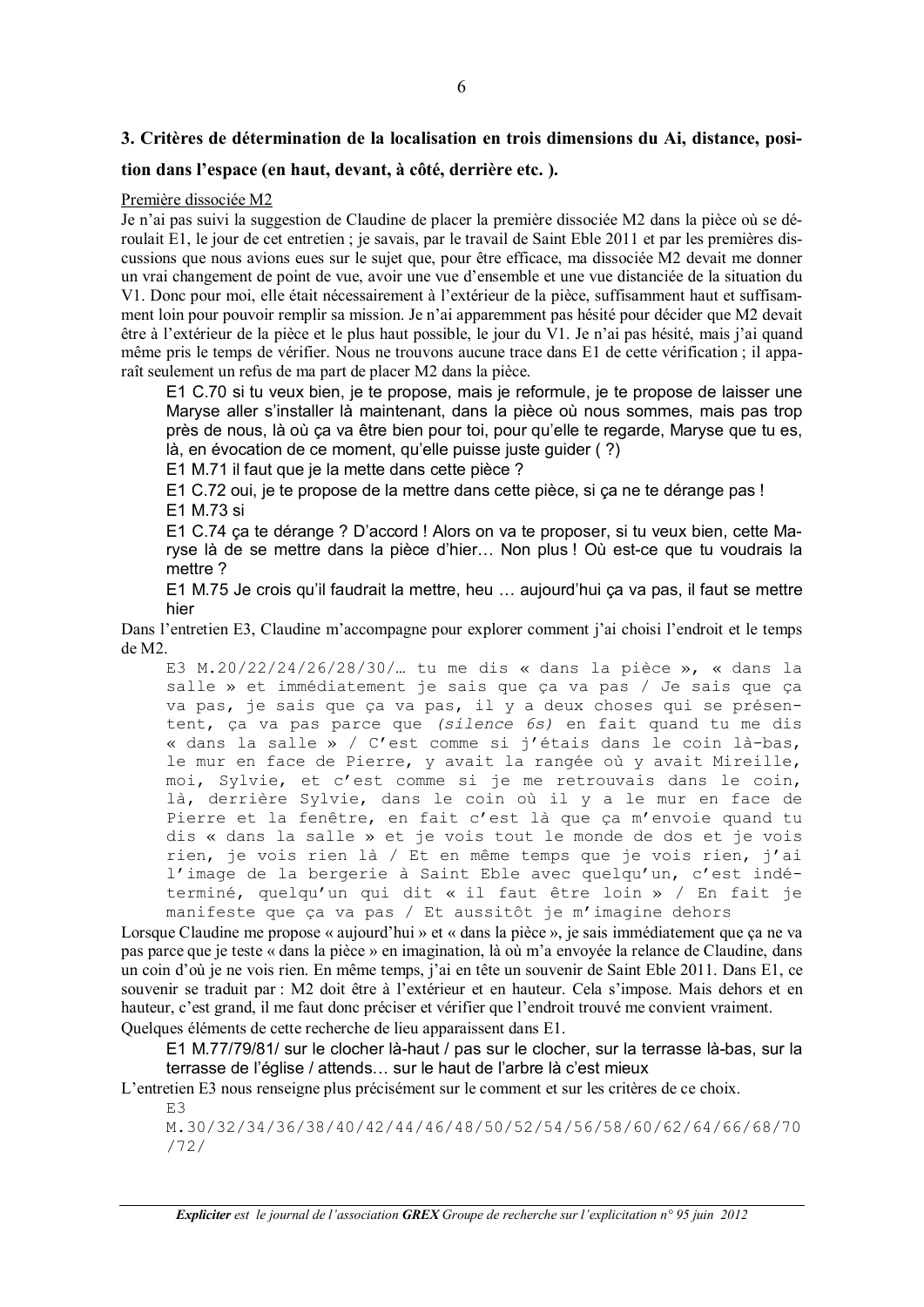74/76/78/80/82/84/86 Et aussitôt je m'imagine dehors, mais je m'imagine dehors, mais si tu veux, dehors vu de là où je suis assise / Alors là dehors, le plus haut c'est le clocher, en haut / C'est inconfortable, je sens que c'est inconfortable / C'est pointu, c'est froid (qui est celle le perçoit et qui évalue ?) / Je pourrai pas tenir là-haut / Et surtout je le vois pas le clocher, donc je fais comme ca (je me penche vers le bas pour voir le haut du clocher) / Et je suis obligée de changer de position pour voir le clocher / Donc ça va pas parce que de là-haut, je verrai pas la salle suffisamment / Alors je descends, y a un espèce / (Claudine me demande comment c'est dans ma tête quand je descends) Je m'imagine sur le clocher / Je m'imagine que mon corps, comme ca, c'est, c'est un corps un peu, un peu léger, un peu figuratif, un peu, pffouttt, une esquisse quoi, juste un pffouttt / En fait c'est mon corps comme s'il était vide / Donc je descends et y a comme une espèce de petite terrasse étroite qui fait le tour là quelque part, ça je le vois, donc je me mets là, et là alors, là c'est, c'est froid, c'est humide, c'est dur, c'est gris, c'est moche, c'est bbrouhh, c'est pas bien, c'est pas bien / J'essaie de me mettre là-haut, je dis non ça va pas (qui dit ça va pas ?) / Mon espèce d'enveloppe descend / Je balade un peu là sur le devant, je ressens le froid, je ressens le dur, c'est, je je je, non c'est pas possible, c'est pas bien / Alors là je je je, je balaye la cour / Et la première chose qui se présente là légèrement sur la gauche / C'est ce grand arbre, bien aéré, euh bien, c'est ce grand arbre et quand mon enveloppe se balade comme ça dessus à plusieurs endroits / Je me sens bien / C'est léger, c'est, c'est aéré, c'est souple / Ça bouge / En fait, par contraste, la grosse masse grise là elle est bouhhh elle est immobile, elle est, elle est, non ça va pas quoi, tandis que là c'est, c'est du mouvement / Et alors là, mon espèce d'enveloppe elle se, elle se met sur le plus haut / Elle se met sur le plus haut, euh / (Claudine me demande si ça fait bouger l'arbre quand M2 se mets sur le plus haut) Mais il bouqe l'arbre parce qu'il y a du vent / Donc je bouge avec / Et là, c'est toujours de ma place avec toi que je vois tout ça

Je fixe mon choix sur le sommet du grand arbre légèrement à gauche de l'église. Alors Claudine me demande si cela me convient d'installer M2 à cet endroit ; cette relance déclenche pour moi la remarque que cette recherche est très rapide

E3 M.88 Oh ça va vite hein

avec un processus de vérification des critères.

E3 M.90 Là ça va, ça, ça, c'est léger, c'est aéré, ça bouge, c'est confortable, non, confortable, non, c'est, je suis bien, j'y suis bien, je suis bien et en plus je vois

A la fin, je vérifie que du haut de l'arbre, je peux voir la salle. C'est une déduction logique faite pour confirmer le choix.

E3 M.92 Je le vois le haut de l'arbre, si tu veux c'est une déduction, je le vois le haut de l'arbre, donc du haut de l'arbre, je vois la salle.

J'exclus donc le contact (imaginé) de M2 avec le béton gris, dur, froid et humide et « moche » du clocher (trop pointu) et de la terrasse de l'église, pour choisir en endroit confortable, aéré et mouvant (critères de confort, d'esthétique et de mouvement) et d'où je suis sûre de voir la salle de séminaire (critères de fonctionnalité pour M2).

Quel est le processus de ce choix ? En imagination, je déplace mon enveloppe, c'est-à-dire « mon corps comme s'il était vide », du haut du clocher vers la terrasse pour m'arrêter sur le haut du grand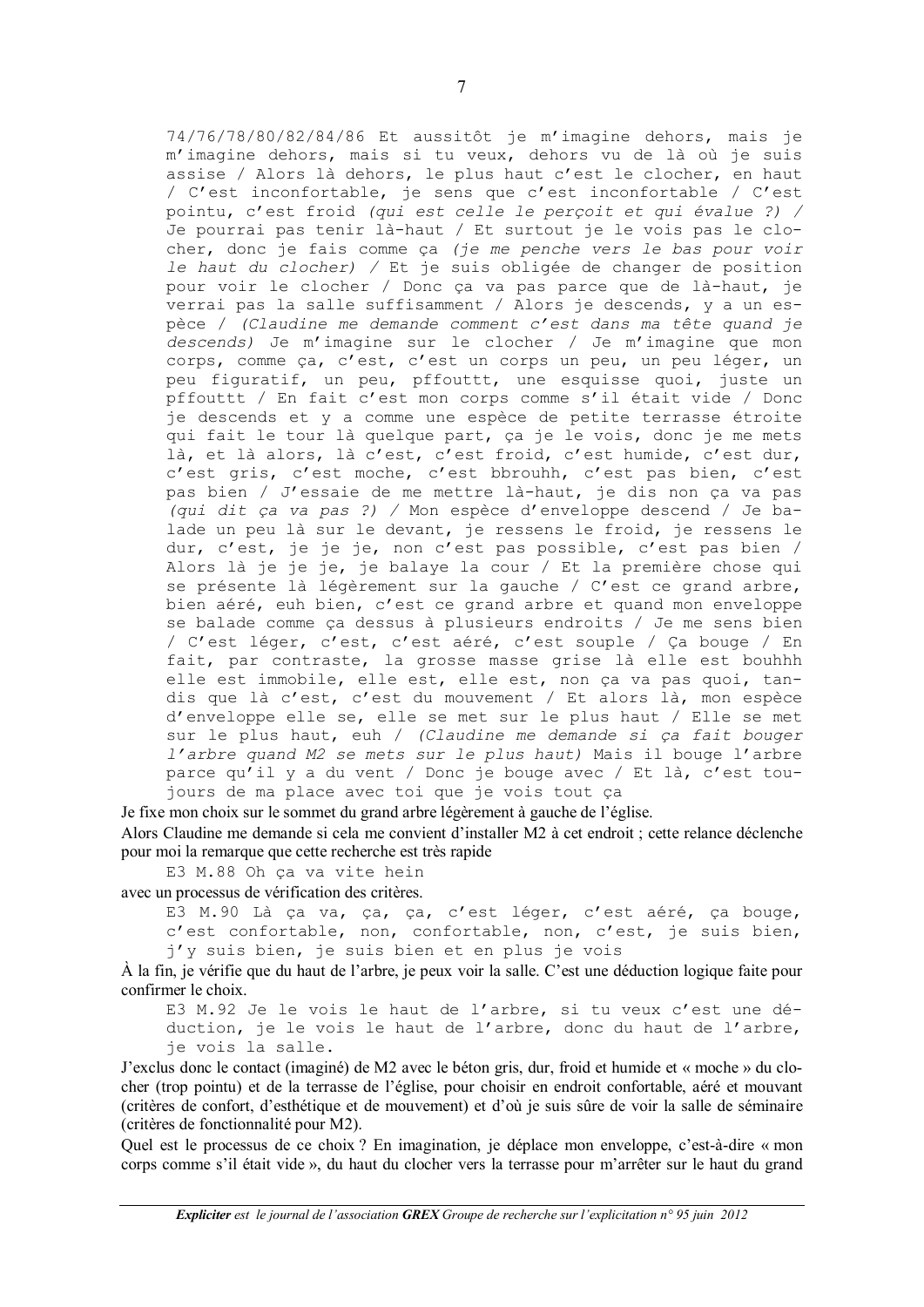arbre, légèrement à gauche de l'église, arbre qui est aéré (il n'a plus de feuilles, nous sommes en décembre), qui est souple et donc confortable et qui bouge avec le vent. En imagination, là, dans mon enveloppe, je me sens bien. Il ne reste plus qu'à vérifier que la vision de la salle est possible.

Pour résumer ce qui précède, ni le lieu ni le temps proposés par Claudine ne me convenaient. J'ai refusé ses inductions et j'ai installé M2 la veille de l'entretien, le jour du séminaire, à l'extérieur de la salle dans une position élevée d'où elle surplombe la scène et d'où elle peut la saisir dans son entier (spatialement et temporellement). J'ai intégré l'importance de ce qui s'est fait à Saint Eble lors des feed-back, lors de la rédaction du compte-rendu de Saint Eble et aussi lors des discussions qui ont eu lieu depuis au séminaire. Je cherche une position confortable, esthétique, dynamique et fonctionnelle pour M2, conforme à mes savoirs, à mes croyances et à mes ressentis du moment.

#### Deuxième dissociée M4

Dans E3, le but de Claudine était d'installer une autre dissociée que M2 pour avoir des informations sur M2 et sur ses relations avec moi. Par suite de malentendus sur les dénominations des Mi, celle-ci est nommée M4

La demande est formulée ainsi :

E3 C.151 ...j'ai envie de te proposer quelque chose si tu veux bien, sauf si tu as envie de poursuivre là, c'est de te proposer de rester sur ton arbre telle que tu es là, de voir la salle de séminaire qui est claire, ce que je veux te proposer si tu veux bien aussi, c'est de mettre en place une autre Maryse, une autre Maryse là maintenant, que tu mets où ca pourrait te convenir de telle façon qu'elle puisse saisir et comprendre ce qui se passe pour Maryse 2 dans son arbre et pour Maryse qui est dans la salle d'atelier, est-ce que c'est possible et est-ce que ca peut te convenir

E3 M152/154/156/158/160 (silence 23s, soupir) Je, là j'ai testé les maisons qui sont, quand on est dans la salle de séminaire, qui sont à droite, celles qui sont à gauche, les toits, j'ai pas envie de retourner sur le clocher / Si je prends un nuage, c'est, c'est tout petit en bas / il faut que je puisse la voir la scène, donc il faut que je sois là-bas (à l'Institut Reille) / quand on est dans la salle de séminaire, il y a un autre arbre là sur la droite, il est plus petit / Mais pour regarder Maryse 2, c'est bon

Une fois M4 installée sur le petit arbre, Claudine me demande si elle peut voir ou percevoir ce qui se passe pour Maryse, celle de l'atelier. M4 n'y arrive pas bien, donc je la déplace entre les deux arbres, le grand et le petit.

E3 M.162/168/172/174/176 Pas trop bien / en fait je vais me mettre un peu au-dessus de l'arbre, comme ça / Ouais, ouais, ouais, ouais, un peu au-dessus de l'arbre (il s'agit pour moi du petit arbre), euh, mais il faut que je me mette, il faut que je me mette pas derrière, à côté, à côté, voilà / En fait ça revient à peu près à me mettre sur le petit arbre que je te disais mais pas sur le petit arbre le plus près, entre les deux / Entre les deux parce que du petit arbre je vois pas l'intérieur de la salle

E3 M.234/236/238/246/282/284/288 Oui mais Maryse 4, je sais pas à quel temps elle est, je sais pas à quel moment elle est / Elle flotte parce que elle est installée spatialement mais je sais pas dans quel moment elle est / Mais ça marche pas là, ça marche pas / Elle est trop près de l'autre / Laisse Maryse 4 qui flotte entre les deux arbres et qui convient pas / Elle est là mais elle fonctionne pas pour le moment / Et Maryse 4, tu vois, je sais pas où elle est, bon on va dire qu'elle est, pfftttt perdue dans les limbes, on la laisse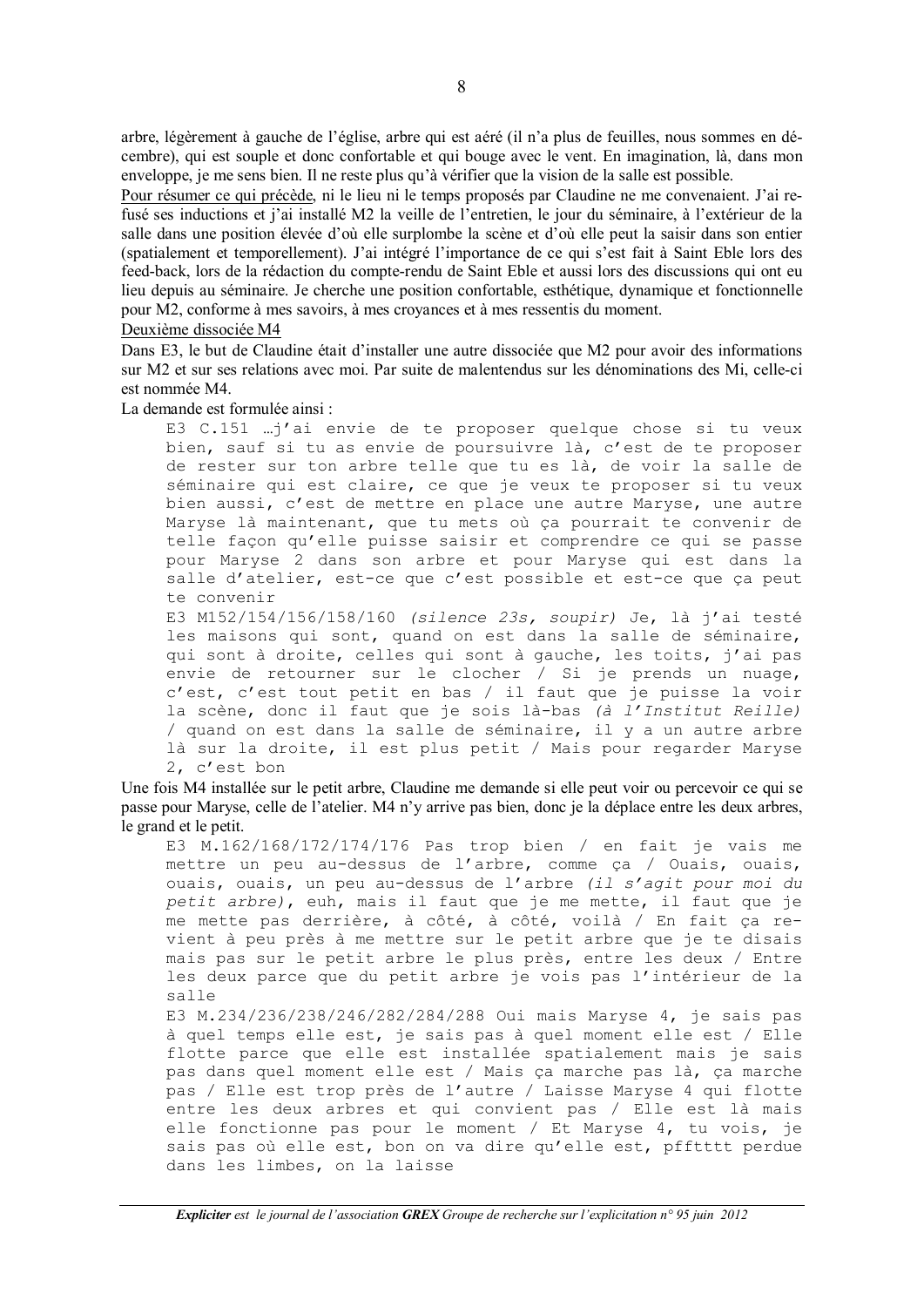Après beaucoup d'essais et d'hésitations, je trouve une localisation pour M4, dans la cour de l'institut Reille entre deux arbres, le grand de M2 et un autre, plus petit à côté, ce qui n'est pas une localisation précise et cette localisation ne me satisfait pas ; M4 flotte spatialement mais aussi dans son fonctionnement; elle reste enfermée dans le cadre parisien de l'Institut Reille; je ne sais pas dans quel temps elle est ; celui de V3, celui de l'un des deux V2 ? M4 sera très peu productive, induira pour moi un état de confusion et je proposerai à Claudine de la laisser flotter entre ses deux arbres.

#### Pour en installer une troisième.

Troisième dissociée M5

E3 C.253 Voilà, pas près de toi, pour qu'elle puisse vraiment percevoir ce qui se passe pour toi aussi là dans l'entretien E3 M.254 Tu sais où je vais la mettre, je vais la mettre sur ma terrasse là-haut (ma terrasse là-haut, c'est celle de Montagnac où je suis pendant E3)

E3 C.255 Voilà

E3 M.256 (silence 8s) Non c'est trop loin ça

Claudine me suggère de mettre une autre dissociée chez moi, à Montagnac. Je pense à la mettre sur la terrasse d'en haut, mais je trouve que c'est trop loin. Près, loin, à Paris, à Montagnac, rien ne me convient

E3 M.314/318/324/326 /328/330/332/334/336/340 (silence 12s) En fait ça me dérange de la localiser spatialement, tu vois, ça me dérange, il faudrait qu'elle soit, il faudrait qu 'elle soit quelque part hors de tout, nulle part / tu sais ce qui s'impose là depuis un petit moment c'est qu'elle soit sur ma terrasse, la nuit, un soir de pleine lune, parce que là, les choses sont claires / Tu vois ce qui, ce qui (silence 24s) j'ai besoin de lui mettre un contexte à celle-là / Et ben que c'est la nuit, (silence 6s) qu'il y a la pleine lune / (silence 12s) Que je suis appuyée au rebord et que je regarde, en fait ça se remplit, tu vois, c'est une scène réelle / (silence 6s) C'est l'automne, il fait pas encore froid, et la lampe qui est sur la maison de mon voisin est cassée, donc la rue est noire à cet endroit et donc je vois très très bien le ciel et les et/, enfin je vois pas trop bien les étoiles parce qu'il y a la pleine lune mais c'est beau quoi, je vois le ciel vraiment, je suis pas gênée par le lampadaire comme d'habitude / Et là je suis, je suis, euh, je peux regarder les choses / Il fait frais, j'ai un pull / (Claudine me demande si c'est clair) Oui / Si elle regarde Maryse 2, elle la voit euh (silence 12s) elle la voit allongée comme ca qui regarde en haut de son arbre

Je m'apercois que je suis gênée si je la mets à un endroit précis ; il s'impose à moi qu'il faudrait qu'elle soit « quelque part hors de tout, nulle part », ancrée dans un contexte précis qui est celui d'un soir de pleine lune, parce là, les choses sont claires, et cela m'amène à associer M5, après coup, parce que j'ai besoin de l'incarner, à une situation spécifiée réelle. Cette fois c'est bon, M5 est fonctionnelle. Elle le prouve tout de suite en confirmant la posture de M2, allongée à plat ventre en haut de l'arbre, avec les jambes repliées derrière. Et elle complète la description de M4 pour dire que M2 est à la fois sur le haut de l'arbre et dans M1s (celle du séminaire) et que c'est bizarre.

E3 M.344 C'est bizarre hein, c'est très bizarre, c'est, elle est toujours en haut de l'arbre, mais en même temps elle est dans Maryse 1 (M1s, celle du séminaire).

Je signale pour mémoire que le seul moment un tout petit peu désagréable pour moi a été celui de la fin de l'entretien E1, quand nous avons commencé à débriefer tous azimuts et à toute allure, A, B, les deux C et Pierre venu se joindre à nous, dans la joie de toutes nos découvertes. Un mal être m'a envahie. « Claudine, tu as oublié de me redescendre de l'arbre ! » Claudine a ramené tout le monde à la maison. Plus de problème pour moi. J'ai pu reprendre tranquillement le fil de ce joyeux débriefing.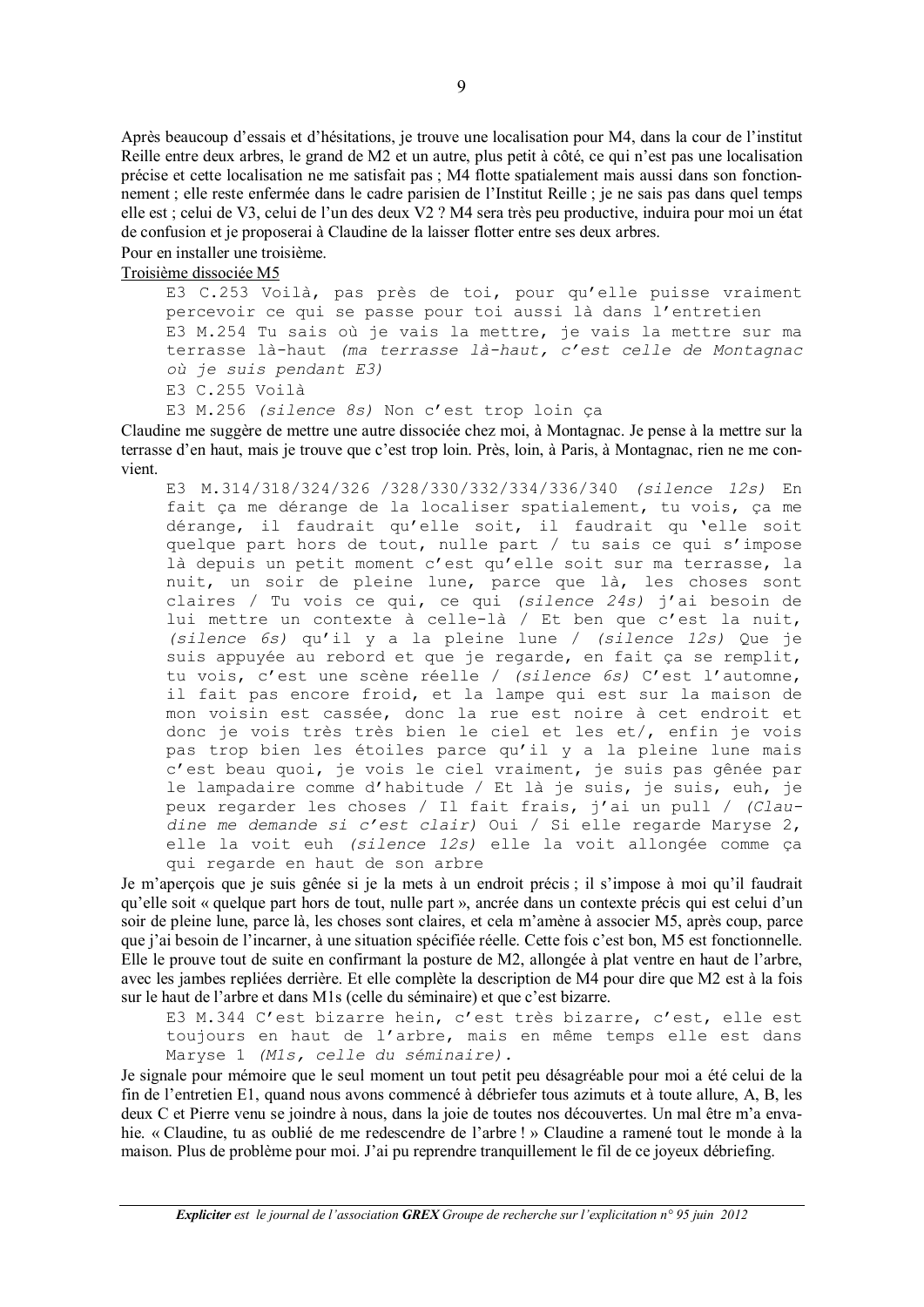#### B. Critères de la visée intentionnelle des Ai

#### 1. Critères de dénomination du Ai

Ce point est délicat. Les dénominations doivent être soigneusement choisies pour convenir à A et à B. Elles ne doivent pas créer de difficultés ; elles sont là au contraire pour faciliter l'entretien et les échanges, ce qui n'a pas toujours été le cas pour nous. Nous avons parfois cafouillé en nous perdant dans des dénominations différentes pour l'une et pour l'autre. D'où des malentendus. Pour moi M1 est toujours restée celle du séminaire. Pour Claudine, M1 était à juste titre et tout simplement Maryse, celle qui n'était pas dissociée.

Claudine m'a nommée Maryse 1 quand j'étais au séminaire, dans la relance E1 C.112, elle le reprend en E1 C.140, E1 C.144, E1 C.176. Ce qui est parfaitement conforme aux notations adoptées au GREX où A1 est celle qui n'est pas dissociée. Dans l'entretien E1, quand Claudine dit Maryse 1, je restreins pour moi cette dénomination à « celle qui est en séminaire » et je n'arriverai plus à en sortir. Pour conserver cette restriction et rester cohérente avec le verbatim<sup>10</sup>, je décide, pour ce texte, de me nommer M1s au lieu de M1 quand je suis en séminaire. C'est celle que je nomme Maryse 1 dans le verbatim.

#### **Incise**

Si je fais une pause et si je me demande « quel effet ça te fait quand Claudine t'appelle Maryse 1 dans le V3 ? », il me vient un moment spécifié du V3 où je sors de mes associations avec les Mi pour dire à Claudine que « Maryse 1 de l'atelier » ne me va pas, que Maryse 1 n'est pas celle de l'atelier mais celle du séminaire. (Je cherche la relance de Claudine, c'est la E3 C.421.) En contactant ce moment, il vient que je ne peux pas m'appeler Maryse 1 quand je suis rassemblée, je peux m'appeler M ou Maryse, mais Maryse 1, ce n'est pas possible. Or, je suis rassemblée quand je suis dans l'entretien de l'atelier ; dans le contexte de ces entretiens et dans ce qu'ils ont induit, Maryse, ou M, avec un indice, ce ne peut être qu'une partie de moi. Quel aurait été l'effet si Claudine m'avait appelé M1 au lieu de Maryse 1 ? Je ne sais pas. Est-ce pour cette raison que je n'ai pas pu prendre en compte les décisions que, Claudine et moi, nous avons prises plusieurs fois, en vain? Et pourquoi ai-je bloqué la dénomination « Maryse 1 » pour celle du séminaire ? Qui étais-je quand j'étais au séminaire ? J'étais devenue un objet d'observation qui n'était plus moi ? C'est ce qui me vient là maintenant.

#### Fin de l'incise

Ensuite, nous sommes d'accord pour appeler Maryse 2, la dissociée installée en haut de l'arbre. Elle sera appelée M2 dans ce texte.

Puis il y a eu Maryse 3 que j'ai nommée ainsi pour désigner celle qui est en entretien avec Claudine le jour de l'atelier, par analogie avec Maryse 1 du séminaire. Lorsque Claudine veut installer une deuxième dissociée dans l'entretien E3 pour « qu'elle puisse saisir et comprendre ce qui se passe pour Maryse 2 dans son arbre et pour Maryse qui est dans la salle d'atelier » et qu'elle me propose de la nommer Maryse 3, je n'en veux pas, ce qui prouve la force de ce qui se décide et se comprend pendant l'entretien. Il y a comme une force hypnotique pour moi, je ne suis pas capable de changer de dénomination en cours d'entretien, ni pour les entretiens suivants malgré de nombreuses mises au point et décisions entre Claudine et moi. Nous convenons d'appeler la nouvelle dissociée Maryse 4. Elle sera appelée M4 dans ce texte. C'est la dissociée qui flotte entre deux arbres et qui produit peu.

Et enfin, il y a Maryse 5, celle de la pleine lune, accoudée au rebord de sa terrasse, installée dans l'entretien E3 pour remédier à la confusion qui a saisi M4 que je n'ai pas pu localiser spatialement de façon précise et que je n'ai pas localisée temporellement. Elle est appelée M5 dans ce texte. Elle est très productive.

Dans cet article, nous avons donc Maryse dans le séminaire (M1s) et Maryse dans les entretiens (M1) qui sont une seule et même personne à des instants différents. Son ego est unifié ou pas, certaines coidentités ou témoins peuvent être activés ou pas, mais la synthèse se fait ; ce que fait et dit Maryse est le produit de toutes ses instances. Alors que M2, M4 et M5 sont détachées de moi par un acte volontaire de ma part, acte induit par les relances de Claudine. Elles ont chacune une mission à remplir, plus ou moins bien définie par Claudine, plus ou moins bien comprise par moi, dont elles s'acquittent ou

<sup>&</sup>lt;sup>10</sup> Il est bien sûr hors de question de toucher au verbatim, ce en qui compliquera un peu la lecture si vous allez le lire, il vous faudra faire un peu de traduction.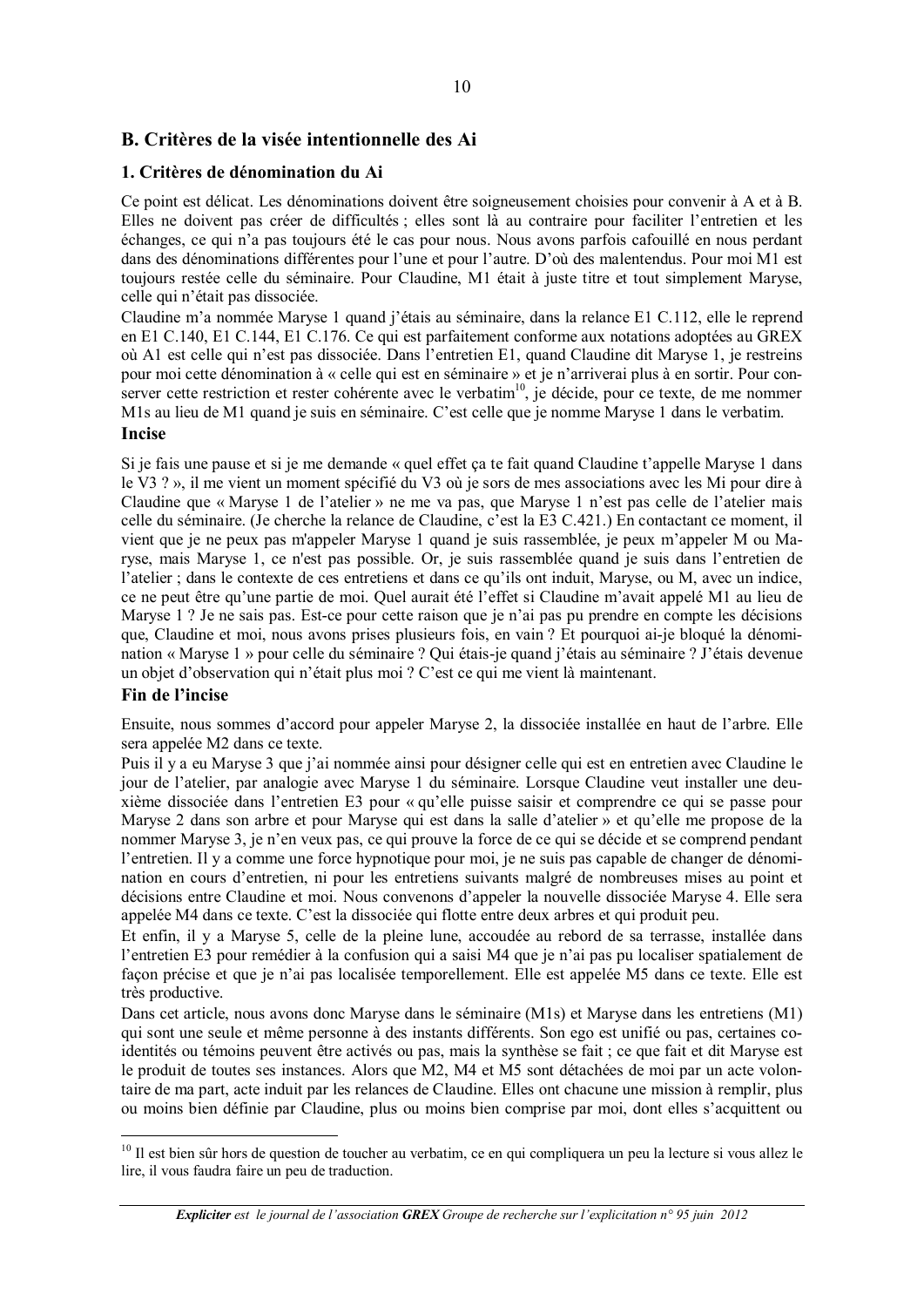pas, efficacement ou pas.

De plus, l'utilisation de Skype pour les entretiens E2 et E3 a certainement compliqué les choses. « Maintenant » est toujours maintenant pour Claudine comme pour moi, notre temps est commun et partagé. Mais quand nous disons « ici », dans l'entretien, ici peut désigner Saussines ou Montagnac, ou peut-être même Paris, et vu la force métaphorique de la dissociation, nous pensons que cela peut créer des interférences regrettables.

Ces notations non homogènes ont créé des difficultés pour Claudine, elle en parlera. Pour ma part je n'ai pas été gênée, j'ai toujours été au clair avec mes M1, M2, M3, M4, M5 et j'ai trouvé ces situations d'entretiens très agréables et confortables. L'accompagnement de Claudine par le non verbal et l'accord postural a eu des effets sur moi, j'ai donné beaucoup d'informations. Je ne me doutais pas qu'à certains moments, elle était désarçonnée et renonçait à comprendre ce que je verbalisais.<sup>11</sup>

#### 2. Critères de localisation temporelle du Ai

J'ai dit ci-dessus que M2 est installée dans le temps du séminaire. Pour moi, si M2 voulait pouvoir observer ce qui se passait dans la salle du séminaire, elle devait le faire en direct, en temps réel, au moment où se déroulait le V1. C'était ma croyance au moment de son installation.

M4 n'a pas recu de localisation temporelle et elle est restée flottante entre ses deux arbres à l'Institut Reille. Je l'ai remerciée rapidement.

Au moment de son installation, M5 devait être pour moi « quelque part hors de tout, nulle part » parce que j'étais dans la croyance que de trop loin (à vol d'oiseau, il y a quand même 640 Km entre Montagnac et Paris) je ne verrai rien. En même temps ou pour cette raison, elle devait s'incarner dans une situation spécifiée, un soir de clair de lune automnal sur la terrasse d'en haut à Montagnac, là où « les choses sont claires ». J'ai donc lâché la métaphore spatiale de la mise à distance et de la vision surplombante pour choisir une métaphore de clarté et de clairvoyance, donc d'intelligibilité. M5 se révèlera être une de mes co-identités que je connais bien et que j'utilise régulièrement. Elle fait partie de mes ressources. J'y reviendrai plus loin.

#### 3. Critères de compétences du dissocié Ai

Selon E1 C.70, M2 a pour mission de me regarder, moi dans le V1, de me guider et, ce n'est pas demandé par Claudine mais c'est ce que j'attends, c'est ce que je me demande intérieurement, de nous donner à moi et à Claudine, les informations que je ne peux pas obtenir, même en évocation.

E1 C.70 je te propose de laisser une Maryse aller s'installer là maintenant, dans la pièce où nous sommes, mais pas trop près de nous, là où ca va être bien pour toi, pour qu'elle te regarde, Maryse que tu es, là, en évocation de ce moment, qu'elle puisse juste guider

Dans l'entretien E2 (le deuxième V2), c'est moi qui demande à Claudine de me remettre dans l'arbre, et Claudine sollicite M2 sur son arbre sans plus de précision sur ce qu'elle doit faire. Sans problème, M2 retrouve l'efficacité dont elle a fait preuve dans E1, c'est dans E2 qu'elle produit la plus grande partie de la description du non loquace de V1, ce qui donne un rythme très lent à l'entretien E2, avec, pour moi, beaucoup de silences et d'hésitations sur le choix des mots.

L'entretien E3 (vécu V3) ne nous apporte pas d'information sur la compétence attendue de M2 telle que je l'avais comprise à travers les relances de Claudine. Donc pas de confirmation de ce qui précède. Ce point n'a pas été questionné en V3.

Dans E3 C.151, Claudine me propose « de mettre en place une autre Maryse, une autre Maryse là maintenant, que tu mets où ca pourrait te convenir de telle façon qu'elle puisse saisir et comprendre ce qui se passe pour Maryse 2 dans son arbre et pour Maryse qui est dans la salle d'atelier, est-ce que c'est possible et est-ce que ça peut te convenir ? ». La compétence attendue de cette dissociée M4 semble donc bien précisée, elle doit nous renseigner sur ce qui se passe entre M2 et moi. La suite de l'entretien E3 montrera que je n'ai pris en compte que la première partie de la consigne. Et que Claudine devra faire beaucoup d'efforts pour que je prête attention à M1 et que je documente la relation entre M2 et M1 dans le V21 (\*). Centration avant équilibration ? Effet per locutoire recherché inadapté

<sup>&</sup>lt;sup>11</sup> Nous avons découvert aussi, pendant nos échanges en cours de travail, qu'il y avait eu des malentendus. Par exemple « il faut arrêter » dans E1 désignait pour moi la décision que j'avais prise d'interrompre Pierre, pour Claudine le « il faut arrêter » portait sur l'entretien E1.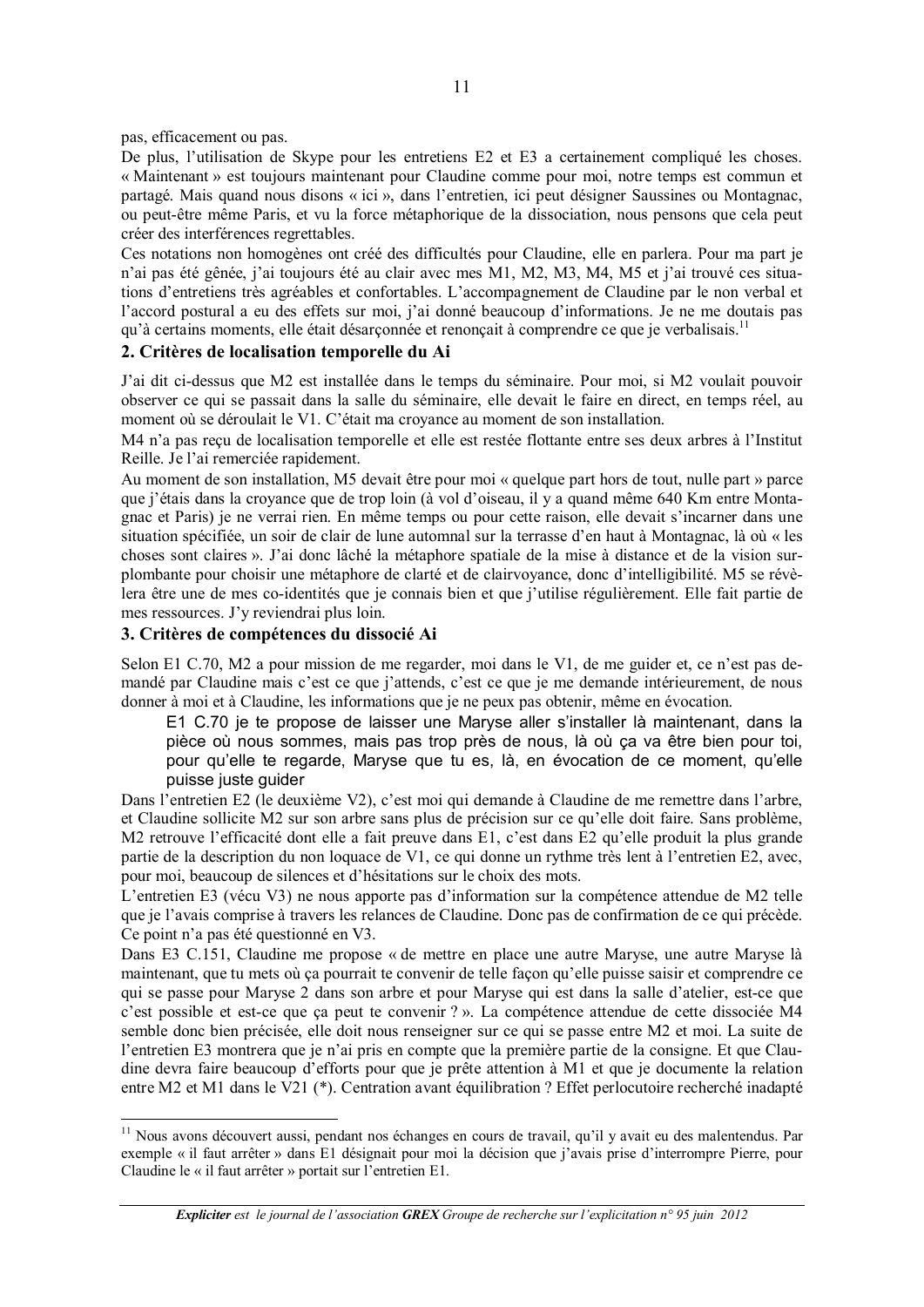à la formulation de la mission de M4 (utilisation de « et » au lieu de « entre ») ? Prégnance de la mission de M2 ? Et quel était l'objet attentionnel désigné par Claudine ? (Claudine répondra à cette question)

Après avoir constaté que M4 ne fait pas bien ce pour quoi elle a été créée, je décide d'abandonner M4, Claudine l'accepte et installe une M5. Sa localisation est difficile et passe par beaucoup de tâtonnements pour moi ; ces hésitations vont sérieusement perturber la fin de l'entretien qui demeure cependant très productif et qui nous renseigne très précisément sur les relations entre les Mi.

Ouand Claudine me propose (en E3 C.311) d'installer M5, je la coupe parce que le début de sa relance (« Une autre quelque part chez toi quelque part, peut-être pas chez toi ou dehors quelque part, dans ton espace ») m'envoie tout de suite dans la recherche de la localisation spatiale et temporelle de M5. Claudine n'a donc pas le temps de me dire quelle est la mission, quelles sont les compétences attendues de M5. Pour moi il est évident qu'elle va remplacer M4, c'est implicite, elle est donc chargée elle aussi de nous renseigner sur ce qui se passe pour M2. J'ai oublié en cours de route qu'elle doit aussi dire ce qui se passe pour M1, ou entre M1 et M2, puisque je n'ai pas pris en compte la deuxième partie de la consigne. M5 commence donc par décrire M2, avec beaucoup de détails, Claudine me laisse dire.

E3 C.359 Si tu veux bien laisser Maryse 2 avec ça, et te tourner vers Maryse 5 là qui est sur le rebord, par sa nuit de pleine lune, qui y voit bien clair, elle, Maryse 5, est-ce qu'elle peut dire quelque chose, non pas de la Maryse 2 mais de la Maryse 1 qui est dans l'entretien avec Claudine et qui a mis en place cette Maryse 2

En E3 C.359 Claudine essaie de me ramener vers l'observation de M1, en entretien E1, celle qui a mis en place M2. Nouvelle perturbation de ma part, elle m'appelle M1 et pour moi M1 c'est toujours M1s, celle du séminaire. Celle de l'entretien, je l'appelle M3. Je passe là-dessus, j'y suis habituée au bout de trois entretiens ; comme nous sommes bien accordée, tout continue à aller bien pour moi, mais Claudine me demande aussi de demander quelque chose à M5. Or, je suis dans M5 à ce moment-là puisque c'est de là que je parle. Claudine ne le sait pas. Moi je m'y retrouve très bien dans cette tribu de Maryse, mais pour Claudine, ce n'est pas aussi simple. Elle me dira après qu'elle a été en grande difficulté et qu'elle a choisi de m'accompagner sans plus chercher à comprendre. Puisque je suis en train de décrire M2, je décris l'analogie de fonctionnement M5/M2 et M2/M1s (celle qui est au séminaire).

E3 M.370 Quand elle fait attention, quand elle veut savoir ce qui se passe pour Maryse 2, c'est un peu la même chose que quand Maryse 2 elle veut savoir ce qui se passe pour Maryse 1 (M1s pour moi)

Cela produit encore de la description sur les transitions, mais toujours pas ce que cherche Claudine, à savoir les relations entre M1 et M2. Quand elle refait une tentative (en E3 C.375), je la coupe à nouveau pour lui préciser, preuves à l'appui, que la M1 dont je parle n'est pas celle de l'atelier mais celle de Skype.

Claudine persévère et tente enfin une ouverture en E3 C.427, elle ne précise pas de quelle Maryse il s'agit. Elle désigne comme objet attentionnel, non plus « M1 », mais « celle qui est restée en retrait ».

E3 C.427 OK, donc qu'est-ce que Maryse 5 perçoit de celle-là qui est restée en retrait

Habileté et souplesse de Claudine qui réussit son ouverture en me laissant remplir « celle qui est restée en retrait » comme je veux, et cette fois, bingo, ça marche et je décris enfin en E3 M.428 les rapports bizarres entre M2 et M1 de l'atelier.

Une centaine de relances et de répliques pour Claudine qui atteint enfin son but.

Question : comment pouvait-elle savoir que nous étions sur des malentendus ? Arrêter, passer en méta, nous l'avons fait, sans aucun effet pour moi, Claudine n'a pas réussi à définir la compétence attendue de M5, je ne lui en ai jamais laissé le temps, et a elle dû ramer pendant longtemps pour arriver à avoir l'information qu'elle recherchait. Fallait-il me couper pour préciser ce qu'elle voulait obtenir de M5 ? Comment ne pas oublier quand on est B que l'énoncé des compétences attendues du dissocié est indispensable pour diriger l'entretien, comment arriver à les préciser dans l'adversité ? Comme en entretien d'explicitation, B doit tenir fermement les rênes, mais sur une modalité différente.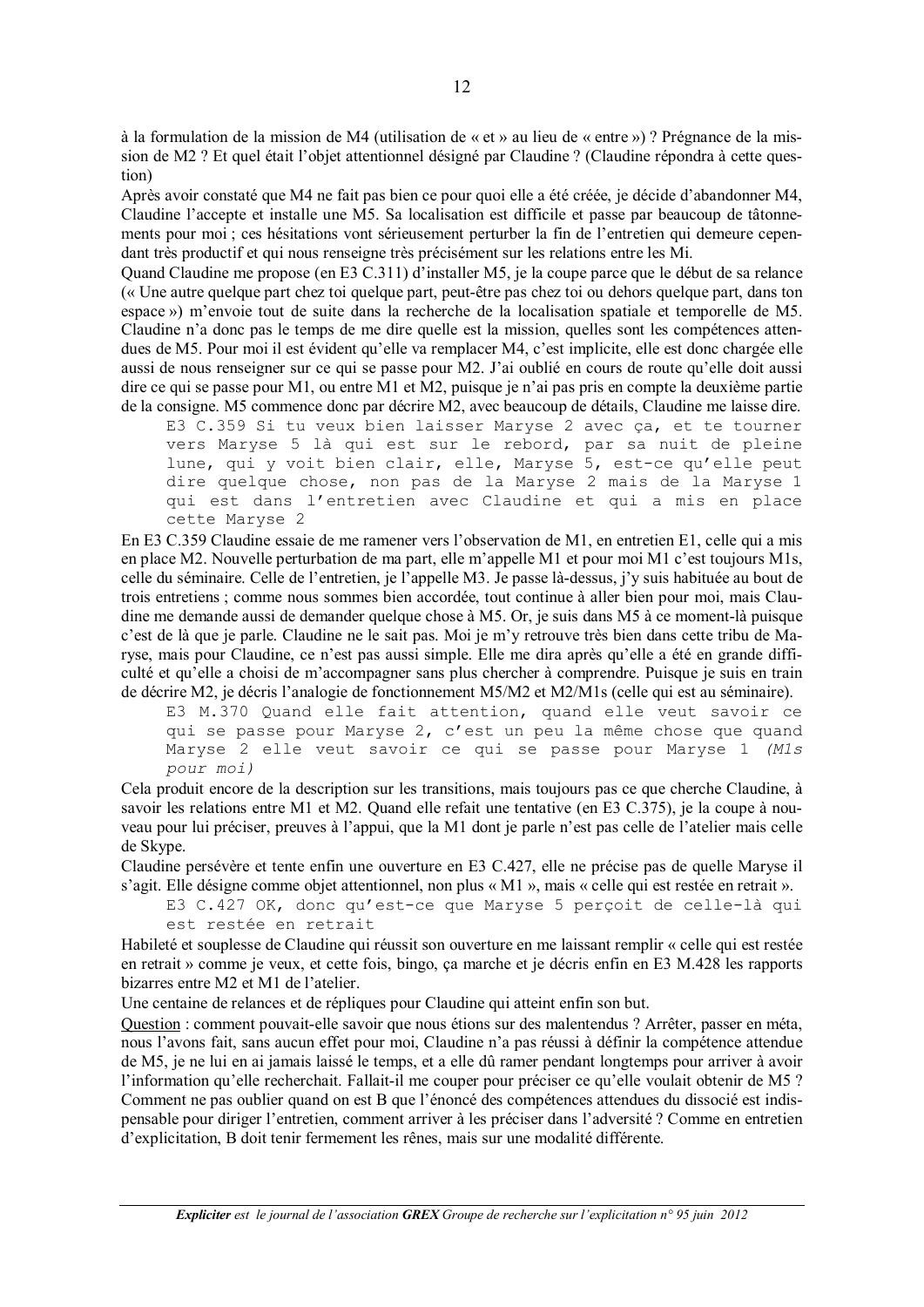Est-ce que cela prouve l'importance primordiale de la définition de la mission de Ai pour son bon fonctionnement? Je crois que oui.

Remarquons toutefois que les informations obtenues dans tout ce passage apparemment confus de l'entretien E3 (confus du point de vue de B) sont très fines et très descriptives (voir fonctionnement des Mi).

#### 4. Critères d'identité

M2 est une facette de Maryse qui a une compétence que je n'ai pas, celle de savoir ce qui se passe pour moi dans la salle de séminaire.

M4 n'est pas suffisamment bien définie et positionnée temporellement et spatialement pour fonctionner. Elle a peu fonctionné et m'a amenée assez rapidement dans un état de confusion.

M5 est une de mes co-identités que je connais et que j'utilise régulièrement. Elle fait partie de mes ressources. Je lui attribue un statut de co-identité parce que c'est une partie de moi installée depuis plus de vingt ans ; elle a été installée par Catherine Le Hir lors de mon premier stage GREX, où nous faisions des exercices de PNL<sup>12</sup>, dans les jardins du lycée Masséna à Nice. C'est la rêveuse créatrice de la stratégie des génies de Walt Disney. J'utilise encore aujourd'hui la solution qu'elle m'avait donnée ce iour-là et i'applique cette solution à d'autres types de situation; de plus, je fais appel à elle quand j'ai besoin d'élargir mes horizons, de sortir d'un cadre que je ne vois pas mais que je pressens en constatant mon manque d'ouverture d'esprit. Cette partie de moi est donc cristallisée, non pas comme un rôle mais comme une ressource disponible. Je constate, avec sa réincarnation en M5, qu'elle a évolué tout en restant disponible et en s'adaptant au problème que je cherche à résoudre. Ce n'est donc pas une partie de moi contingente, créée pour renseigner le fonctionnement de M2. Elle était disponible avant les entretiens et n'a pas disparu depuis. Sa caractéristique principale est de pouvoir tout imaginer, sans limites, sans prise en compte de la réalité. Je fais appel à elle pour sa compétence imaginative et créatrice que je n'ai pas spontanément dans le quotidien. C'est une partie de moi qui est toute puissante, que je convoque pour m'aider dans des planifications, décisions, anticipations.

Dans le troisième entretien, j'ai rapporté que, lorsque j'étais M2, j'avais des facultés extraordinaires : je pouvais tout trouver, tout dire, tout voir parce que l'endroit où j'étais était sans limite et par conséquent moi aussi. La localisation spatiale de M2 lui a donc donné des compétences très proches de celles de M5.

Pourquoi M5 s'est-elle imposée pour observer M2 ? Pourquoi ai-je eu besoin de l'incarner dans une situation spécifiée pour la réactiver ?

Il faudrait ici parler du témoin<sup>13</sup>. Très sommairement, en passant, je peux signaler que j'ai repéré un témoin chercheur dans E1 et dans E2 ; il vérifiait en cours d'entretien que le vécu était suffisamment décrit pour devenir intelligible, que le déroulement temporel était complet ; il évaluait la justesse des mots choisis pour verbaliser; il a vérifié, avec mes critères et mes croyances, les positions spatiales et temporelles de M2. C'est peut-être aussi cette instance qui sait qu'une dissociée trop proche ne peut pas apporter beaucoup plus d'infos que A1, comme nous l'avons remarqué à Saint Eble. Je l'appelle témoin parce qu'elle est en moi, un peu décalée. Mon témoin B ou ma co-identité de B ne sont pas actifs dans ces entretiens ou très peu. Mon moi B n'est intervenue que pour compléter, interpréter ou reformuler pour moi intérieurement les relances de l'installation de M2, M4 et M5, ce qui explique peut-être en partie que je n'en ai fait qu'à ma tête pour M5. Pour le reste, je me laisse complètement guider par Claudine. J'ai seulement remarqué qu'elle répétait souvent ce que je disais, que c'était très aidant pour moi. Toutefois, elle a pafois coupé un flux difficile à verbaliser en me proposant des formulations qui ne me convenaient pas, même si j'en reprenais certaines, quitte à y revenir quelques répliques plus loin. Mon témoin a été complètement muet en E3, j'étais trop occupée et trop étonnée de ce que je découvrais pour le consulter ni même le laisser s'exprimer.

Un exemple de formulation qui ne me convenait pas : dans l'entretien E2, de 206 à 210, je dis « Elle (celle du séminaire) fait attention à ce que dit Pierre ». Claudine reformule « elle guette », je reprends « elle guette » tout en sachant que le verbe « guetter » ne décrit pas ce que je suis en train de vivre, je

<sup>&</sup>lt;sup>12</sup> il ne s'agissait pas d'une formation à la PNL mais il était envisagé d'utiliser la PNL en tant que pratique à expérimenter pour se donner comme objets d'étude ce qui se passait dans les exercices. Mais c'était un peu prématuré comme le montre l'histoire du GREX.

 $13$  Ouel est le féminin de « témoin »?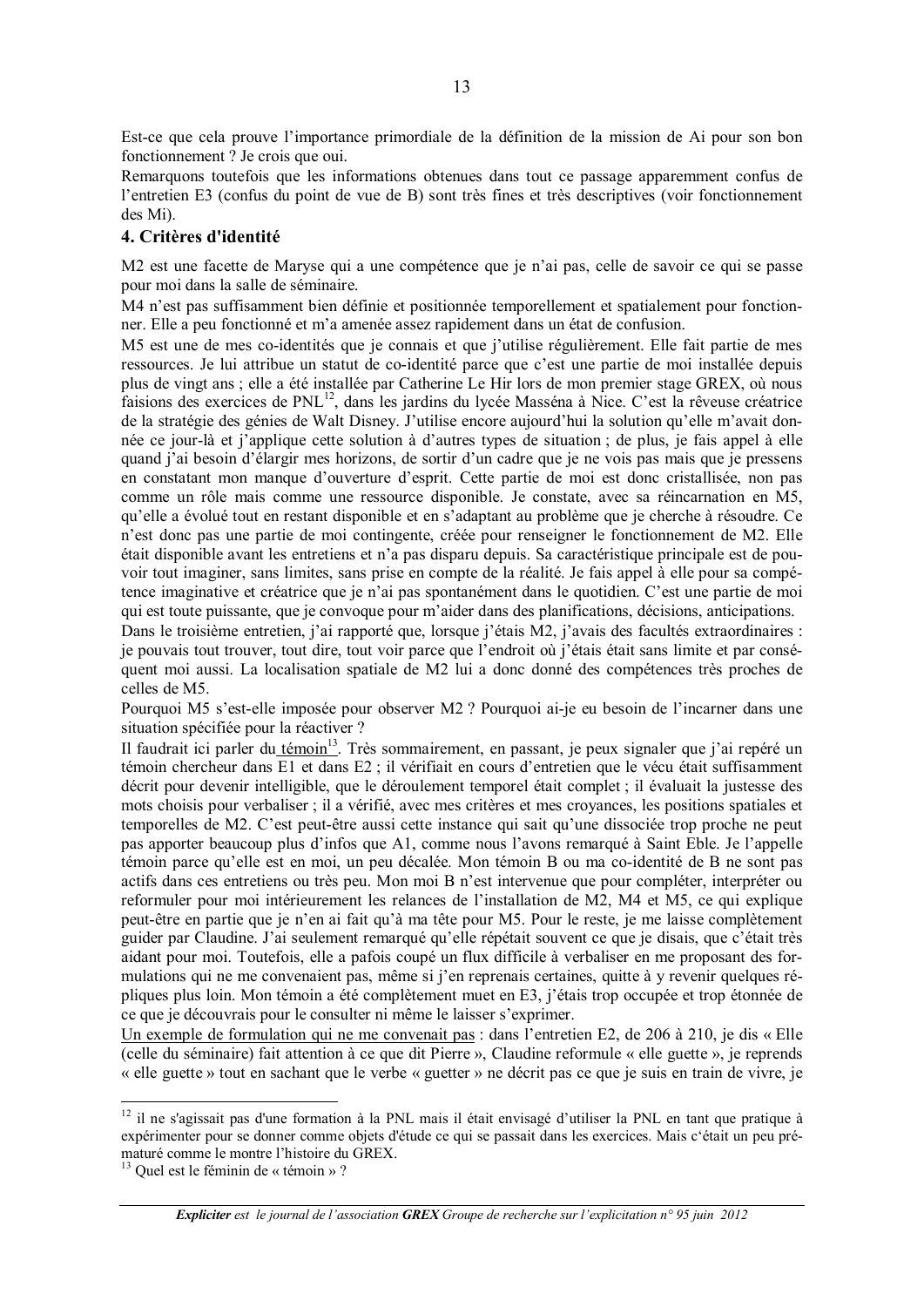suis attentive, je ne guette pas, et j'y reviens en disant « Elle est attentive au rythme des mots... ». Le verbe « guetter » me fait penser à « surveiller », « épier », « être sur ses gardes ». Il ne décrit pas mon état interne. Je ne suis pas sur mes gardes, je ne surveille rien ni personne, je suis juste là, sereine, immobile, attentive à reconnaître le bon moment pour faire ce que j'ai à faire, tranquillement.

#### 5. Critères de but et de mission

Dans ce travail, M2 a pour mission d'aller observer un grain de temps auquel je n'ai pas accès. Elle permet d'obtenir une description très détaillée du V1.

M4 et M5, dans le V3, ont pour mission de nous renseigner sur les propriétés de M2 et sur ses relations avec moi. M4 n'a pas bien fonctionné, M5 a fourni des renseignements précieux et étonnants pour moi comme pour Claudine, même si elle a exploré d'elle-même ce qui l'intéressait sans toujours écouter les demandes de B.

#### C. Critères d'évaluation de la production de Ai

#### 1. critères d'autonomie

Le paragraphe qui suit risque de vous apparaître aussi incongru qu'un inventaire à la Prévert avec une incise dans le rôle du raton laveur. Quelques explications s'imposent.

#### **Incise**

Ou comment je suis venue à bout de la difficulté d'élaboration et de rédaction de ce paragraphe.

Il m'a fallu du temps pour comprendre ce que voulait dire « autonomie » pour une position dissociée. Un échange avec Pierre m'a apporté quelques précisions. Ensuite je suis partie à la recherche des énoncés descriptifs qui me permettraient de dire si M2 était autonome ou pas. Ces énoncés étaient tricotés avec des énoncés qui décrivaient le fonctionnement de la tribu des Mi, rubrique non prévue par Pierre dans Expliciter 92. Dans un premier temps, incapable de trier, j'ai sélectionné large et j'ai attrapé des informations sur l'autonomie mais aussi sur le fonctionnement des Mi. J'ai découvert en triant qu'il y avait aussi des informations sur ce que j'appelle les péripéties de la fin de l'entretien E3. Il aurait fallu les mettre au panier, je n'y arrivais pas parce que je trouvais très intéressant ce qu'elles disaient de mon vécu de A en interaction avec les relances de Claudine. Je voyais ces trois catégories tellement entremêlées que je n'arrivais à détacher les péripéties du fonctionnement pour en faire un autre paragraphe, ailleurs. Oue faire?

J'ai fait de nombreux aller et retour entre ce texte et les transcriptions (encore plus nombreux que pour les autres parties).

Pour les deux dernières reprises, j'ai dû passer de l'écran/clavier au papier/crayon.

J'ai dû établir un découpage en phases de V3 que je n'insère pas ici car il ne présente pas d'intérêt en soi, nous n'étudions pas V3 en tant que V3. Nous utilisons V3 pour en extraire les données utiles au projet de description des propriétés des positions dissociées.

J'ai dû vérifier la lisibilité et la complétude de RP7 en ouvrant un nouveau fichier où j'ai coupé les citations des énoncés descriptifs pour avoir un texte fluide.

J'ai dû aussi faire de nombreuses reprises de ce texte pour arriver à une forme lisible pour vous (c'est du moins ce que j'espère en vous proposant cette énième version).

J'avais accepté de laisser cette partie dans un état très insatisfaisant pour moi. Quand soudain, M5 s'est rappelée à moi alors que j'étais dans une tout autre occupation. Je lui ai demandé de patienter. Je me suis mise à sa disposition un peu plus tard et qu'est-il advenu alors ? M5 m'a aidée. Je l'ai accueillie, elle qui est une créatrice sans limites. M5 m'a donnée un conseil. J'ai suivi son conseil. Il a abouti à un paragraphe, hétéroclite<sup>14</sup> certes, mais qui a le grand avantage de contenir l'information que je voulais conservée sur 1a/le fonctionnement des Mi, 1b/l'autonomie de M2, 1c/l'interaction avec B. Avant de vous proposer la lecture de ces trois parties, je vous présente le dialogue entre moi et M5, dialogue noté au fur et à mesure sur l'ordinateur ; les didascalies ont été écrites tout de suite après la

<sup>&</sup>lt;sup>14</sup> Ceci n'est pas une œuvre littéraire, mais un document de travail pour partager des proto-questions de recherche au sein du séminaire. Il est perfectible, mais il faut boucler et je ne sais pas faire mieux.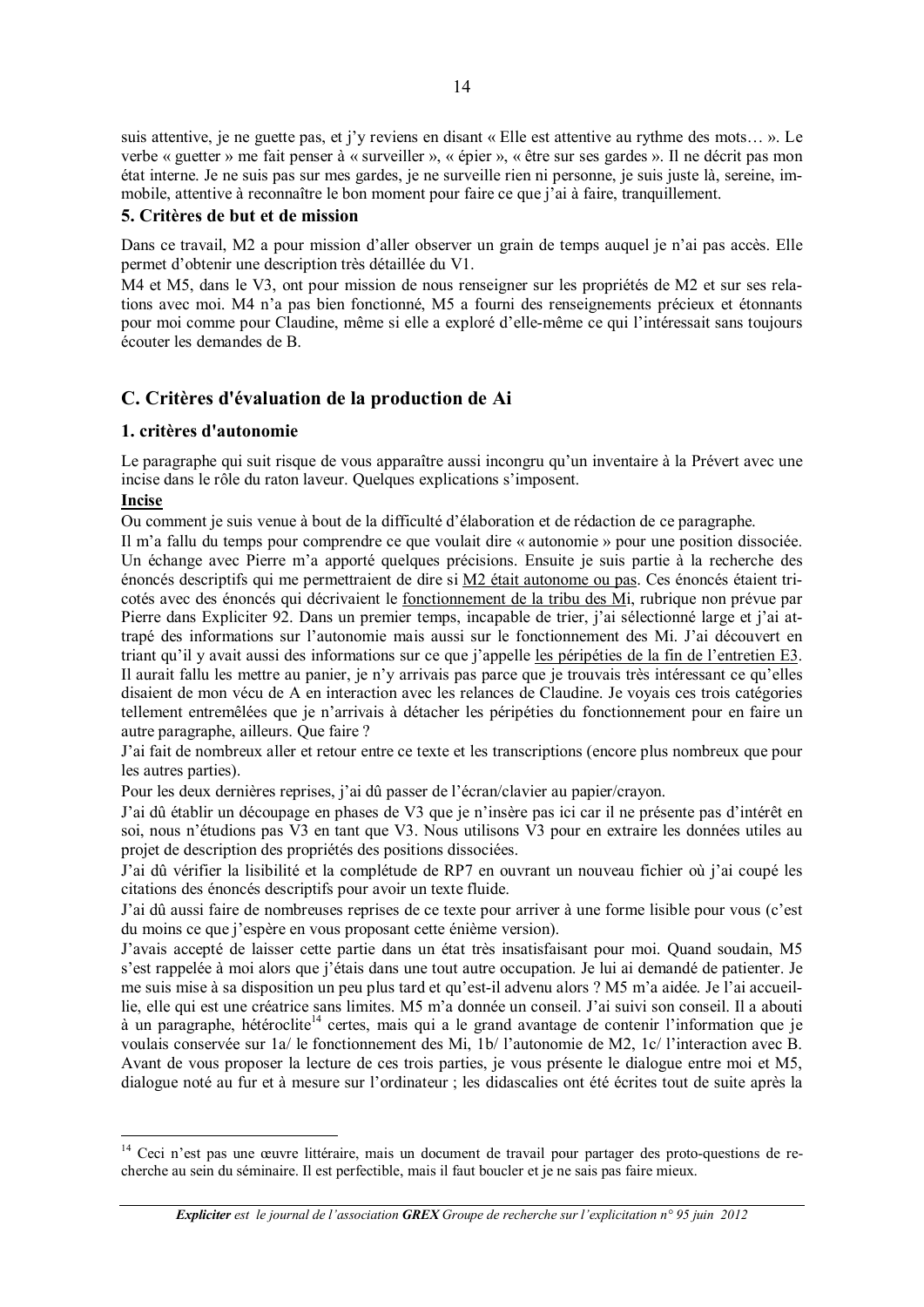réponse de M5, alors que je ne suis pas du tout convaincue<sup>15</sup> par sa proposition ; cette proposition me paraît pourtant très raisonnable quand je la regarde tranquillement au moment de cette nouvelle reprise.

#### Le conseil de M5

Dimanche 20 mai, 18h30

Relance de moi B à moi A : Est-ce que tu es d'accord pour reprendre contact avec M5 qui est là haut sur la terrasse, appuyée au rebord, un soir de pleine lune comme tu l'as vécu à l'automne?

Réponse de moi A à moi B : Oui, je suis d'accord

Moi B: Quand tu es dans M5, tu y es ?

(un très long temps pour que je retrouve les sensations de la nuit d'automne, ma posture accoudée au rebord de la terrasse, la fraîcheur de l'air, l'obscurité environnante, avec la grosse lune brillante qui éclaire tout)

Moi A : Oui, j'y suis

Moi B: M5, peux-tu prendre le temps de regarder le paragraphe sur le fonctionnement des Mi pour imaginer comment l'améliorer et le rendre plus lisible pour tes lecteurs ?

(un très très très long temps, je n'ai pas noté de quoi il était fait, et puis est arrivée une réponse de M5. Je peux dire après coup que j'avais lâché prise, que j'étais tranquille et sereine. J'attendais la réponse de M5 qui contemplait toujours sa belle lune ronde, blanche et brillante, là haut sur la terrasse)

Moi M5 : tu pourrais enlever tes commentaires sur les relances de Claudine et garder seulement les relations entre les Mi

(Je ne dis rien parce que j'y ai déjà pensé i toute seule mais je pense que c'est dommage de perdre toutes ces informations intéressantes sur l'effet que m'ont fait les relances de Claudine, relances dont je n'arrive pas à me débarrasser dans ce paragraphe.)

Moi M5 (qui m'a entendu réfléchir, elle est vraiment trop forte): Qui, d'accord, les relances de Claudine, ne les jette pas, tu pourrais peut-être en faire un autre paragraphe.

(Je prends le temps d'imaginer ce que cela peut donner, mais je n'y arrive pas)

Moi M5 (qui sent mes réticences) : Il faut essayer pour voir ce que ça donne, au boulot (et quand M5 me dit « au boulot », elle le dit exactement comme le dirait Pierre, même ton, même rythme).

Ce petit texte a l'air d'un gag quand je le relis. Mais je voudrais vous communiquer la paix intérieure que m'a apportée cette répartition de tâches entre mes moi A, B, M5 et M1 qui écrit l'article. Je suis donc en paix intérieurement.

J'essaie à nouveau. Je reprends la rédaction du fonctionnement des Mi et je sépare les énoncés en trois catégories pour remplir les cases 1a, 1b et 1c.

Une bonne nuit de sommeil et quelques heures de travail de plus ont produit la version que je vous propose.

Toujours en caractères Helvetica Neue Light, les énoncés descriptifs sélectionnés pour décrire le fonctionnement des Mi (RP6 partiel); en caractères Times, mes reformulations (RP7).

<sup>&</sup>lt;sup>15</sup> Je ne suis pas convaincue au fond de moi, j'ai perçu un petit signe de sens corporel que je n'ai pas accueilli malgré ses « Hou hou, je suis là ». Je trouverai plus tard que c'est l'idée de tous les efforts que je devrai encore fournir alors que je pensais avoir bouclé mon article... Je n'ai pas envie de recommencer encore une fois et je suis vexée, j'aurais pu trouver ça toute seule, j'aurais perdu moins de temps. Enfin, M5 c'est quand même moi aussi. Ouf ! ça va mieux !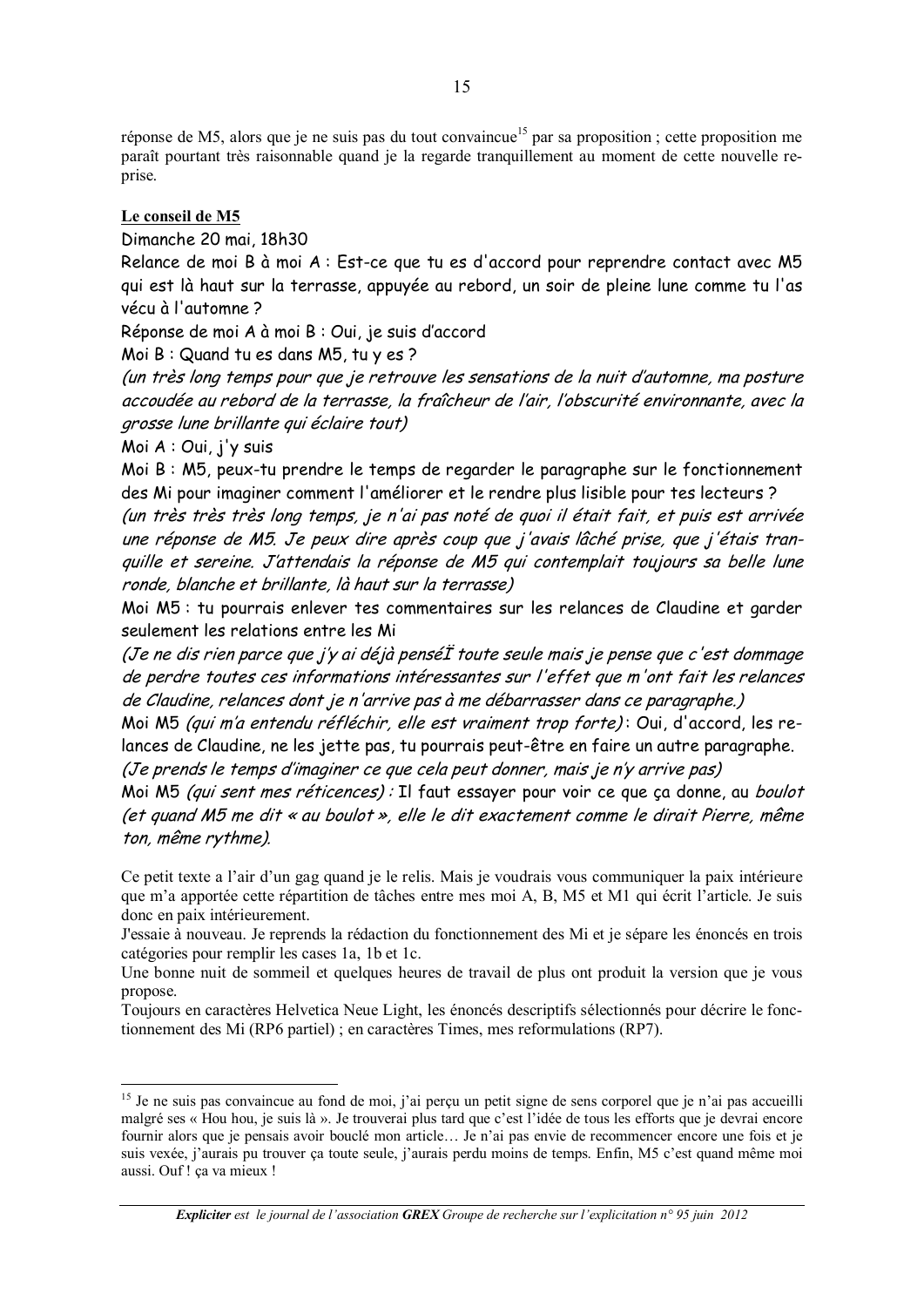#### 1a. Fonctionnement et relations entre les Mi

C'est dans E3 que se donnent des renseignements précieux sur le fonctionnement de la tribu des Maryse et sur les transitions.

E3 M.94/96/98/100/102 (Claudine me demande, en évocation de V21, ce que je peux dire de l'apparence et de la posture de M2 dès qu'elle est installée en haut de l'arbre) Pour le moment, c'est  $\overline{C}$  (Claudine me coupe et dit que « C'est une enveloppe » parce que j'ai décrit la recherche de la position spatiale de M2 comme des déplacements d'enveloppes vides) C'est moi / (silence 6s) Si je la regarde maintenant, je me dis elle était comme moi, habillée comme moi cette enveloppe, mais je sais pas, c'est maintenant que je dis ça / C'est moi quoi / Enfin c'est moi vide, c'est mon enveloppe

Au moment où j'installe M2 dans l'arbre, M2 est à la fois « moi » et « moi vide » c'est-à-dire une enveloppe, enveloppe que j'ai déjà utilisée pour décrire le choix de la position spatiale de M2 dans la cour des franciscaines. Quand Claudine me propose « c'est une enveloppe », je n'en veux pas, j'affirme que « c'est moi », habillée comme moi, c'est mon enveloppe, mais elle est reliée à moi, c'est en ce sens qu'elle n'est pas qu'une enveloppe. A défaut d'un mot plus adéquat, je conserve le mot « enveloppe » utilisé pendant l'entretien E3 pour décrire cette chose qui est à la fois moi et moi vide. La dualité moi/moi vide apparaît dans les formulations alternatives de « je » et de « elle » à plusieurs endroits de l'entretien E3. En regardant finement de plus près, je pourrais peut-être établir une corrélation entre les moments où je dis « elle » (resp. « je ») et les moments où je vois M2 de l'extérieur (resp. de l'intérieur)<sup>16</sup>. La suite éclaire ce phénomène bizarre et cette contradiction apparente d'un moi vide relié à moi, pouvant être occupé par moi.

M.106/108/110/112/114/116/118/120/122/124/126/128/ Oui,  $E3$  $\leftrightarrow$ alors là, il se passe quelque chose quand tu me dis « qu'est-ce qu'elle voit de là-haut », tu me dis qu'on l'appelles Maryse 2, bon, et tu me dis « qu'est-ce qu'elle voit », et là, et là en fait, je suis plus en face de toi, je pars là-haut / Ce qu'il y<br>a dans mon enveloppe (celle qui est en face de Claudine en V21), ca s'en va là-haut dans l'autre enveloppe / Alors là, ca prend un petit moment, je vais là-haut / C'est comme (silence 5s) pschiiittt, ça fait comme ça, comme dans les dessins animés quand t'as des trucs qui partent pschiiiuuttt, comme ça / Et puis quand je suis là-haut (« je » c'est moi dans M2), alors là, je me tourne / Je me tourne, je me tourne vers le bâtiment / Et<br>le bâtiment il a plus de mur / C'est-à-dire je vois la, tu sais comme les maisons de poupée, quand il manque la façade / Enfin je vois l'intérieur, non, je vois l'intérieur que de la salle de séminaire, le reste / Juste là, y a plus de mur / Voilà, donc quand elle (elle c'est M2) regarde, et ben elle voit les tables, les gens, elle se voit elle là (elle, ici, c'est M1s) / Et Pierre en face

Au début de V3, je suis en évocation de V21 dans l'entretien E1 (c'est une vraie évocation) et je retrouve que la relance de Claudine, celle qui me demande ce que M2 voit de là-haut, me fait partir làhaut, ou plutôt fait partir là-haut ce qu'il y a dans mon enveloppe ; je dirai plus loin (en E3 M.438) qu'il y avait comme un « truc immatériel » qui partait de moi pour aller dans M2. Ce déplacement n'est pas instantané, il se fait comme dans un dessin animé, ca fait pfffiit, et quand je suis arrivée làhaut, je (je dis bien « je »), je me tourne vers le bâtiment et je dirige mon rayon attentionnel vers la salle de séminaire et ce qui est à l'intérieur, les tables, les gens (comme une maison de poupée, sans facade).

<sup>&</sup>lt;sup>16</sup> Le Wiktionnaire dit : resp. (Mathématiques) Abréviation utilisée fréquemment en mathématiques pour établir une correspondance entre deux faits similaires. Je ne savais pas qu'on ne l'utilisait qu'en mathématiques. Tant pis, je le laisse. Un peu de frime, ça ne peut pas faire de mal.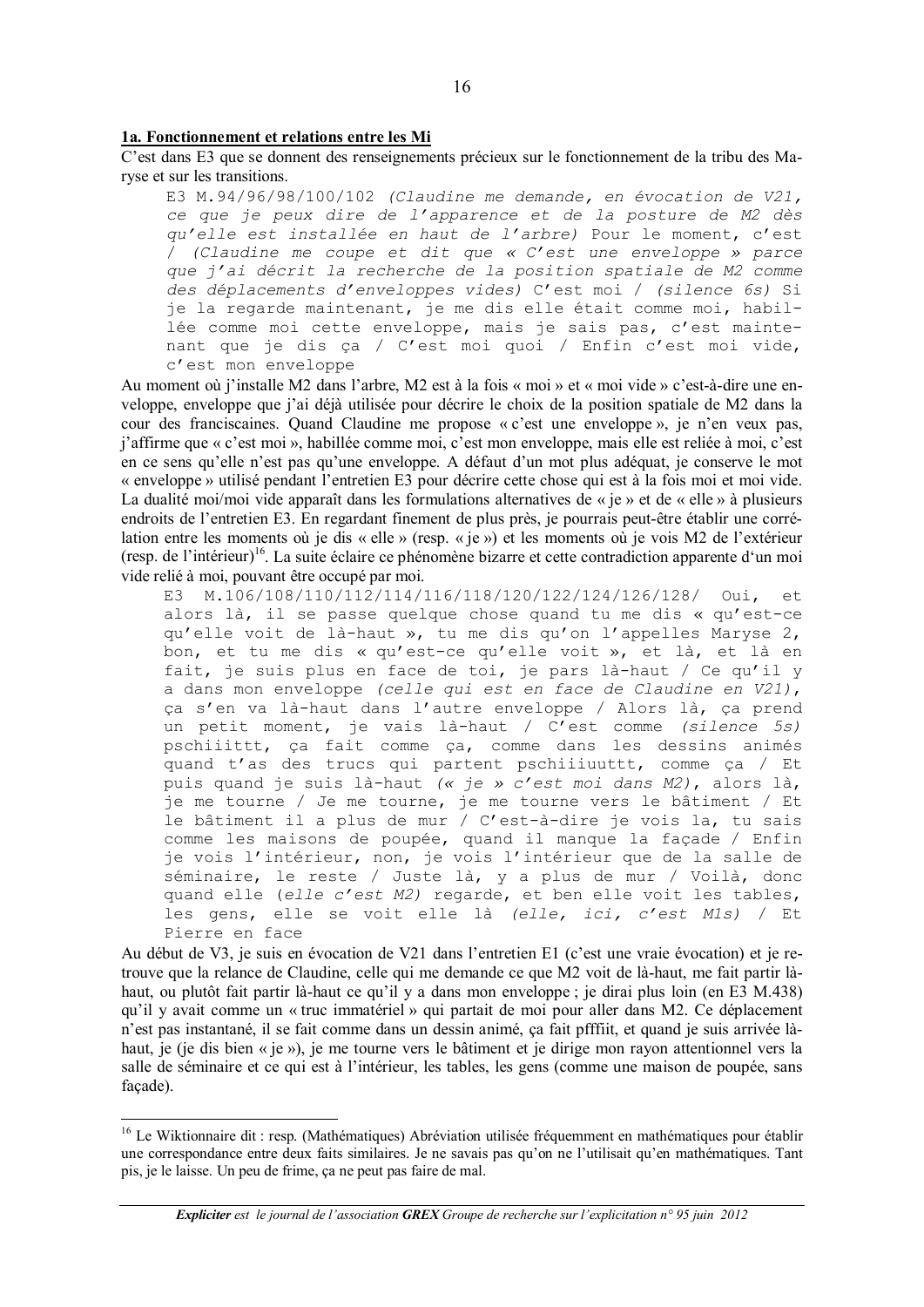Puis va suivre une phase où je me sens en confusion (double image de la salle de séminaire et de la salle de l'atelier, voir plus loin) et il s'ensuit l'épisode des tentatives pour installer une M4 qui produit quelques informations.

E3 M.190 (silence 20s) En fait je vois, je vois l'enveloppe de Maryse 2 qui se met à plat ventre sur le haut de l'arbre, comme ça là (geste, je prends ma tête entre mes mains, les mains sur les joues), pour bien regarder

M4 décrit la posture de M2 allongée sur le haut de l'arbre, à plat ventre, la tête dans ses mains.

E3 M.212/214/218/220/222/224/228 Elle (Maryse 2) regarde (silence 15s), elle voit Maryse 1 dans la salle de séminaire et pour savoir ce qu'elle fait, faut qu'elle descende dedans, c'est-à-dire, elle va se remettre là-bas (dans la salle de séminaire, dans Maryse 1) / Elle reste comme ca à regarder (silence 6s) elle regarde pour euh, parce que si (silence 6s) vouhhh, c'est compliqué / Et ce que je vois là, c'est, c'est Maryse 3 qui dit à Maryse 2, aplatie comme ça, « qu'est-ce qui se passe », elle sait pas Maryse 2 (avec une voix peu habituelle) / (silence 12s) elle sait pas comment faire / Bfouhh, elle perçoit que ce qui s'est passé tout à l'heure, ça se repasse, ça se reproduit, l'intérieur il part dans la salle de séminaire dans Maryse 1, et il reste que l'enveloppe / En fait c'est Maryse 2 qui parle mais son intérieur il est, il est, il est dans Maryse 1 / Et Maryse 1, elle est, (silencel2s), ben elle fait ses trucs mais

Je me vois dans l'atelier, pendant l'entretien E1 (V21) demander à M2 « qu'est-ce qui se passe », or M2 ne le sait pas d'emblée ; pour le savoir, l'intérieur de M2 part dans la salle de séminaire dans M1s qui continue son activité du V1. pfffiit!

Puis nous abandonnons M4 et nous installons M5, celle de la pleine lune.

Claudine sollicite M5 et obtient une description très détaillée du fonctionnement de M2.

E2 C.339 Donc cette Maryse 5 qui est sur le rebord, dans cette nuit avec la pleine lune, où c'est clair, où elle est bien, qu'est-ce qu'elle perçoit de Maryse 2

E2 M.340/342/344/346/348/350/352/354/356/358/360/ Si elle regarde Maryse 2, elle la voit euh (silence 12s) elle la voit allongée comme ça qui regarde en haut de son arbre / avec les jambes repliées derrière / C'est bizarre hein, c'est très bizarre, c'est, elle est toujours en haut de l'arbre mais en même temps elle est dans Maryse 1 (moi en séminaire) / C'est-à-dire elle voit pas Maryse 1 de l'extérieur, elle la voit de dedans (M2 est associée à la scène du V1) / Elle ressent les choses comme elle, elle est dedans tout en restant là haut en train d'être attentive à ce qui se passe / Elle ressent pas ce que Maryse 1 ressent (silence 10s) elle ressent pas ce que Maryse 1 ressent, elle est toujours là-haut, mais elle, elle peut se mettre en évocation de ce qui s'est passé, en fait elle a cette faculté / (silence 8s) c'est que comme elle, elle est loin, si elle se met en évocation, elle, elle, non, en fait elle, euh, (silence 12s) en fait elle est là-haut comme ça et elle ressent ce qui se passe pour Maryse 1 au moment où ca se passe / C'està-dire le jour du séminaire / Et elle, elle trouve ça normal, de le ressentir / En fait quand je te parle, je suis Maryse 5, je suis là-haut sur ma terrasse, c'est la nuit, je te parle de là

M5 regarde M2 et confirme ce qu'a dit M4. M5 voit M2 en haut du grand arbre, allongée à plat ventre, les jambes repliées derrière (détail que M4 n'avait pas donné) et, en même temps, M5 voit M2 dans M1s et constate que M2 ne voit pas M1s de l'extérieur mais de l'intérieur ; M2 ressent les choses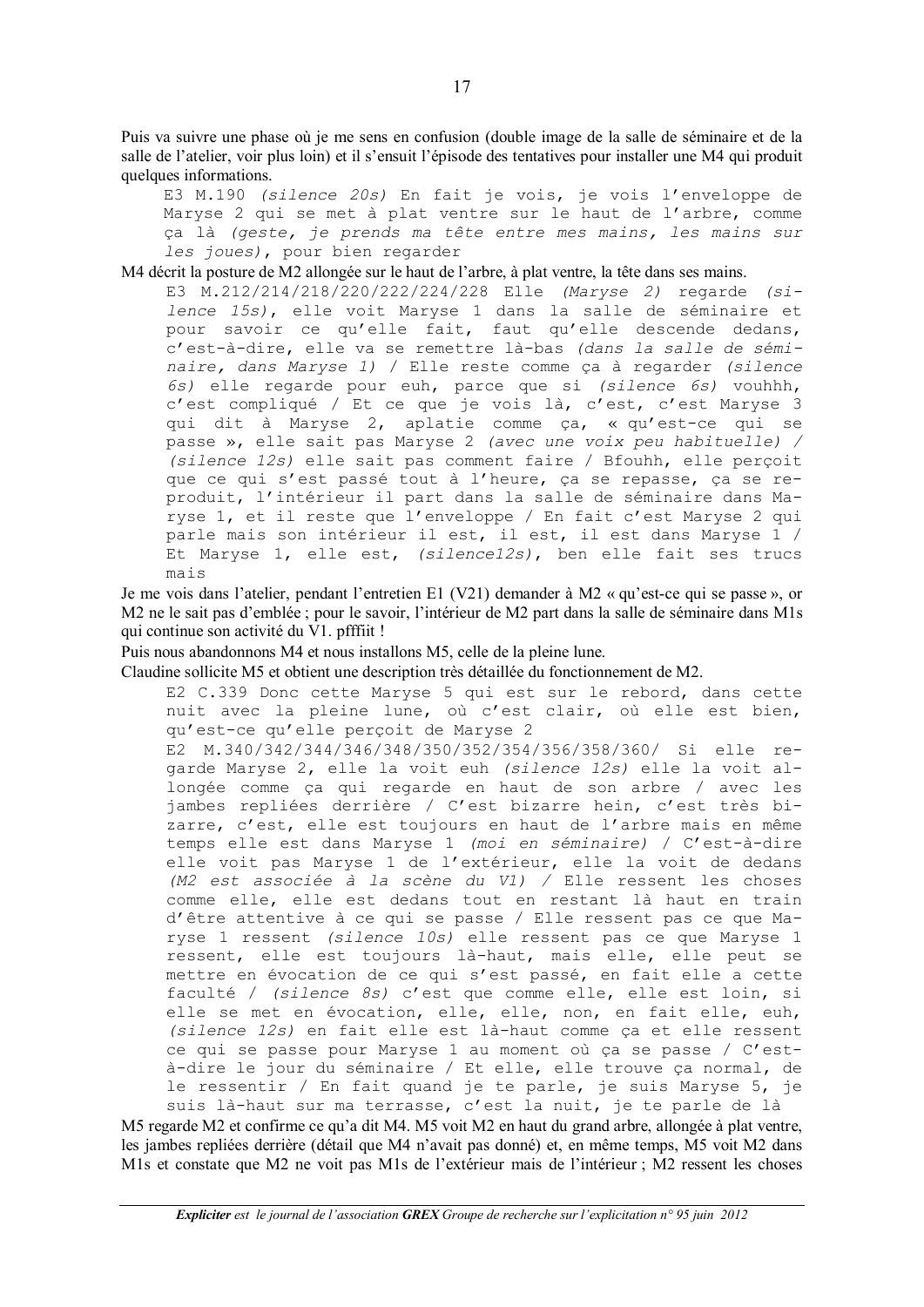comme M1s, tout en restant là-haut attentive à ce qui se passe au séminaire. Notons que j'abandonne le mot « évocation » qui ne convient pas pour qualifier ce que je vis et que je préciserai un peu plus loin dans l'entretien E3.

E3 M.366/368/370 Elle perçoit bien Maryse 2 et en fait, c'est pratiquement le même phénomène qui se passe, en fait c'est, c'est / Ce que Maryse 5 elle fait de sa terrasse / Quand elle fait attention, quand elle veut savoir ce qui se passe pour Maryse 2, c'est un peu la même chose que quand Maryse 2 elle veut savoir ce qui se passe pour Maryse 1

Je continue mon exploration en passant tranquillement d'une enveloppe à l'autre, en sachant toujours où je suis et, après avoir bien précisé à Claudine que c'est M5 qui donne les informations, je poursuis la description. Je réponds à une question que Claudine n'a pas posée, M5 décrit l'analogie de la relation M5/M2 et celle de la relation de M2/M1s. Quand M5 (resp. M2) veut savoir ce qui se passe pour M2 (resp. M1s), elle se déplace de là où elle est installée, de la terrasse (resp. le sommet de l'arbre) vers le sommet de l'arbre (resp. sa place dans la salle de séminaire). À nouveau pfffiit!

Puis, suite à une nouvelle péripétie, je produis de nouvelles descriptions qui nous permettent de documenter l'autonomie de M2.

 $E.3$ 

M.380/384/386/388/390/392/394/396/398/400/402 /404/408/410/412/ 414/416/418 Ce qui me fait dire ca, c'est que, ce que la Maryse 2 que tu as installée dans le Skype a trouvé, c'est époustouflant pour moi / Pour moi (Maryse du V3) qui suis avec toi / Maryse qui, qui travaille avec toi là depuis plus d'un mois / Quand je parlais dans Skype, c'était comme si c'était pas moi qui parlais, en fait c'était pas moi puisque c'était Maryse 2 / Mais c'était vraiment pas moi / C'est-à-dire elle disait des choses, enfin c'était moi, c'était moi, c'était moi, je m'étais déplacée, c'est très bizarre à décrire, c'était moi, je m'étais déplacée, mais tout ce qu'elle a dit, au fur et à mesure que je le disais, c'était, c'était, ça m'et/, y avait un, y avait celle qui était là en entretien Skype qui disait mais, mais on est dans la loufoquerie quoi, c'est pas possible un truc pareil, tu vois / Et ça me venait, et ça me venait, et je peux pas te dire d'où ca me venait, je peux pas te dire d'où ca venait, le seul truc qui, que j'ai effleuré là, c'est, en fait c'était la partie de moi qui était en évo/, j'arrive pas à le dire / Oui, quand j'étais Maryse 2, là comme ça, là haut / J'étais celle qui évoquait V1 / Mais avec des facultés euh comme si tout s'était ouvert / Le fait d'être comme ca, là, en haut de l'arbre, avec le ciel autour, y avait pas de limite, voilà, y avait pas de limite / Je pouvais tout trouver, tout dire, tout voir / Ça, c'est que la Maryse de l'entretien Skype ressentait en prêtant sa voix à Maryse 2 / (Claudine me rappelle que je parlais en « elle ») Elle, c'était celle du séminaire / Celle-là, elle était plus moi là, elle était plus moi du tout, c'était un sujet d'observation / Je la regardais quoi / Je voulais savoir ce qu'elle avait fait puisqu'elle, elle le savait pas, et le fait d'être là-haut sur cet arbre avec tout autour, euh c'était immense, y avait rien de limité, ben ca me donnait, ca me donnait l'entrée quoi / (silence 8s) Je ressentais comme elle et c'est pour ça que, Maryse 2 elle ressentait comme ce qu'avait ressenti Maryse 1 au séminaire et c'est pour ca qu'elle arrivait pas à le dire, à le décrire, elle arrivait pas à, elle ressentait pareil, sans mots / Et comme ce que Maryse 1 elle avait vécu, c'était sans mot, et ben elle arrivait pas, Maryse 2 elle peut pas mettre des mots,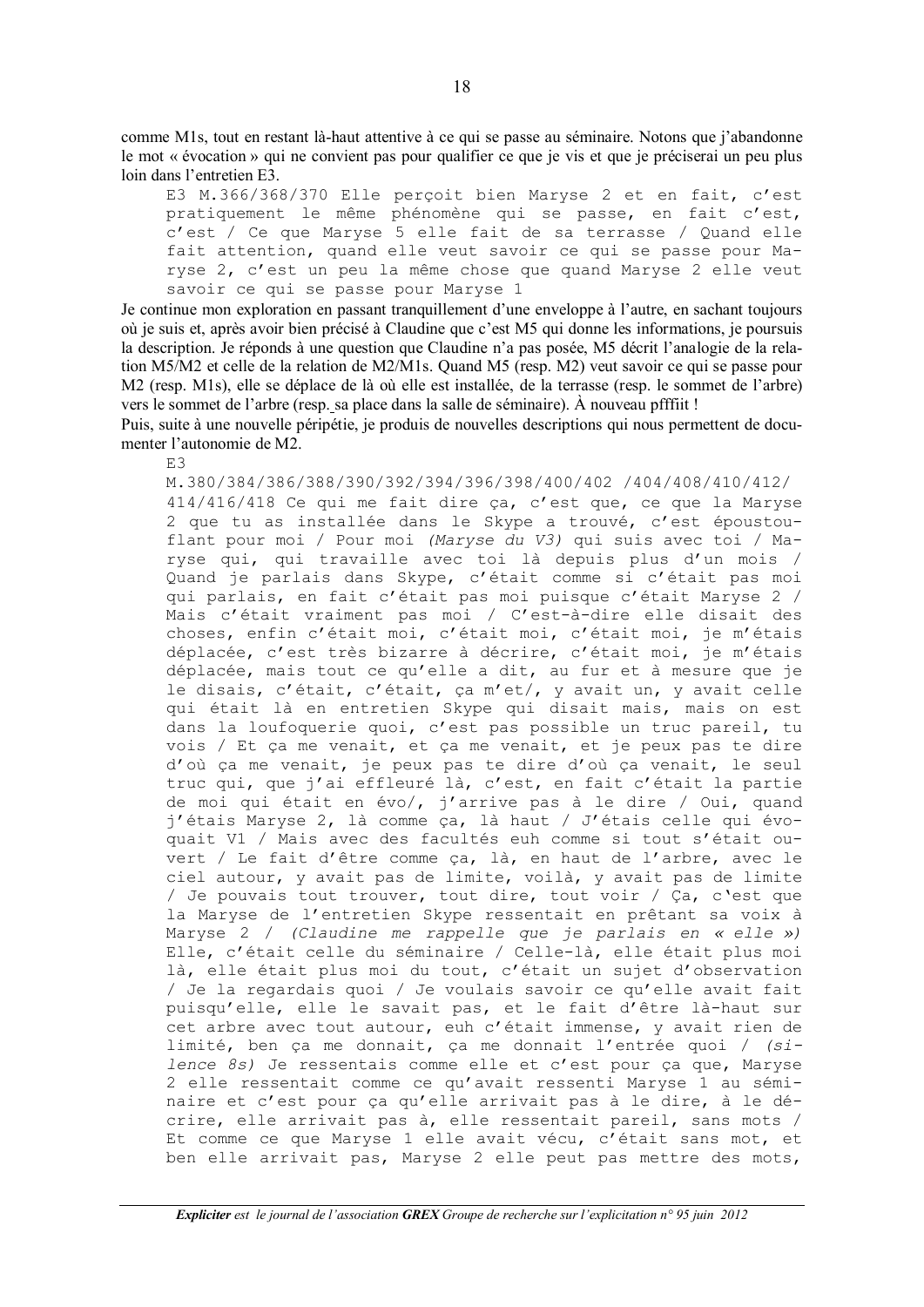elle peut pas mettre des mots, elle y arrive pas / Elle sait ce qui s'est passé, elle le sait ce qui s'est passé, Maryse 2 elle le revit, elle revit ce qui s'est passé / Là je te parle de la terrasse hein

M5 me fait découvrir que, pendant l'entretien E2 (via Skype), je parlais comme si ce n'était pas moi qui parlait ; en fait c'était moi qui parlait mais je ne savais pas d'où venait ce que je disais. Je commente en disant qu'on est « dans la loufoquerie », que ce n'est « pas possible un truc pareil ». En effet, je parlais en prêtant ma voix à M2, qui était douée de facultés sans limites (dans M2, je pouvais tout trouver, tout dire, tout voir) et qui ressentait les choses comme M1s, donc sans mots. Le lien entre M2 (qui ressent les choses sans mots comme M1s) et M1 qui parle en entretien va être décrit dans les répliques suivantes.

Claudine cherche toujours la relation entre M2 et M1 et s'adresse à M5 pour lui demander « ce qu'elle perçoit de la Maryse de l'atelier qui est en entretien avec Claudine pendant que Maryse 2 fonctionne comme ça ».

 $E.3$ M.428/430/432/438/442/446/452/454/456/458/460/462/464/466 Ouais, mais Maryse 3 (celle de l'atelier dans E1) et Maryse 2, elles ont un rapport bizarre, elles ont un rapport bizarre, elles sont euh, parce que c'est Maryse 3 qui parle par la bouche de, non Maryse 3 elle dit ce que Maryse 2 peut pas dire, je dirais que Maryse 3, c'est l'interprète de Maryse 2, Maryse 2 elle lui envoie le, elle lui envoie un espèce de flux de sensations, de perceptions parce que, ouh la la, c'est, Maryse 2 quand elle vit les choses comme les vit Maryse 1, y a pas de mot, mais elle reçoit, si tu veux, c'est comme si, de Maryse 1 il part un truc vers Maryse 2 puisque ça c'est, alors c'est, Maryse 2, elle s'intéresse à une scène qui s'est passée la veille, mais ça n'a pas d'importance, et Maryse 2 et Maryse 3 elles sont dans l'atelier, et cet espèce de, de, de paquet de sensations, de perceptions, de tout ça là, Maryse 2 (silence 10s), elle l'éprouve, mais c'est Maryse 3 qui le dit / Alors comment ça se transmet, je sais pas, en fait Maryse 3 elle arrête pas de faire des allers-retours. Maryse 3, elle est en face de toi, et puis pffittt, son intérieur va dans Maryse 2, c'est pas vraiment de là-haut qu'elle parle, elle parle en face de toi, mais l'information, elle fait, voilà, si tu veux, l'intérieur, l'intérieur, en fait c'est comme si y avait plein d'enveloppes à des endroits différents, puis il y a quelque chose qui se déplace, y a moi qui me déplace dans ces enveloppes / Et en fait la moi de Maryse 1 elle est out là, elle est, c'est plus moi, c'est plus vraiment moi (c'est un sujet d'observation) / Ce que je t'ai dit, c'est celle de, c'est la Maryse du Skype, qui, qui, qui, qui, non celle de l'atelier aussi, elles ont fonctionné pareil, les deux qui étaient en entretien avec toi, dans les V2, elles allaient prendre, en fait c'était comme si y avait un truc euh immatériel qui partait, qui allait se renseigner auprès de<br>Maryse 2 qui voyait Maryse 1, et puis qui revenait parce que c'est celle qui était en entretien avec toi, qui dans les deux cas, qui avait le boulot de mettre en mot / C'est difficile à dire hein / C'est, là aussi c'est difficile de mettre un mot / Allers-retours, ça va pas non plus / Tu vois tu me dis, je vais le faire comme ça, je me remets sur la terrasse / C'est Maryse 5 qui est sur la terrasse, là, c'est elle qui parle, tu dis « qu'est-ce qu'elle fait Maryse 2 », mettons, tu me poses une question pour savoir ce qu'elle fait Maryse 2 / Alors, je suis sur la terrasse, il reste l'enveloppe, je suis toujours là, je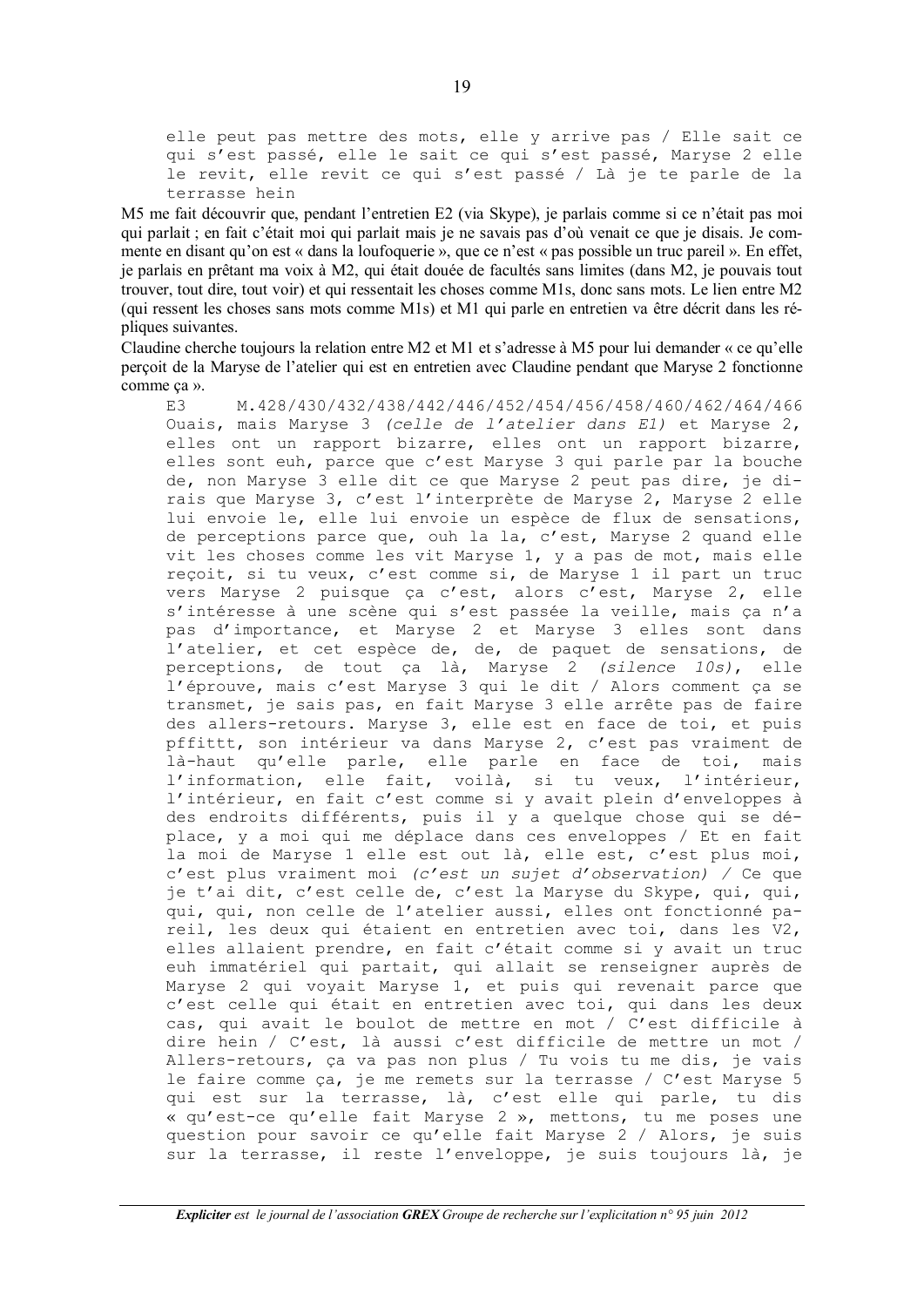peux toujours, je suis bien quoi, la fraîcheur, la lune, le machin, le noir, tout ça, et c'est comme si il y avait quelque chose qui retournait là-bas, contacter Maryse 2, se mettre dedans et là je peux répondre ce qu'elle fait / C'est pas mon corps qui se déplace parce que les corps ils sont installés, c'est pas des corps, c'est des enveloppes / Et puis il y a quelque chose comme ça qui se déplace, qui se déplace instantanément hein / Oh c'est bizarre hein / Peut-être qu'on va en rester là pour aujourd'hui, non

Je réponds enfin à Claudine : lorsque je suis dans l'atelier, j'ai des rapports que je qualifie de « bizarres » avec M2. Je dis ce que M2 ne peut pas dire. Il y a un partage des tâches en somme. M2 s'informe en allant à l'intérieur de M1s le vendredi au séminaire, elle éprouve sans mot ce que j'éprouve dans le V1, elle m'envoie ensuite le samedi un flux de sensations et de perceptions que je verbalise (parfois avec beaucoup de difficultés). Il y avait trois enveloppes, l'une au séminaire (le vendredi) qui est celle de M1s, la deuxième en haut de l'arbre à la fois dans le vendredi et le samedi qui est celle de M2, et la troisième à Montagnac devant le Skype de son ordinateur. Au séminaire je (M1s) vis ma vie sur un mode pré réfléchi. Je (M2) fais la première reprise (le réfléchissement de V1) puis je (toujours M2) m'expédie l'information dans l'atelier sous la forme d'un flux. Là, je (M1 de l'atelier) fais la deuxième reprise (verbalisation du vécu réfléchi). Comme je n'ai pas saisi en conscience réfléchie le contenu de l'acte réfléchissant, je découvre, au fur et à mesure que je parle, le contenu de V1 réfléchi transporté par ce flux et je dois faire le travail de verbalisation, comme dans un ede.

Remarquons les « c'est comme » qui traduisent mon embarras pour trouver les mots adéquats décrivant ce que je suis en train de découvrir.

Remarquons aussi que je parle « d'évocation » en E3 M.354 et E3 M.392 pour ajouter que je n'arrive pas à le dire, je n'arrive pas à nommer ma relation à M2, ou celle de M2 à M1s, je sais seulement que ce n'est pas de l'évocation, ou alors, si c'est de l'évocation, ce n'est pas la même qu'en ede.

Remarquons enfin que, en E3 M.454, devant le regard perdu de Claudine - qui ne s'occupe que d'entretenir le flux de Maryse, dit-elle - je me rends compte que je lui sers un discours extravagant et de moi-même, je récapitule, je reformule en imaginant qu'elle me pose une question et en décrivant le processus de production de la réponse.

Mais, où suis-je donc pendant cet entretien E3 ? Je ne suis plus au séminaire puisque je suis devenue un objet d'observation et d'information pour M2, ce qui prouve que je suis en train de décrire le V2 : en réalité je suis tantôt dans M2 pour réfléchir V1 et tantôt à l'atelier (ou devant le Skype de mon ordinateur) pour verbaliser le réfléchissement de V1. Belle équipe qui travaille en synergie !

Dans les entretiens E1 et E2, M2 a fonctionné de la même façon pour s'informer sur M1s. Et quand M5 veut s'informer sur M2, le même phénomène se reproduit. Elle va sortir de son enveloppe pour se glisser dans celle de M2. Pfffiit!

Pendant E3, quand je produis ces descriptions, j'ai la tête entre mes mains, les yeux fermés et Claudine pense que c'est très difficile et fatigant pour moi. Difficile oui, pour la verbalisation, mais fatigant, non. C'est tellement extraordinaire ce que je suis en train de découvrir ! Cette posture de la tête entre les mains ne signifie pas que je suis fatiguée, c'est une posture familière pour moi quand je suis très attentive et très concentrée et ... que j'ai un support pour poser mes coudes. Il est amusant de remarquer que M2 adopte la même posture au sommet de l'arbre sans avoir besoin d'un support solide. Pas de limites pour elle, ne l'oublions pas. Quant à M4, elle n'avait rien pour poser ses coudes puisqu'elle flottait! Ainsi, elle n'a pas pu soutenir ni sa tête ni son attention pendant très longtemps. Pour résumer :

Il y a des positions spatiales qui fonctionnent comme des enveloppes pour m'accueillir. Il y a M1s dans la salle de séminaire de l'Institut Reille; il y a M1 en entretien avec Claudine, soit en V21 à l'atelier, soit en V22 par Skype devant son ordinateur à Montagnac ; il y a M2 allongée sur le sommet de l'arbre de la cour de l'Institut Reille. Il y a M5 accoudée au rebord de la terrasse de Montagnac. Quand M5 regarde ce qui se passe entre M1 et M2, elle voit comme « un truc immatériel » qui part de M1 pour aller dans M2. Pfffiit ! Comme M2 ne sait pas d'emblée ce qui se passe pour M1s, le « truc immatériel » part de M2 pour aller se renseigner dans M1s, pfffiit !, renvoie un flux de sensations et de perceptions vers M2 (c'est le réfléchissement de V1) qui le réexpédie vers M1 dont la tâche est alors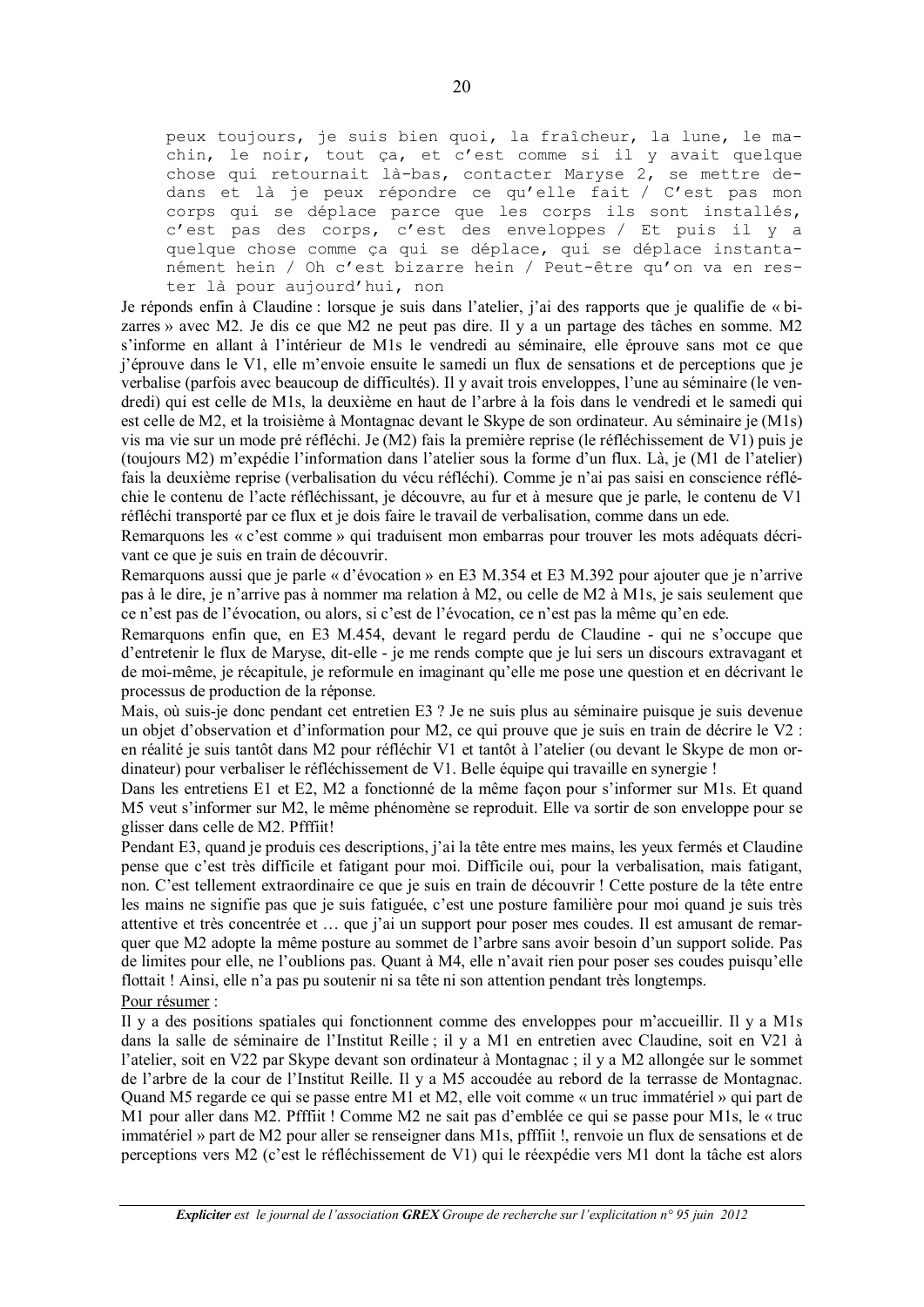de verbaliser ce flux pour répondre aux relances de Claudine. C'est tout simple, et efficace en plus ! J'insiste sur le fait que les transitions se font de la même façon

a/ pendant E1, de M1 à M2 pour tester la pertinence de sa localisation spatiale,

 $b/$  pendant E1 et E2, entre M2 et M1s, entre M1 et M2.

c/ pendant E3, entre M5 et M1, entre M5 et M2.

#### 1.b. Revenons maintenant sur l'autonomie de M2

Après ce très long détour, je peux enfin conclure sur l'autonomie de M2 telle qu'elle se donne à voir dans le verbatim de E3.

Des onomatopées en cours d'entretiens montrent ma sidération devant ce que je suis en train de découvrir du fonctionnement des Mi (« Bfouhh » en E.3 M222, « Vouhhh, c'est compliqué » en E3 M.214, « Ouh la la » en E3 M.428).

Au sens où le décrit Pierre dans Expliciter 93, il y a autonomie de la parole de M2 parce que ce qu'elle dit m'est étranger, c'est comme si ce n'était pas moi qui parlais. Voir ci-dessus ce qui se dit dans les répliques E3 M.380 à E3 M.392. Je parle de « loufoquerie », de « truc pas possible ». Je dis que « C'est bizarre hein, c'est très bizarre » en E3 M.344.

M5 donne des informations que je trouve souvent « bizarres » sur le fonctionnement de cette tribu de Maryse et sur les relations qu'elles entretiennent entre elles.

#### 1.c. Les effets des relances de Claudine dans mon vécu de A sur un exemple (celui de la mise à jour du fonctionnement des Mi)

Comme je l'ai dit plus haut, j'ai eu beaucoup de mal à ordonner les énoncés descriptifs concernant le fonctionnement de la tribu des Mi, entrecoupés plusieurs fois par les péripéties de l'entretien E3. Je reprends ici les énoncés descriptifs de ces péripéties. Je les ai ôtés de la description du fonctionnement parce qu'ils y étaient hors sujet ; cependant, ils montrent comment j'ai mis B Claudine à rude épreuve en suivant mes déplacements d'une enveloppe à l'autre et en décrivant ce que je découvrais au fur et à mesure que je le découvrais : pendant une centaine de relances et répliques. Claudine a tenté de me faire décrire la relation entre M2 et M1, celle de l'atelier. Ses tentatives ont produit beaucoup de descriptions, extrêmement précieuses, mais pas la description qu'elle me demandait ; cette description ne viendra qu'à la fin, à partir de E3 M.428 jusqu'à E3 M.466. Vous trouverez dans ce même numéro le travail d'analyse inférentielle produit par Pierre en troisième personne. Ici je ne vous propose que mon vécu de A.

Reprenons donc le même fragment du verbatim de E3 que dans le traitement de ce qui précède en changeant seulement d'objet attentionnel. Je ne m'intéresse plus aux énoncés descriptifs du fonctionnement des Mi et de leurs relations, mais aux énoncés qui montrent comment, involontairement bien sûr, je balade Claudine.

Au début de E3, Claudine me demande ce que M2 voit du haut de l'arbre ; je découvre pour la première fois, par une évocation, sans être dissociée, que le « truc immatériel » part de M1 (celle de l'atelier) dans M2 - c'est le premier pfffiit !- . Alors M2 regarde le bâtiment et elle voit deux images superposées, l'une claire, celle de la salle de séminaire, l'autre brouillonne et confuse, celle de la salle de l'atelier.

#### **Digression**

Pierre m'a demandé d'où pouvait venir cette double image. A-t-elle été induite par Claudine dans le V2 ? Oui, voici la relance qui m'est revenue dans son sens global quand j'ai transcrit E3, je savais que Claudine m'avait demandé en V21 de diriger mon rayon attentionnel vers la salle de séminaire. Je me souviens de ce moment où j'ai retenu que je devais aussi me regarder en V21, dans l'atelier avec Claudine. J'ai déjà cité cette relance dans le paragraphe sur les critères de compétences de Ai.

E1 C.70 si tu veux bien, je te propose, mais je reformule, je te propose de laisser une Maryse aller s'installer là maintenant, dans la pièce où nous sommes, mais pas trop près de nous, là où ca va être bien pour toi, pour qu'elle te regarde, Maryse que tu es, là, en évocation de ce moment, qu'elle puisse juste quider (?)

J'ai donc pris ce que me disait Claudine au pied de la lettre. Ah, les effets perlocutoires !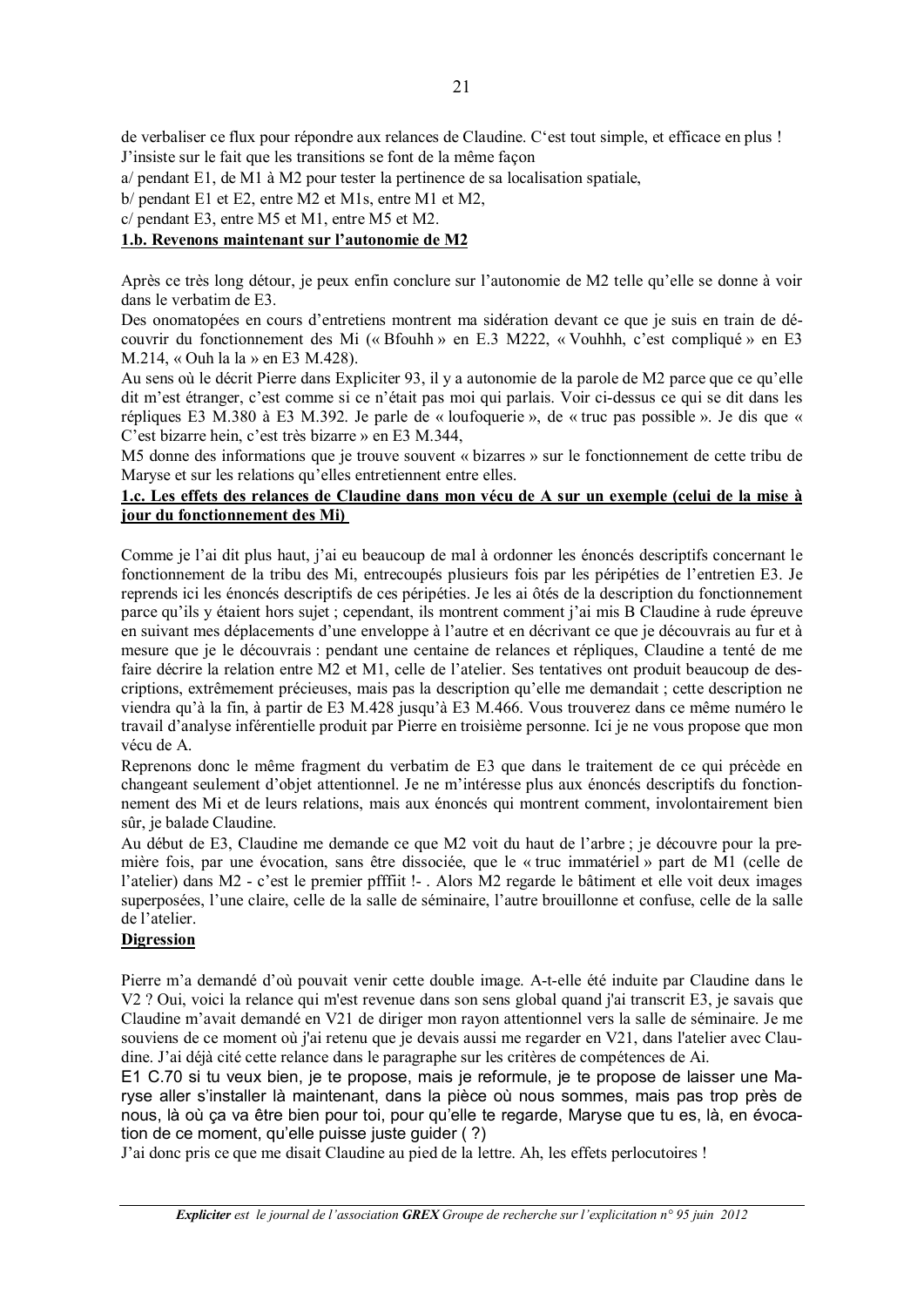Après cette digression, je reviens à la description et au dédoublement d'images.

E3 M.134/138/150 Parce que là ce qui s'est présenté c'est une double, une double euh, un double truc, la salle d'atelier, la salle de séminaire et c'est la salle de séminaire qui m'intéresse (parce que j'évoque un V2) / Comme un, comme un reflet, comme deux images superposées légèrement décalées / Oui, j'ai le séminaire et j'ai l'atelier, l'atelier, il me va pas, en fait l'image, elle persiste pas, elle pfffitt, elle s'en va tout de suite

Je suis dans une situation de confusion et d'indistinction, je n'arrive pas à évoquer la situation de l'atelier, je ne peux pas la saisir, elle m'échappe ; c'est à ce moment-là que Claudine me propose d'installer « une autre Maryse là maintenant, que tu mets où ça pourrait te convenir de telle façon qu'elle puisse saisir et comprendre ce qui se passe pour Maryse 2 dans son arbre et pour Maryse qui est dans la salle d'atelier, est-ce que c'est possible et est-ce que ça peut te convenir » (E3 C.151). Il me faut longtemps pour installer M4, et, comme je l'ai déjà dit, je n'en suis pas satisfaite. Elle ne remplit pas bien sa mission. Elle/je s'intéresse uniquement à M2 et ne peut saisir ce qui se passe pour M1 dans l'atelier. En auto explicitation, je n'arrive pas à retrouver l'effet perlocutoire de la relance E3 C.151 où Claudine me propose d'installer M4 et le verbatim ne nous renseigne pas. Nous y trouvons que M4 n'arrive pas à saisir M1 dans son rayon attentionnel. Je ne sais rien de plus.

E3 M.192/198/200/202/204/206/208/ (silence 20s) Mais non, mais Maryse 3 (M1, moi en E1 dans l'atelier), elle la voit plus, elle y est plus / Elle voit la salle de séminaire là, comme un petit bloc sans façade / C'est toujours clair là-dedans, si tu veux c'est une, une lumière de néon quoi / Et (silence 6s) c'est figé / C'est une photo / Non, c'est pas une photo, c'est une scène en trois dimensions, mais c'est immobile / Et ça se met à bouger, en fait ça bouge pas, enfin je sais pas

Ensuite, M4 décrit le déplacement de l'intérieur de M2 dans M1s et je me retrouve dans une grande confusion, M4 ne fonctionne plus, je ne sais pas qui fait quoi, je ne sais pas dans quel temps elle est et ie m'embrouille.

230.M Ce qui me gêne, c'est que j'arrive pas à savoir qui fait quoi, ce qui me revient c'est 231.C Ben demande à Maryse 4 232.M Quand on est, quand on était, oui, oui, attends, oui oui je m'embrouille là, je m'embrouille 233.C Demande à Maryse 4 pour savoir qui fait quoi 234.M Oui mais Maryse 4, je sais pas à quel temps elle est, je sais pas à quel moment elle est 235.C Ah 236.M Elle flotte parce que elle est installée spatialement mais je ne sais pas dans quel moment elle est

Nous décidons d'abandonner M4 et de la laisser flotter entre ses deux arbres. Nous sortons de l'entretien, nous discutons du problème des dénominations des Mi, je dis oui aux propositions de Claudine, mais je n'en tiens aucun compte, je ne peux pas, je ne l'intègre pas.

Nous installons M5, celle de la pleine lune. M5 décrit ce que fait M2 quand elle va dans M1s et Claudine essaie de me ramener vers ce qui se passe entre M2 et celle de l'atelier en me suggérant de m'adresser à M5.

E3 C.359 Si tu veux bien laisser Maryse 2 avec ça, et te tourner vers Maryse 5 là qui est sur le rebord, par sa nuit de pleine lune, qui y voit bien clair, elle, Maryse 5, est-ce qu'elle peut dire quelque chose, non pas de la Maryse 2 mais de la Maryse 1 qui est dans l'entretien avec Claudine et qui a mis en place cette Maryse 2 (Claudine appelle M1 celle que j'appelle M3, cela ne me gêne pas, je traduis immédiatement sans le lui faire re-

Expliciter est le journal de l'association GREX Groupe de recherche sur l'explicitation n° 95 juin 2012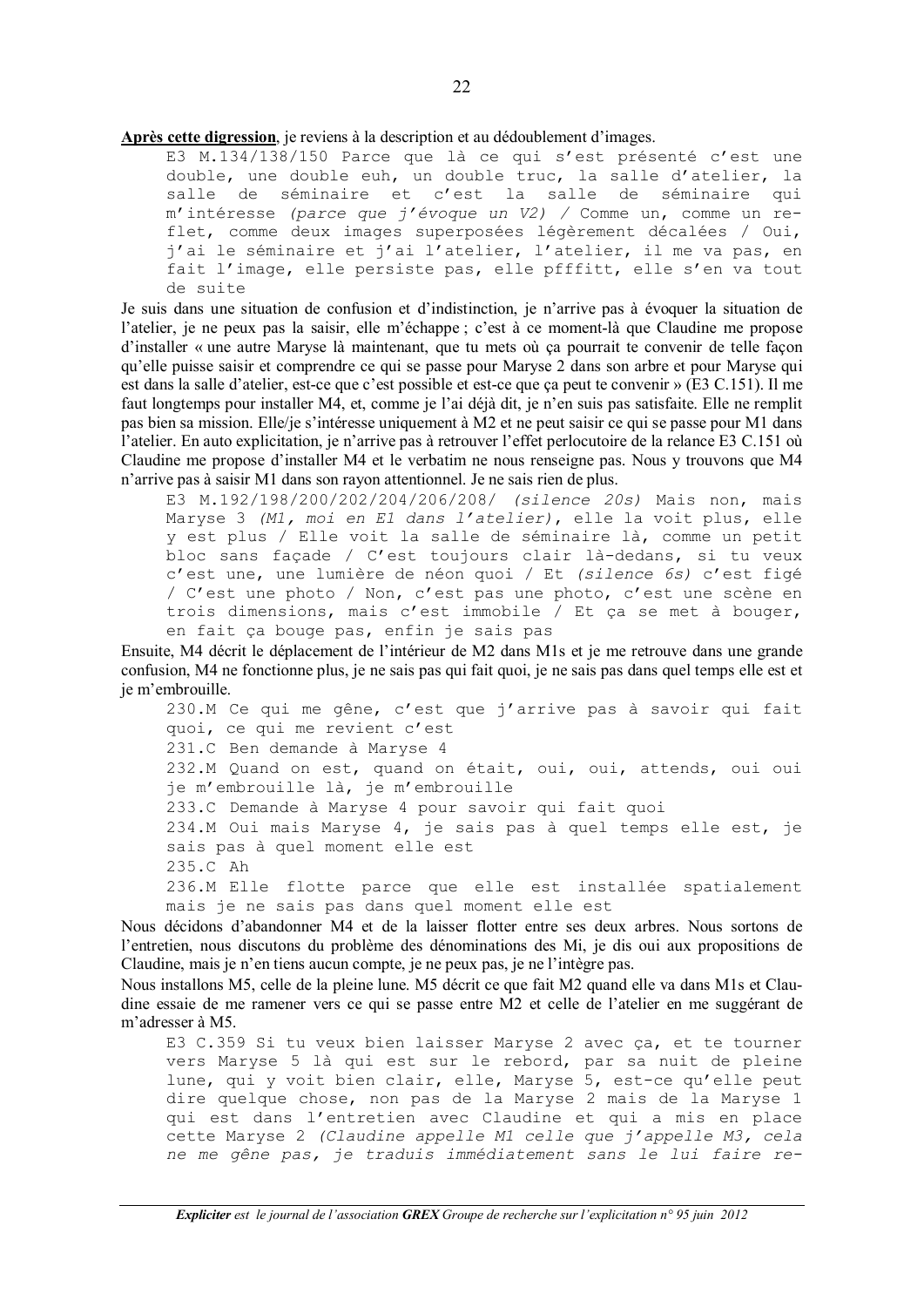marquer, mais Claudine n'avait pas compris que c'était M5 qui donnait les informations décrivant ce qui se passait entre M2 et  $M1$ ).

```
E3 M.360 En fait quand je te parle, je suis Maryse 5, je suis
là-haut sur ma terrasse, c'est la nuit, je te parle de là
E3 M.364 C'était elle (Maryse 5) qui parlait et elle, elle, elle
ressent bien euh, elle euh /
```
Quand Claudine me le suggère en E3 C.359, je suis déjà dans M5, c'est de là que je parle; je l'interromps pour l'en informer. Bravement, Claudine poursuit son but, essayer d'avoir une description de celle de l'atelier.

E3 C.371 C'est-à-dire que Maryse 5 perçoit ce qui se passe pour Maryse 2 quand elle vit ce qu'elle vit là E3 M.372 Ouais

E3 C.373 Dans l'atelier

Et tout d'un coup le mot « atelier » me dérange, j'entends « atelier » alors qu'à ce moment-là, M2 est reliée à la M1 de Skype, devant l'ordinateur à Montagnac. Stop, ça ne va pas. Je le dis à Claudine.

```
E3 M.376 Alors là attends, attends, excuse moi, c'est pas Maryse
2 de l'atelier qui perçoit, enfin si, c'est la même hein, c'est
la même mais celle qui perçoit vraiment ce qui se passe, fine-
ment, c'est celle du Skype, du V'2
```
Comme Claudine me demande ce qui me faire dire ca, je sors de mes associations avec les Mi pour lui répondre et là je donne les informations qui me permettent d'affirmer l'autonomie de M2 (voir plus haut E3 M.380 et les suivantes). Merci Claudine. Aurions-nous obtenu ces informations sans toutes les péripéties de la fin en E3 ?

Par la relance E3 C.427, Claudine me ramène dans l'atelier, je quitte l'ordinateur, Skype et Montagnac, je reviens à Paris. La relance de Claudine m'a déplacée de Montagnac à Paris, mais je n'en suis ni perturbée ni gênée, je dis ce qui ne va pas et je poursuis mes contacts et mes échanges avec les Mi (ce sont là les effets des exercices d'entraînement des ateliers du samedi et des nombreuses explorations de Saint Eble; quand je suis A, je dis à mon B quel est l'effet de ses mots sur moi lorsqu'ils me dérangent et que je ne peux plus me réguler toute seule).

#### 2. Critères de productivité

Les informations obtenues ont permis de dresser une description détaillée de V1 avec du pré réfléchi et du non loquace. L'article de Expliciter 94 en apporte la preuve.

La mise en place de M5 dans le V3 nous renseigne sur les propriétés des dissociées, c'est ce que je suis en train de raconter ici, avec beaucoup de détails et de précisions.

#### 3. Critère de nouveauté, de supplément de clarification, de formulation qui semblent ne

#### pas m'appartenir

Il y a en premier lieu le sens frais de la posture de B nommée en V21. J'y reviendrai dans un prochain article consacré à l'émergence de sens (je rappelle qu'à la fin de E1, je ne voulais pas croire que c'était moi qui l'avais dit, je pensais que c'était Claudine).

Il y a mon étonnement et mon ravissement à la fin de E1 et de E2 devant le déploiement du grain temporel et toutes les informations obtenues.

Il y a le caractère bizarre et loufoque de la découverte du fonctionnement de ma tribu de Mi.

#### D. Expériences subjectives : comment est vécue l'expérience du dissocié ?

1- Nouveauté de la posture. Pour ceux et celles qui l'abordent pour la première fois, sentiment d'une grande nouveauté, d'une ouverture à de nouveaux possibles jamais expériencés auparavant

Il n'v a pas eu vraiment de nouveauté pour moi qui ai déjà utilisé conjointement PNL et entretien d'explicitation. Je connaissais l'expérience du détachement d'une partie de moi selon la méthode de la PNL. Cependant ces expériences s'étaient toujours passées dans un but d'aide au changement ou de résolution de problème, dans le cadre d'exercices de stage. C'est ici la première fois que j'éprouve la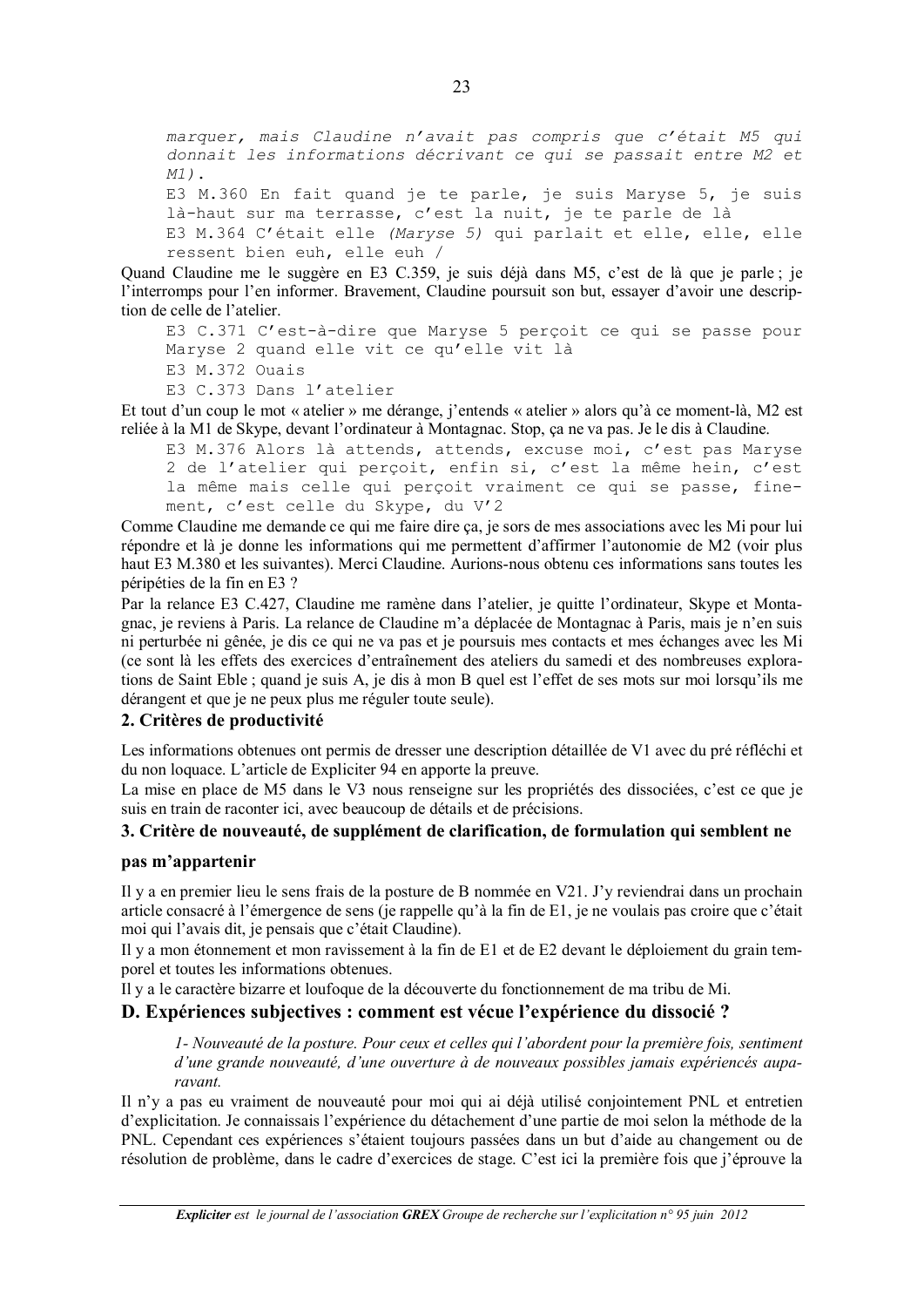redoutable efficacité de la mise en place de dissociées dans le but d'une description psycho phénoménologique pour un V1 qui résiste à l'explicitation. Pierre a eu ce commentaire lapidaire en assistant au débriefing de l'entretien E1 « Simple, élégant, pas laborieux, très efficace, instantané ». Que dire de plus ?

Je me suis glissée facilement dans ces positions dissociées, je n'ai pas eu de sentiment d'étrangeté à côtover mes dissociées et à travailler avec elles, même si ce que je découvrais me sidérait tout en m'enchantant. J'ai admiré leurs compétences, mes compétences que j'ignorais. J'ai été très surprise de découvrir les transitions d'une Mi à l'autre, le fonctionnement des Mi entre elles, mon fonctionnement en tribu de Mi. Après tout, c'est peut-être ce que je fais souvent sans être présente à l'activité intense de cette agora interne. Une caméra de vidéo surveillance à usage privé me serait bien utile. Il faudra que je pense à installer cette compétence quelque part. Et après tout, une position installée et utilisée plusieurs fois pourrait bien se cristalliser comme s'est cristallisée ma rêveuse créatrice des jardins du lycée Masséna pour rejoindre ainsi mes ressources internes. Je vais m'y employer.

Ce que je trouve remarquable, ce n'est pas le fait d'avoir mis à jour autant d'informations avec l'aide de M2 et de M5, après tout ces informations étaient pré réfléchies ; je ne pouvais donc pas en avoir connaissance dans ma conscience réfléchie, il suffisait seulement de trouver le bon outil pour aller les chercher et l'entretien d'explicitation nous a familiarisés avec la découverte du pré réfléchi. Ce qui est remarquable pour moi c'est la jubilation qui a suivi ces découvertes. Jubilation qui m'est familière quand je suis en entretien d'explicitation, jubilation dont j'avais oublié la saveur des premières fois pour abus d'explicitation.

2- Pour beaucoup, facilités à se glisser dans une position dissociée, surprise pour ceux qui s'y essaient pour la première fois, c'est immédiat, c'est simple, c'est productif de nouvelles informations, c'est un peu magique. Qu'en est-il de ceux qui peuvent avoir des difficultés à entrer dans ces propositions?

3- Libération de la parole et de la pensée, autorisation intérieure.

Je n'ai pas eu le sentiment de libérer quelque chose, mais celui d'accéder à des compétences qui étaient en moi, sans doute, mais que je ne savais pas mobiliser sans aide.

Et une remarque amusante, je m'étonne, je suis sidérée, ravie, époustouflée selon les moments mais M2, « elle trouve ça normal de ressentir ce qui se passe pour Maryse 1 au moment où ça se passe quand elle est dans la salle de séminaire » (E3 M.357/359). Il y a donc une partie de moi qui, non seulement est capable de faire des choses que je ne sais pas faire ou que je ne peux pas faire, mais qui trouve tout à fait normal d'en être capable et de le faire.

4- Sentiment que la parole découvre de nouvelles informations, inédites, que le JE ne savait pas!

Beaucoup de découvertes m'ont émerveillée. Mais c'est le propre de la découverte du pré réfléchi que de nous émerveiller depuis que nous savons comment y accéder.

Je ne m'étonne pas de découvrir que M1s (celle du séminaire) ne sait pas ce qu'elle est en train de faire parce qu'elle est occupée à faire ce qu'elle a à faire ; cela définit parfaitement le fait que je n'étais pas présente à ce que je faisais dans le V1 le jour du séminaire. Rien d'étonnant à cela, j'étais tellement occupée que je n'avais plus de neurones disponibles pour passer à une posture d'introspection fluente ou pour laisser fonctionner mon témoin habituel. Ce qui est étonnant, c'est d'avoir accru la puissance de l'outil d'accès au pré réfléchi dans de telles proportions.

Quant à M2, elle sait beaucoup plus de choses que moi, elle donne des informations que je ne connaissais pas, dont je ne pouvais rien dire, des informations qui étaient restées pour moi au niveau pré réfléchi, auxquelles je n'avais pas accès quand j'étais en entretien sur le V1, elle sait même que je ne pouvais pas savoir quand j'étais en V1 et m'en donne l'explication (parce que je faisais ce que j'avais à faire).

E3 M.352 Elle peut refaire le film, que Maryse 1 peut pas le faire, en fait Maryse 1 elle peut pas le faire, euh, elle peut pas le faire euh, elle est pas en train de le faire, elle est en train de faire ce qu'elle fait dans la salle de séminaire, elle est en train de vivre le moment de la salle de séminaire, elle, elle, voilà, elle est dedans, elle fait ses trucs, elle fait ce qu'elle a à faire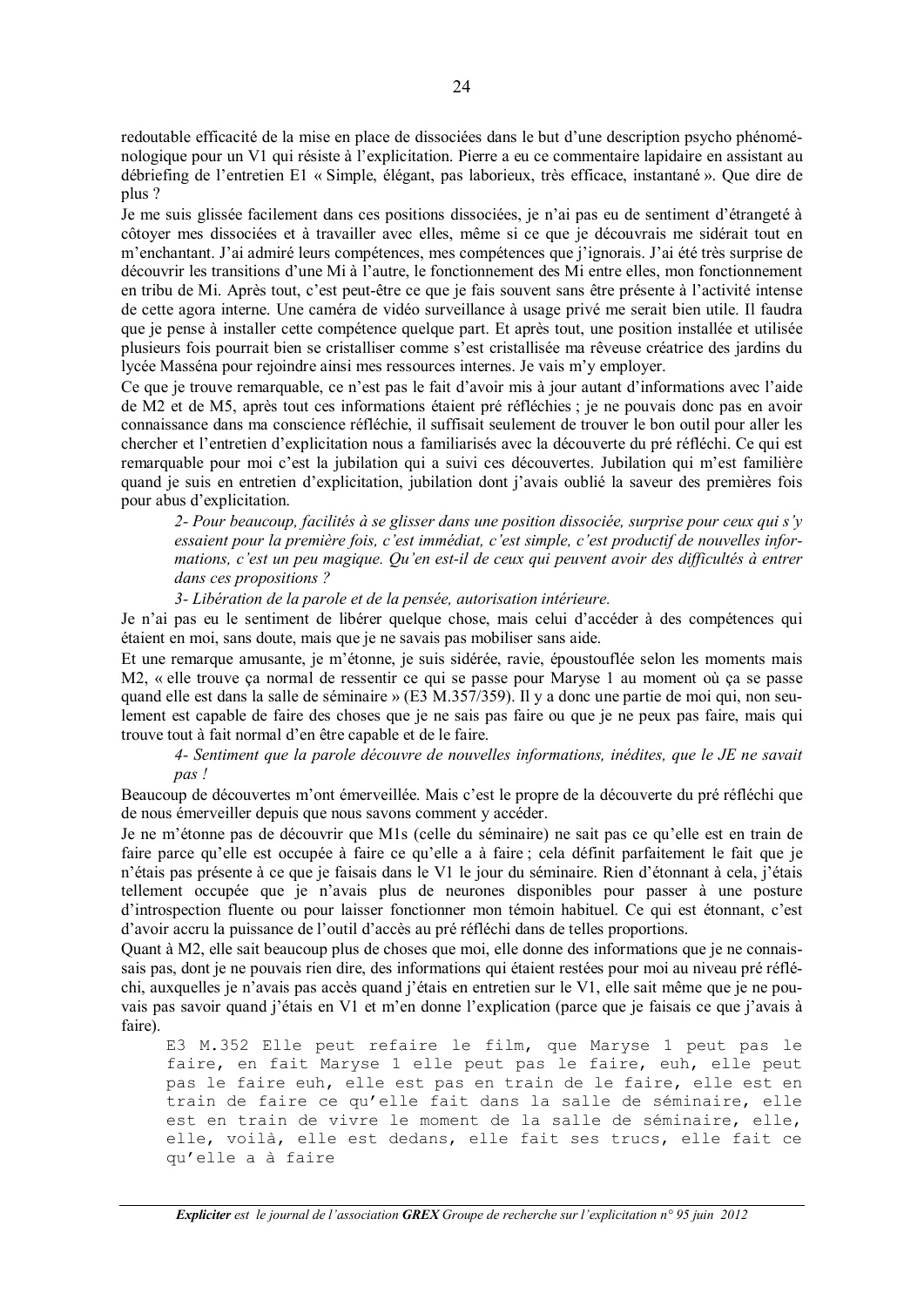5. Autonomie.

Je pense avoir documenté suffisamment cette propriété.

6- Mode de présence du Ai.

Une question a commencé à être abordée dans notre groupe, puis a été reprise dans le grand groupe : comment est vécu le dissocié ? A-t-il une forme, une densité, un corps, une posture, ou juste une image floue signe d'une présence localisée sans plus ? La qualité des productions de ce dissocié est-elle corrélée avec le degré d'autonomie, la densité ou la précision du sentiment de présence ?

Les Mi ont une forme (la mienne), un corps (le mien) tantôt vide, tantôt occupé mais toujours en relation avec moi. Les Mi sont très présentes puisque je les habite à tour de rôle. Je sais toujours où et qui je suis même si mon B Claudine a parfois du mal à me suivre, ce qui provoque pour elle des erreurs d'adressage qui ne me gênent pas. J'ai décrit leur posture. Ce sont des postures signifiantes pour moi.

M2 est dans ma posture familière d'attention ou de concentration. Elle est moi, habillée comme moi (moi en M1, le jour de l'atelier), vide ou occupée selon les moments. M5 est telle que j'étais sur ma terrasse, regardant la pleine lune dans le noir, et vêtue du vrai pull et du vrai jean que j'avais ce jourlà.

Et, dans chaque « enveloppe » je retrouve le contexte correspondant. Quand je suis dans M2, je ressens le mouvement de balancement de l'arbre sous le vent et la froideur de décembre à Paris. Quand je suis dans M5, je ressens la fraîcheur de la nuit d'automne à Montagnac, je me sens enveloppée d'obscurité et la contemplation de la pleine lune me donne ce sentiment de toute puissance et de clairvoyance qui caractérise les compétences de M5 (voir E3 M.458).

 $7 - Autre$  ? (je ne fais qu'ouvrir des rubriques, c'est à nous de les enrichir et de les remplir).

J'aurais pu rassembler ici les remarques que j'ai faites en cours d'écriture quand elles me venaient. J'essayerai de les retrouver avant le séminaire.

Je note qu'il faudrait renseigner de facon très précise, dans des V3, l'effet perlocutoire des relances d'installation du dissocié Ai sur l'activité noétique de A. Pour nous permettre de faire des triangulations : verbatim, vécu de A, analyse inférentielle.

#### III. Questions et pistes de réflexion

Des questions se sont posées pendant l'écriture de cet article, dans la confrontation entre le verbatim des entretiens et la première organisation présentée ci-dessus. Je les note ici et il sera intéressant d'en discuter au séminaire, pour les éliminer ou les conserver selon leur intérêt.

#### D'abord pour moi, sur les données et leur traitement

Je pensais qu'il serait relativement facile de remplir les paragraphes préparés par Pierre dans Expliciter 92. Lire attentivement les protocoles et remplir les cases. Les enfants de maternelle font ce genre d'activités. Mais. Certaines informations ne se donnent pas tout de suite dans la lecture des protocoles. Même quand on les a déjà lus, dix fois, vingt fois (comme c'était mon cas après le premier article de description de V1 dans Expliciter 94). Changer de but pour déterminer les énoncés descriptifs, c'est opérer une autre réduction, et les lectures précédentes ne sont plus très utiles, même si elles m'ont familiarisée avec le verbatim. J'ai redécouvert les protocoles d'un autre point de vue. Et puis, dans le premier article, je n'avais pas du tout travaillé E3. Et E3 est très long (1h 40).

Il faut aussi établir une correspondance entre les cases et les énoncés. Que veut dire « autonomie » dans cette situation spécifiée ? A quoi je reconnais l'autonomie de M2 ? Et la distinction entre « mission » et « compétences » ? Quand B dit « être capable de voir et de comprendre ce qui se passe », faut-il le prendre comme la définition de la mission de Ai ou comme une compétence de Ai ?

A tous les coins de page, il y a des questions de ce type à régler. Les décisions ne sont pas toujours faciles à prendre. Je ne suis pas sûre d'avoir toujours pris les bonnes décisions.

#### Les questions qui émergent du travail sur les données

#### 1/ Hors de tout, nulle part

Je signale ici les mots que j'ai utilisés pour appeler M5 et l'installer, il fallait qu'elle soit « hors de tout, nulle part » et incarnée dans une situation spécifiée pour M5, ce qui me paraît paradoxal. Je ne sais pas qu'en faire.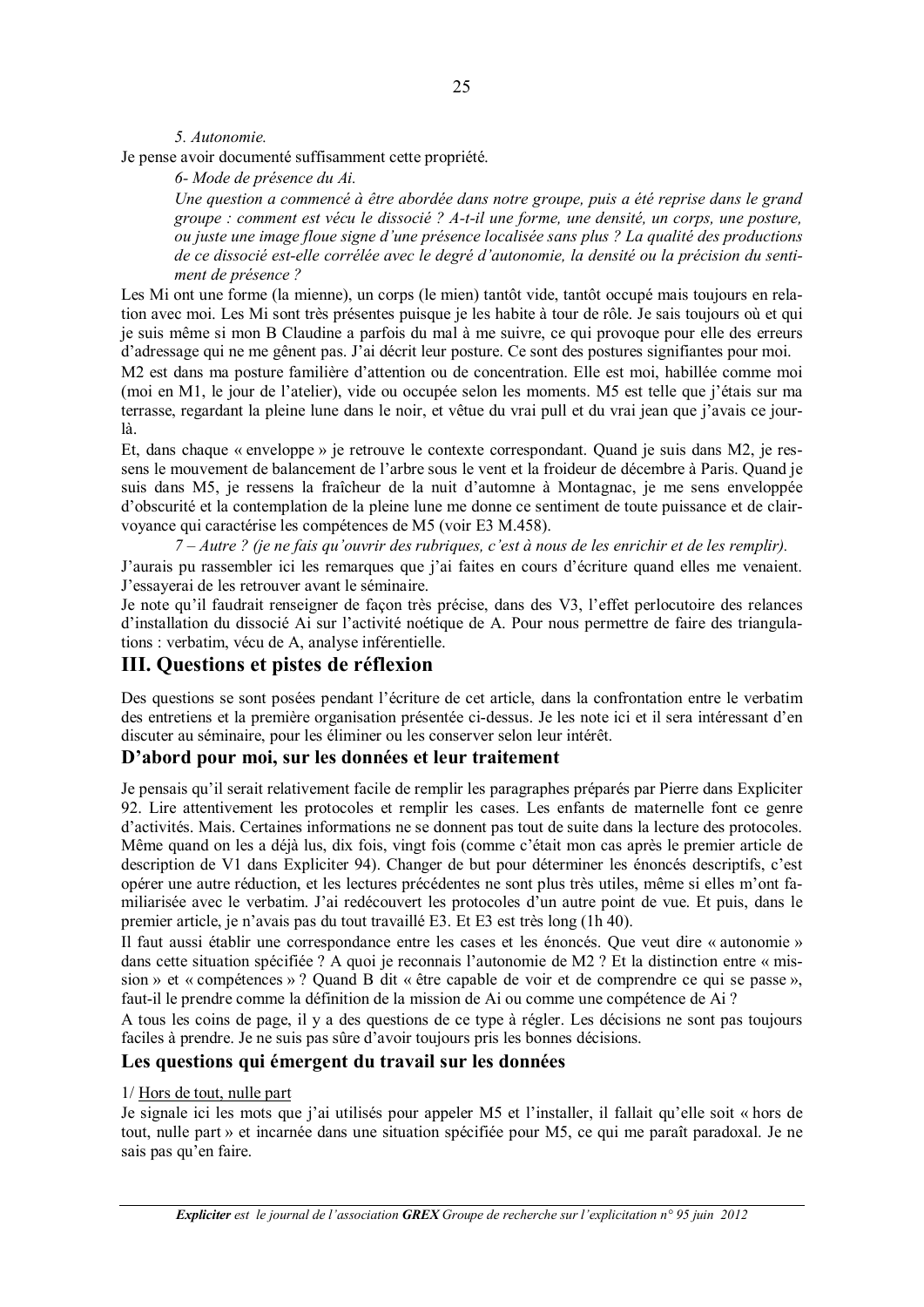#### 2/ Les métaphores

Les cafouillages de l'installation de M4 et de son fonctionnement ont fait apparaître que, la métaphore spatiale n'étant plus opérante ou mal utilisée et l'installation temporelle absente, j'ai créé M5 sur une autre métaphore, celle de la clarté, celle de la pleine lune ; je suis passée de « suffisamment loin et suffisamment haut pour saisir l'ensemble de la scène » à « de là où tout est clair ». Je sais que, pour moi, la métaphore spatiale fonctionne très bien. Comme est efficace pour moi, et pour beaucoup de personnes. le fait de partir loin de mon domicile pour mettre les ennuis ou contrariétés à distance. Et parfois, il me suffit d'imaginer que je suis partie loin pour obtenir le même effet, de faire « comme si ». Métaphore spatiale de la bonne position, métaphore visuelle de la clarté et de la clairvoyance liée à la pleine lune? Y en a-t-il d'autres?

#### 3/Hypersensibilité aux mots de B

J'ai été hypersensible aux mots de B pour qualifier mon expérience au moment où je ne trouvais pas mes mots. Ce n'était pas une gêne, c'était juste une évaluation interne m'informant que les mots proposés par Claudine ne m'allaient pas, pas plus que les miens, d'ailleurs, et comme je ne trouvais rien de mieux parce que le ressenti était tout entier dans le non loquace, je laissais passer. Je savais ce que *i'éprouvais, alors, que nous le nommions comme ca ou autrement, quelle importance, puisque pour* moi aucun mot ne pouvait convenir. Je conservais cependant en moi l'association entre le mot inadéquat et le ressenti correspondant sous-jacent.

Par contre, je n'ai accordé que peu d'attention aux mots de Claudine dans les relances d'installation et de sollicitation. En tout cas, si je l'ai fait, ce n'était pas en conscience réfléchie. Et je n'ai pas réussi à viser les relances problématiques, avec suffisamment de précision, pour m'informer sur les effets perlocutoires de ces relances. Je n'ai donc pas de point de vue en première personne sur la relance E3 C.151 qui propose l'installation de M4. Dommage ! Nous aurions pu trianguler avec l'analyse inférentielle de Pierre.

#### 4/ Paradoxe du mélange de réalité et d'imaginaire

Est-ce que la proportion entre imaginaire et réalité dépend de la mission ? Des compétences demandées au moment de l'installation ? D'autre chose ? On pourrait demander à Ai d'avoir des compétences extraordinaires, non réalistes pour A1. C'est ce que fait la PNL dans la stratégie des génies de Walt Disney, quand on installe la partie du moi rêveur créateur qui peut imaginer et proposer, sans aucune contrainte, n'importe quelle solution à la partie du moi qui a un problème à résoudre. Il est intéressant de constater que je suis allée chercher cette partie du moi, non pas pour résoudre un problème cette fois, comme lors de sa première installation ou comme je le fais d'habitude, mais pour être capable de faire ce que je ne savais pas faire, voir ce que je ne pouvais pas voir, malgré mon envie et ma curiosité.

À discuter : Pourquoi cette alternance de concret et d'imaginaire ? M2 doit être placée à un endroit d'où elle voit la salle de séminaire ? Pourquoi faut-il qu'elle la voit « en vrai » ? Alors que je ne pourrai jamais m'installer, au sommet de l'arbre, dans la posture décrite. Pourquoi ne pas imaginer aussi qu'elle peut la voir de là où elle est, peu importe l'endroit ? Je m'imagine en haut de l'arbre. Mais je dois voir la salle. Pourquoi ce souci de réalité de voir la salle au milieu de tout cet imaginaire ?

Même question pour la localisation temporelle. Pour moi, M2 doit pouvoir suivre en direct, en temps réel, ce qui se passe au séminaire, donc être dans l'arbre le vendredi.

Il sera intéressant de recueillir d'autres témoignages et de comparer.

Dans Expliciter 93, Pierre dit : « Nous avons donc les moyens cognitifs de nous imaginer un point de vue, sans pour autant nous déplacer physiquement, mais juste en nous représentant ce que l'on doit percevoir depuis ce point de vue. » Quelle est la part du vraisemblable et de l'imaginaire pur, pour chacun de nous, dans ce travail de l'imagination ?

5/ Mission et compétences, leur importance dans l'installation de Ai

Faire la différence entre les deux n'a pas été facile et m'a amenée à réfléchir plus largement sur le rôle de B.

Mission : c'est ce que doit faire Ai, ce pour quoi je détache de moi cette partie, dissociée de moi.

Compétences : c'est ce que Ai doit être capable de faire pour remplir sa mission. On peut même lui demander lors de son installation des compétences inédites, hors normes, extraordinaires (voir stratégie des génies de Dilts). Et ça, c'est le travail de B de le demander. A n'y pense pas tout seul. Ce n'est pas son travail. Voir les difficultés de l'installation de M4.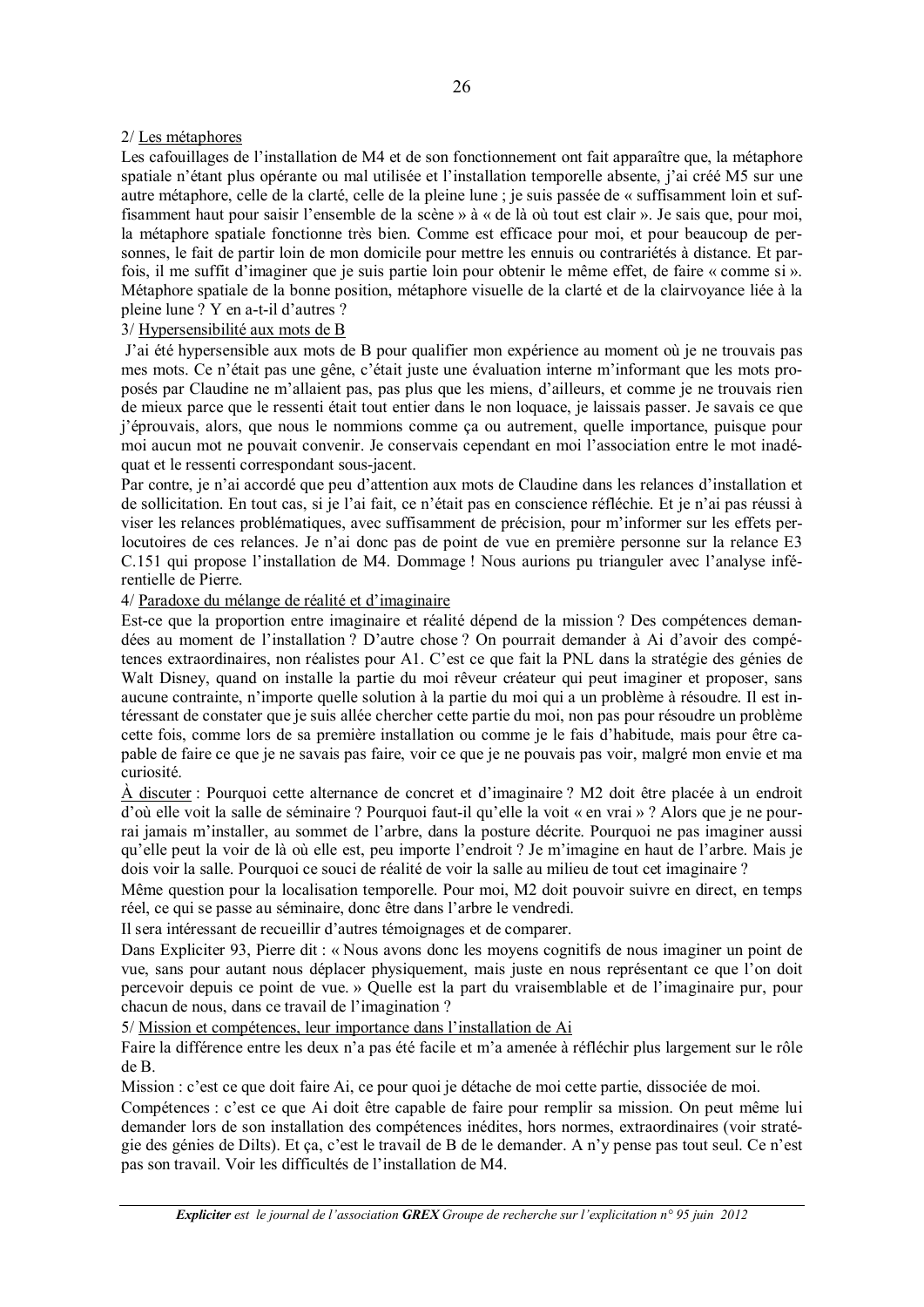Est-ce que cela prouve l'importance de la définition de la mission de Ai ? Ai est amené à l'existence par la définition de sa mission. Pour remplir cette mission, il doit avoir des compétences. Où et quand doit-il être pour faire ce qu'il a à faire ? Vu la force des effets perlocutoires que j'ai ressentis en position dissociée, comment B doit-il affûter ses relances pour diriger A avec la plus grande précision ? La formulation de la mission me paraît un enjeu crucial pour B. Pouvons-nous élaborer une ou des phrases magiques comme pour le début d'un ede?

De la mission et des compétences attendues ont découlé les localisations (pour moi, extérieur, haut suffisamment loin pour saisir l'ensemble de la scène, le jour du séminaire pour le vivre en direct). C'est ce qui s'est passé pour moi. Et pour vous, comment ca se passe ?

#### $6/$  Le travail de B

D'où un rôle nouveau pour B, toujours la main de velours dans un gant de fer comme en ede. Il faudra lister les analogies et différences entre le cadre de l'entretien d'explicitation et celui de la mise en place de dissociée et de leur fonctionnement. Dans l'ede, A lâche prise, laisse venir et accueille le ressouvenir sous l'effet de l'intention éveillante de B qui s'adresse à sa passivité. Dans la mise en place de dissociés, A doit faire un acte volontaire, qui doit être guidé au scalpel par B (par l'énoncé de la mission et des compétences attendues ?). Mais B doit aussi lancer des intentions éveillantes à la passivité de Ai. Comment le faire ? Comment coordonner tout ça ? Quel type d'éveil différent de celui de l'ede doit viser B ? Peut-il comprendre le fonctionnement des Ai au fur et à mesure ? Doit-il le comprendre et sinon, arrêter, demander, faire préciser autant de fois que nécessaires. Si toutes les règles sont respectées, et si A est bien accompagné posturalement, il me semble qu'il sera aussi à l'aise que dans un ede classique.

J'ai vécu ces moments de cohabitation avec mes dissociées sur le mode d'une hypnose ericksonienne. Alors tout ce que dit B fait mouche. Et s'il ne vise pas bien, c'est tant pis pour lui. B risque de ramer pendant un bon moment avant d'atteindre son but. Que s'est-il passé avec M4, pour qu'ensuite je prenne l'initiative d'installer M5 à ma façon, à mon idée, selon ce qui me convenait le mieux à ce moment-là ? Je suis allée de moi-même chercher dans mes ressources personnelles, et mon B a eu du mal à me suivre.

Ce rôle de B me semble plus difficile aujourd'hui, comme nous paraissait difficile le rôle du B en ede quand nous commencions. D'où la nécessité de pratiquer, d'analyser, de revenir à la pratique, bref de s'entraîner, en enregistrant et en travaillant des entretiens enregistrés et transcrits. Pour savoir faire, Pour développer des techniques de questionnement spécifiques. Pour avoir un corpus d'exemples. Pour établir une psycho phénoménologie de la mise en place des dissociés, de leur propriétés et de leur fonctionnement.

#### 7/ Différences interindividuelles entre position d'évocation et position d'association à une position dissociée.

Cette question est arrivée très vite pendant le traitement des données : quel est le lien entre un entretien d'explicitation « classique » et un entretien avec mise en place et fonctionnement de dissociés ? A1 doit-il être en évocation de son V1 ? B doit-il accompagner A1 vers l'évocation comme dans un ede ? Les relances de la mise en évocation conviennent-elles ? Comment ne pas mettre des énoncés contradictoires dans une même relance? Qu'est-ce que nous gardons des techniques de l'entretien d'explicitation ? Ou'est-ce que nous devons modifier ? Y a-t-il des mots ou des formulations à éviter absolument ? Pour répondre à ces questions, il faut comme pour l'ede, connaître et savoir prévoir les effets perlocutoires des mots de B sur A.

En retournant vers mon vécu subjectif dans les entretiens E1 et E2, je retrouve le mode d'association que M2 avait avec V1, et celui que M5 avait avec le « vécu » de M2 et de ses relations à M1. Ce mode d'association est très difficile à décrire, mais pour moi, sur cet exemple, il est sûr que c'est une association d'une autre nature que celle de l'évocation. Dans un ede je me tourne vers mon passé que je présentifie en le réfléchissant. Ici, pour moi, je m'imaginais aller dans celle qui était au séminaire pour l'aider à faire ce qu'elle n'était pas capable de faire, se tourner vers son vécu et le réfléchir à sa place. Il sera intéressant de recueillir d'autres témoignages pour affiner et décrire les différences interindividuelles entre position d'évocation et position d'association à une position dissociée. Et pour choisir les mots qui permettront de décrire les différences et les ressemblances entre leurs attributs.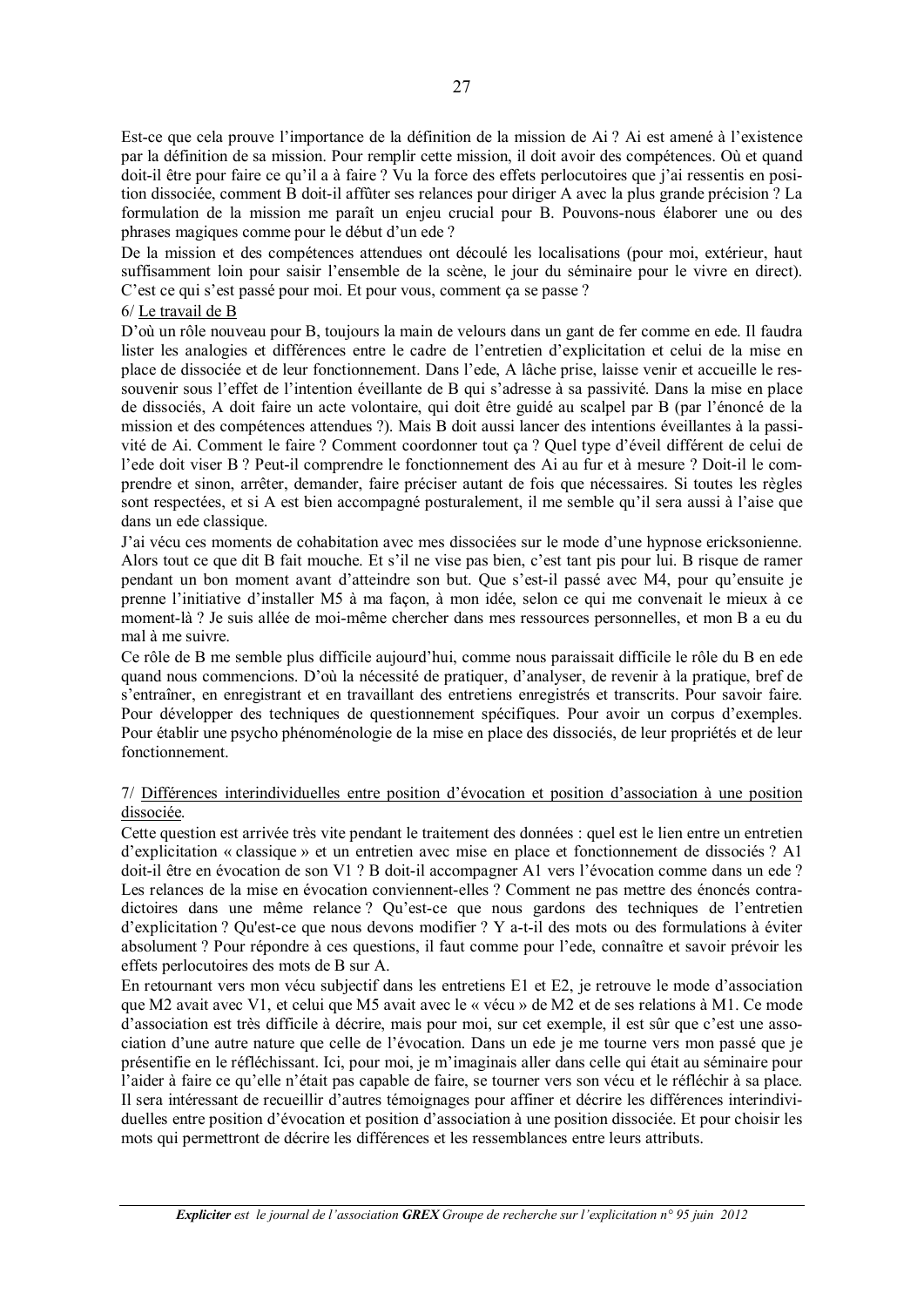8/ Porosité entre positions dissociées et co-identités.

Est-ce qu'une pratique d'expériences de mise en place de positions dissociées et de travail avec elles peut permettre une cristallisation de certaines de ces positions, selon leurs compétences et leur efficacité? Je sais que je réponds oui à cette question. Après tout, si cette Mi me plaît, je pourrai l'embaucher au sein de mon cabinet privé. Lesquelles des Ai ont vocation à devenir des co-identités ? Est-ce que nous ajoutons ainsi des outils à la panoplie du développement personnel ? Est-ce que nous augmentons nos « potentialités », comme disent les médias ?

Il est intéressant de remarquer la porosité entre le statut de position dissociée et celui de co-identité. Faudra-t-il affiner les définitions ? Une fréquentation assidue des positions dissociées nous permettrat-elle de cristalliser de nouvelles co-identités à partir de positions dissociées fréquemment utilisées et efficaces ? Les positions dissociées pourraient-elles constituer le couvain ou le révélateur de nouvelles co-identités ?

Une anecdote : La marionnette du matheux nicois, une position dissociée extériorisée pour évaluer le travail de CESAME

Voici une anecdote pour abonder dans le sens de Pierre qui cherche dans Expliciter 93 à renverser le regard sur les dissociées pour montrer que ce ne sont pas des choses extravagantes, mais des choses normales, même si elles sont rares, des choses que nous faisons, occasionnellement ou systématiquement, dont nous ne sommes pas toujours conscients, que nous ne systématisons pas toujours, que nous ne conceptualisons pas souvent (comme nous commencons à le faire dans le nouveau programme de recherche sur les dissociés).

C'était du temps où nous voulions rendre compte, à Nice, de ce qui se passait dans les séquences de type hyperplan (notre dispositif CESAME), quand les étudiants se confrontaient à la résistance des mathématiques en discutant entre eux dans des petits groupes. Comme nous voulions discriminer notre dispositif de celui du conflit socio-cognitif, pour construire expérientiellement le caractère nécessaire d'un énoncé mathématique, nous en sommes arrivés à dire que « notre dispositif permettait aux élèves de se confronter à la résistance des mathématiques par l'intermédiaire d'autrui », parce que dans un contrat où les élèves sont invités à être responsables de ce qu'ils produisent, dans un contrat où l'on remplace l'autorité du maître par celle des mathématiques, s'ils jouent ce jeu, ils sont obligés de se mettre d'accord.

Nous proposions de modéliser la communication dans la classe par un tétraèdre (extension du triangle didactique) dont les quatre sommets sont le savoir, l'enseignant, l'élève et autrui. Le rôle attribué à autrui était celui de contradicteur. Nous avions rajouté qu'autrui pouvait être intériorisé ou extériorisé, être un ordinateur ou un humain ou tout autre entité faisant fonction de contradicteur. Et bien sûr nous l'avons abondamment utilisé pour nous, même si la didactique n'est pas aussi dure et résistante que les mathématiques. Et nous avons imaginé une marionnette, celle d'un de nos collègues matheux nicois, bien réel, que nous rencontrions souvent pour des discussions épiques. Cette marionnette symbolisée par les trois premiers doigts de notre main droite (bras, tête, bras) nous a beaucoup servi comme prototype du contradicteur absolu. Sa mission était, de toujours trouver une critique à faire sur n'importe quoi, et ses compétences étaient sans limites, même sur les sujets que le vrai matheux ne connaissait pas. En fait, avec les mots d'aujourd'hui, nous avions installé une position dissociée de contradicteur qui avait un nom et que nous faisions fonctionner, dès que nous voulions soumettre notre travail à la critique la plus impitoyable qui soit.

Si c'est la rigueur que vous cherchez, vous pourrez rajouter le matheux niçois au sage et au mentor. Ce sont des positions dissociées en externalité totale.

#### **IV.** Conclusion

Pour faire ce traitement des données, nous avons rempli les cases préparées par Pierre dans le numéro 92. Il est apparu nécessaire de créer une catégorie qui n'y figurait pas, celle du fonctionnement et des relations entre les Ai. Il aurait sans doute fallu mettre le paragraphe sur les péripéties de l'entretien E3 dans le paragraphe D. Expériences subjectives : comment est vécue l'expérience du dissocié ? Peutêtre y a-t-il encore dans le verbatim de E3 des énoncés descriptifs que nous avons omis de relever?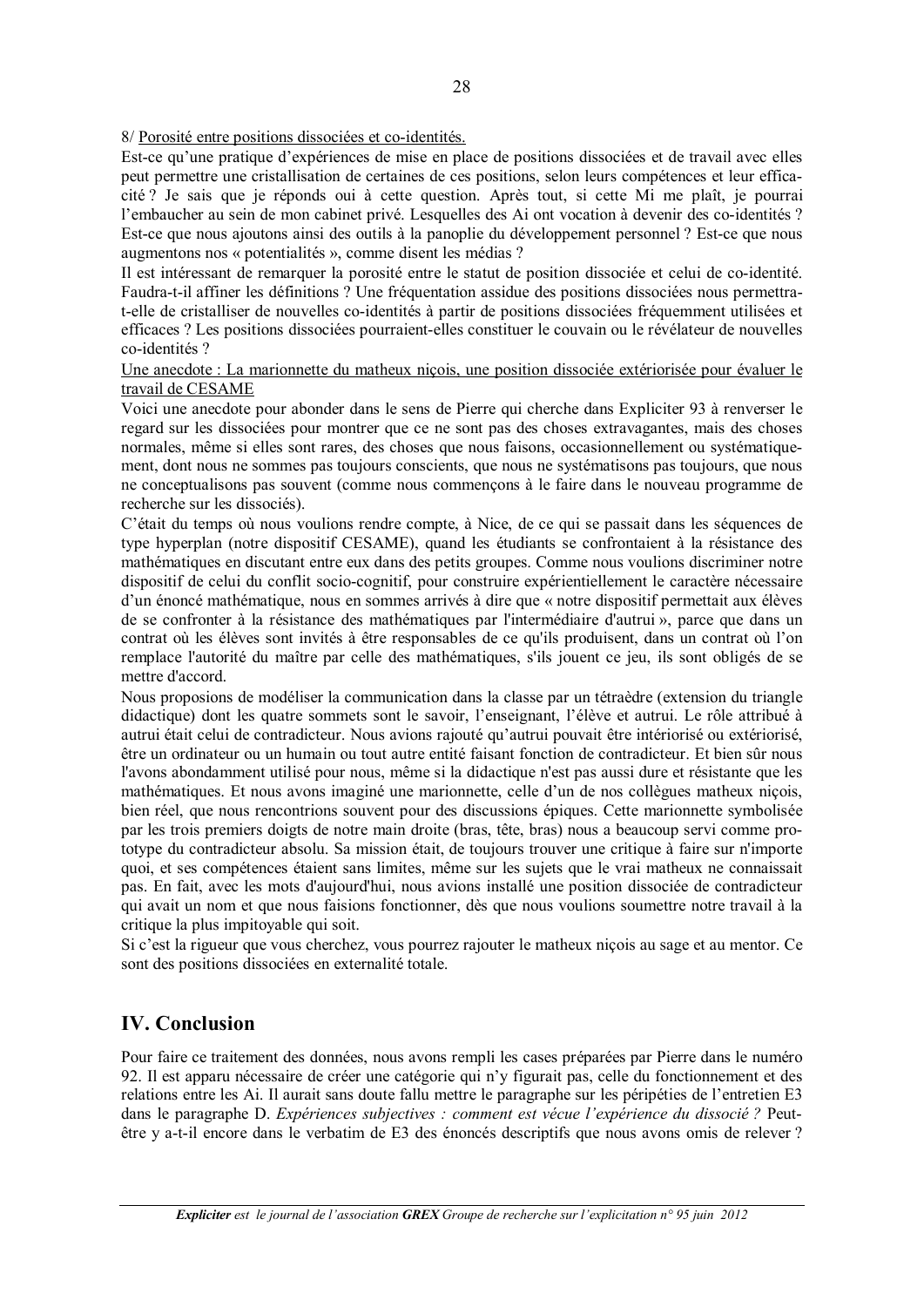Peut-être les énoncés descriptifs auraient-ils pu faire apparaître d'autres rubriques avec d'autres choix de classement. Avez-vous des idées ?

Selon le modèle de la sémiose, il faudrait terminer le travail de traitement des données avec les deux dernières reprises (RP8 et RP9) (\*) pour arriver aux questions de recherche, pour faire émerger du sens de ces descriptions réorganisées le plus soigneusement possible jusqu'à les énoncer avec nos propres mots selon les catégories proposées par Pierre. La phase d'interprétation et de création de sens nouveau reste encore à élaborer. Il nous reste aussi à faire le même travail du point de vue de B, ainsi que l'analyse inférentielle des relances les plus significatives. Voir la proposition de Pierre pour la relance d'installation de M4 dans E3 (la relance E3 C.151).

Evidemment, il faudra aussi d'autres exemples, d'autres protocoles, d'autres A, d'autres B, d'autres articles, des discussions et des réflexions entre nous, quelques séminaires expérientiels à Saint Eble... Comme il sera nécessaire d'expériencer les effets perlocutoires des mots de B, d'établir et de nous approprier de nouvelles relances, de nouvelles postures pour être un B de dissociés aussi expert que celui de l'entretien d'explicitation où « quand je suis B, je ne fais rien parce que ca se fait tout seul ».

Le chantier est largement ouvert,

- pour repérer la présence de témoin spontané ou de position dissociée qui fonctionne sur le mode de la conscience directe, pour apprendre à les installer, à les utiliser, à étudier leurs effets, à suivre peut-être la cristallisation de certaines positions dissociées en co-identités sous l'effet de mobilisations fréquentes.

- pour affiner notre savoir sur les co-identités afin de pouvoir nous tourner « vers une co-identité déjà construite dont nous n'avions pas nécessairement la conscience réfléchie, pour la présentifier par la seule intention de la faire venir à l'actualité et la mobiliser dans un moment et dans une situation où elle était normalement absente, non agissante, comme le « témoin » et la catégorie suivante [des positions dissociées], on a donc la possibilité de convoquer, de construire sur le long terme, de prendre conscience » (extrait de Expliciter 93, article de Pierre Vermersch).

#### **Annexe des notations**

Ces notations sont données ici pour faciliter, si besoin est, la lecture de l'article.

ede : entretien d'explicitation.

A : sujet en situation d'entretien.

B : questionneur dans un entretien d'explicitation.

C: observateur dans un entretien d'explicitation.

#### Les entretiens

E0 : entretien avec Chu Yin, 20 mn, le matin de l'atelier GREX du 3 décembre 2011, non enregistré, résumé dans la première réplique de E1.

E1 : entretien avec Claudine, 46 mn, l'après-midi de l'atelier GREX du 3 décembre 2011, enregistré et transcrit

E2 : entretien avec Claudine par Skype, 53 mn, le 20 décembre 2011, enregistré et transcrit.

E3 : entretien avec Claudine par Skype, 1h 40, le 13 janvier 2012, enregistré et transcrit.

#### Les vécus

V1 moment du séminaire du 2 décembre entre la prise de parole de Pierre sur l'article « Peindre un plafond avec plaisir... » de Jacques Gaillard et le moment de ma prise de parole pendant l'intervention de Pierre.

V20 vécu de E0 pour A (matin atelier avec Chu Yin, 20 mn le 3 décembre 2011).

V21 vécu de E1 (nommé V2 dans les entretiens) (après-midi atelier avec Claudine, 46 mn, le 3 décembre 2011). V21 est le vécu de la description de V1.

V22 vécu de E2 (nommé V'2 dans les entretiens) (Entretien Skype avec Claudine, 53 mn, le 20 dé-